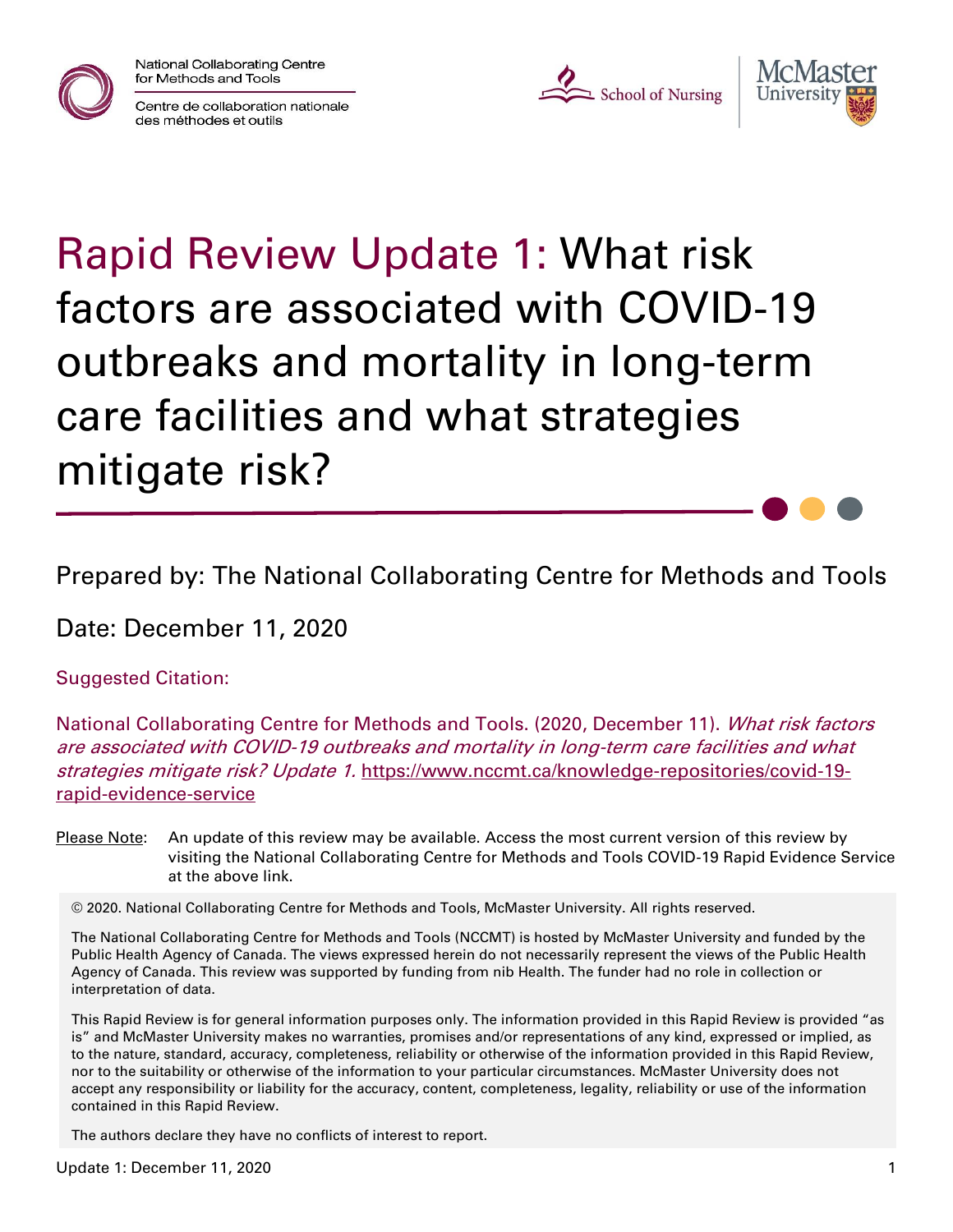## **Executive Summary**

#### **Background**

Older adults have the highest rates of mortality due to the coronavirus disease 2019 (COVID-19) and long-term care (LTC) facilities were particularly affected by high rates of infection and mortality in the first wave of the pandemic. To date, strategies used by certain facilities and jurisdictions have shown preliminary evidence of efficacy at reducing risk of infections and outbreaks. Understanding risk factors for infections and outbreaks at the resident, facility and community level will facilitate the development of strategies to help mitigate this risk.

This rapid review was produced to support public health decision makers' response to the COVID-19 pandemic. This review seeks to identify, appraise, and summarize emerging research evidence to support evidence-informed decision making.

This rapid review is based on the most recent research evidence available at the time of release. A previous version was completed on October 16, 2020. This updated version includes evidence available up to November 30, 2020 to answer the question: **What risk factors are associated with COVID-19 outbreaks and mortality in LTC facilities and what strategies mitigate risk?**

#### What Has Changed in this Version?

- Two new syntheses on risk factors associated with COVID-19 outbreaks and mortality were identified; findings are consistent with this rapid review
- One new cohort study explored the temporal relationship between communitytransmission and LTC outbreaks. With an increase of 2.3 cases per 100 000, there is a 75% probability of a LTC outbreak 5 days later.
- Four new cross-sectional studies and 6 new cohort studies explored relationships between various resident and organizational-level factors and risk of COVID-19 infection and mortality; findings are consistent with the previous update
- Three new syntheses describing the interventions to control spread are included. Findings are consistent with those from this rapid review.
- 5 new case reports describe comprehensive, multicomponent interventions to mitigate the spread of COVID-19 within a LTC facility following a confirmed case, or outbreak. Universal testing of staff and patients, frequent symptom screening, cohorting of patients, and universal masking were most often described along with enhanced hygiene and cleaning protocols, and PPE. No comparator groups were included to determine which measure may be most effective or whether a combination of measures is needed to reduce spread.
- One qualitative study with elder care physicians described the potential adverse effects of measures such as restricting visitors, on patients' well-being and quality of life.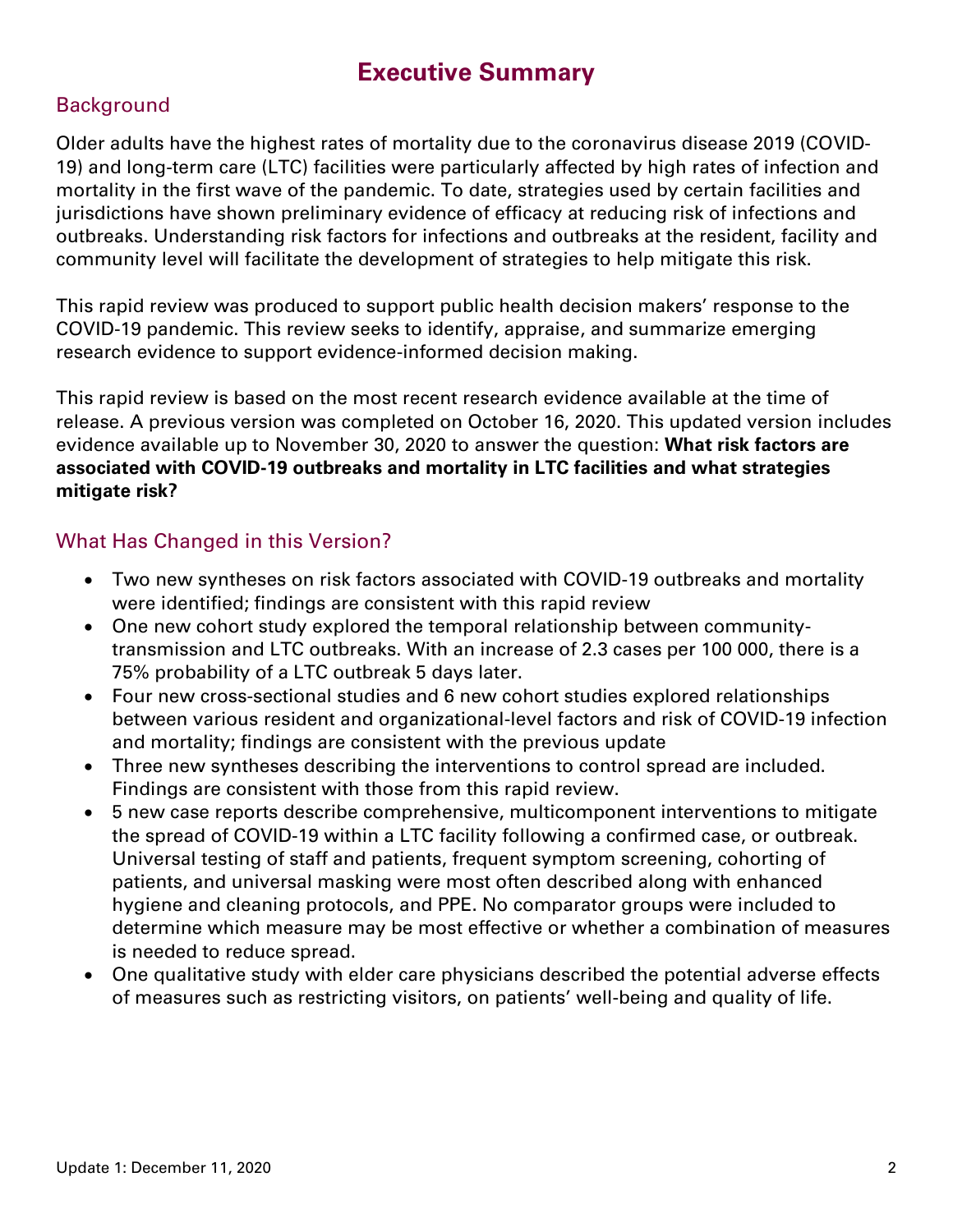#### Key Points

#### **What risk factors are associated with COVID-19 outbreaks and mortality in LTC facilities?**

- Across studies, incidence in the surrounding community was found to have the strongest association with COVID-19 infections and/or outbreaks in LTC settings. The certainty of the evidence is moderate (GRADE).
- Several resident-level factors including, racial/ethnic minority status, older age, male sex, receipt of Medicaid or Medicare were associated with risk of COVID-19 infections, outbreaks and mortality; severity of impairment was associated with infections and outbreaks, but not mortality. The certainty of the evidence is low (GRADE) and may change as more data become available.
- At the organizational level, increased staffing, particularly Registered Nurse (RN) staffing was consistently associated with reduced risk of COVID-19 infections, outbreaks and mortality while for-profit status, facility size/density and movement of staff between facilities was consistently associated with increased risk of COVID-19 infections, outbreaks and mortality. The certainty of the evidence is low (GRADE) and may change as more data become available.

#### **What strategies mitigate risk of outbreaks and mortality within LTC?**

- Most guideline recommendations include surveillance, monitoring and evaluation of staff and resident symptoms, and use of personal protective equipment (PPE). The certainty of the evidence is low (GRADE) and may change as more data become available. Other interventions demonstrating some effect on decreased infection rates within syntheses and a small number of single studies include promotion of hand hygiene, enhanced cleaning measures, social distancing, and cohorting. The certainty of the evidence is low (GRADE) and may change as more data become available.
- Technological platforms and tools (e.g., digital contact tracing, apps, heat maps) are being developed and show potential for decreased transmission through efficient case and/or contact identification that further informs infection control planning strategies. The certainty of the evidence is very low (GRADE) and may change as more data become available.

#### Overview of Evidence and Knowledge Gaps

#### **What risk factors are associated with COVID-19 outbreaks and mortality in LTC facilities?**

- In several studies, adjusting for levels of community transmission in multivariate models reduced or eliminated the estimated associations between organization-level factors and risk of outbreaks or mortality. This is an important confounding factor that should be accounted for in future studies. Within studies that did not adjust for community transmission, large variations were observed between geographic regions which could be explained by variations in community transmission.
- Across studies, there was a large variation in the potential confounders controlled for in the analyses and the way various risk factors and confounding factors were measured, making it difficult to compare the strength of the relationship across studies.
- Resident-level risk factors for infection were often measured at the group level and may not correspond to individual-level risk of contracting or dying from COVID-19.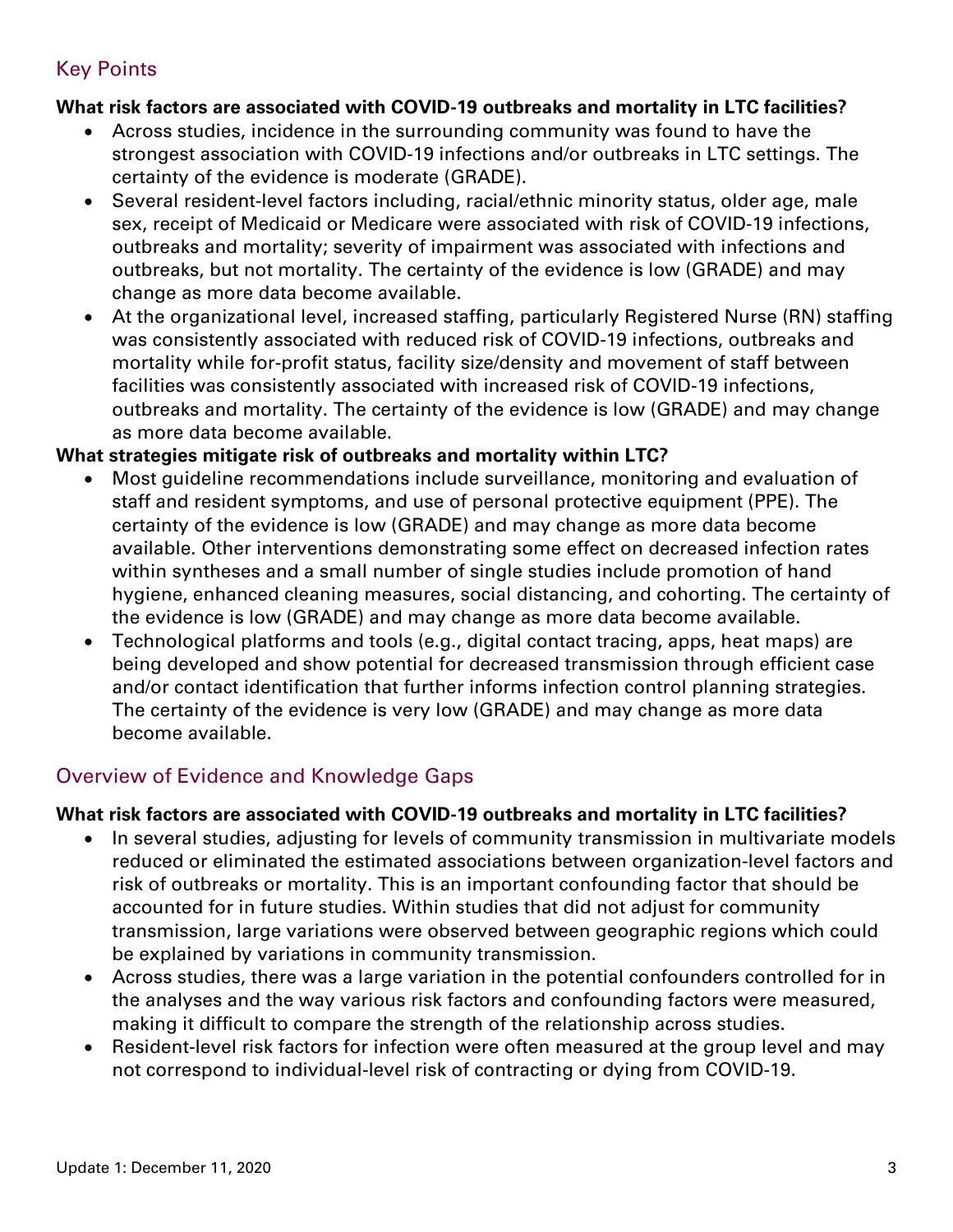- Several studies from the US compared five-star facility ratings between sites with and without COVID-19 infections and outbreaks; several studies found that lower overall facility quality, history of fines/complaints, substandard cleaning practices, and having external staff brought in were associated with increased risk of COVID-19 cases, outbreaks and mortality within the facility.
- Facility size (reported as number of residents or beds) was consistently positively associated with increased risk of infections and mortality; however, several studies suggest that facility crowding, or the ratio of residents to staff may be the key drivers of transmission.

#### **What strategies mitigate risk of outbreaks and mortality within LTC?**

- Findings from low and high quality syntheses report a variety of interventions to decrease infection transmission in LTC. Common interventions across syntheses were promotion of hand hygiene and regular/enhanced environmental cleaning. Two syntheses included studies conducted in the context of COVID-19, as well as other respiratory infections. Notably, the quality of included evidence in syntheses was very low or not reported. Further evidence is needed on the effect of restricting staff movement between multiple long-term care facilities.
- Single studies consisted primarily of cohort or quasi-experimental designs. A number of interventions were described with the potential to decrease COVID-19 transmission:
	- o Proactive facility-wide active screening and testing of residents and staff
	- o Infection control audits
	- o Compliance with proper use of masks and other personal protective equipment
	- o Cohorting
	- o Technological tools (i.e., digital contact tracing, COVID-19 app tool)
	- o Social distancing
	- o Enforcement of maximum occupancy in small areas
	- o Voluntary staff self-confinement in facilities (i.e., spending  $≥7$  days a week and 24 hours a day in the facility; sleeping in unused areas
- While several case reports describe implementing visitor restriction policies, no studies that include a comparator group were identified to explore the efficacy of this measure.
- Most studies did not address potential confounding factors at the resident, organizational, or community level that may influence measured outcomes of implemented infection control interventions.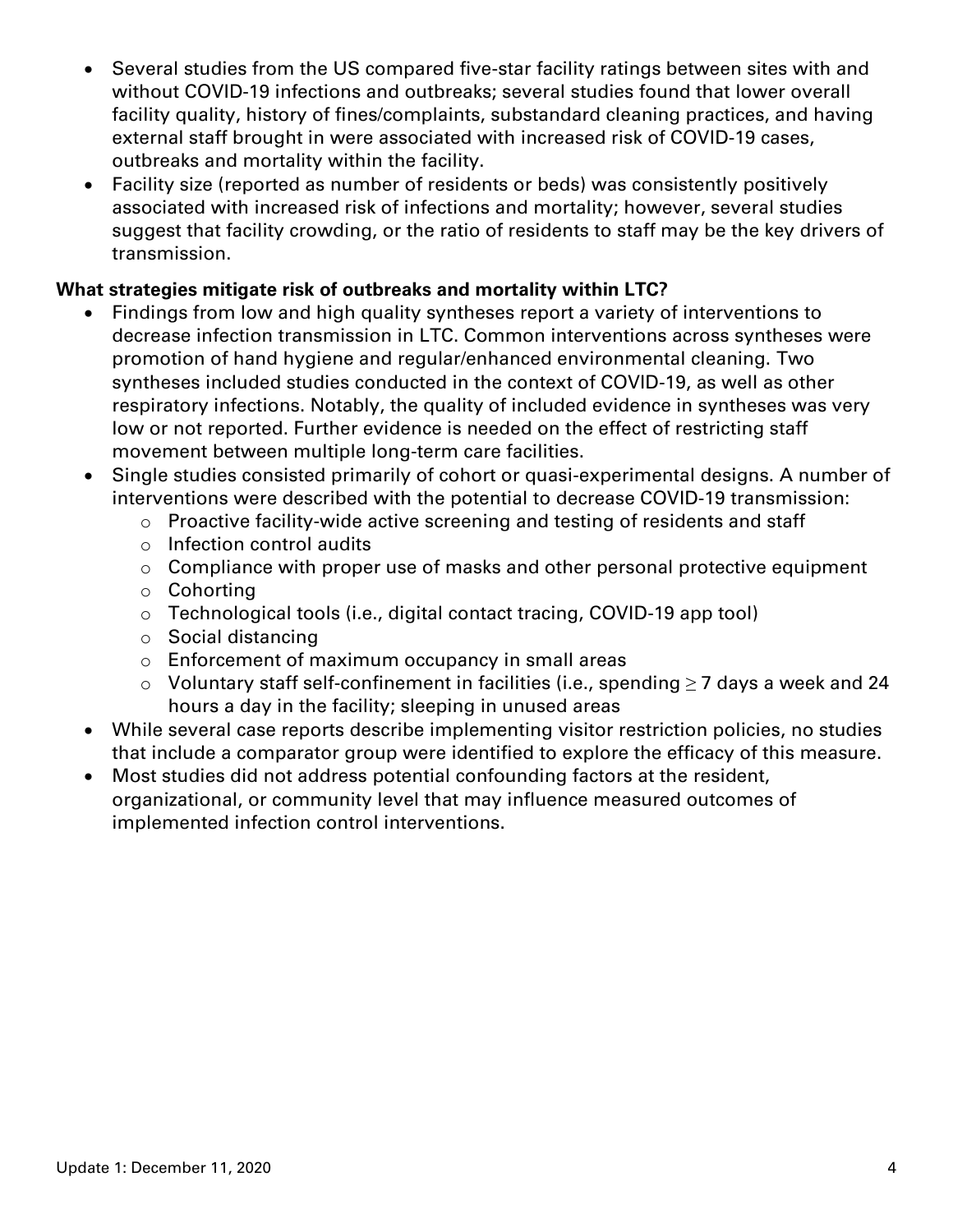## **Methods**

#### Research Questions

- 1. What risk factors are associated with COVID-19 outbreaks and mortality in LTC facilities?
- 2. What strategies mitigate risk of outbreaks and mortality within LTC?

#### **Search**

On November 30, 2020, the following databases were searched:

- Pubmed's curated COVID-19 literature hub: [LitCovid](https://www.ncbi.nlm.nih.gov/research/coronavirus/)
- [Trip Medical Database](https://www.tripdatabase.com/)
- World Health Organization's [Global literature on coronavirus disease](https://search.bvsalud.org/global-literature-on-novel-coronavirus-2019-ncov/)
- [COVID-19 Evidence Alerts](https://plus.mcmaster.ca/COVID-19/Home) from McMaster PLUS™
- [COVID-19 Living Overview of the Evidence \(L·OVE\)](https://app.iloveevidence.com/loves/5e6fdb9669c00e4ac072701d)
- [McMaster Health Forum](https://app.iloveevidence.com/loves/5e6fdb9669c00e4ac072701d)
- [Prospero Registry of Systematic Reviews](https://www.crd.york.ac.uk/prospero/display_record.php?RecordID=193751)
- NCCMT [COVID-19 Rapid Evidence Reviews](https://www.nccmt.ca/knowledge-repositories/covid-19-evidence-reviews)
- [MedRxiv preprint server](https://www.medrxiv.org/)
- NCCDH [Equity-informed Responses to COVID-19](http://nccdh.ca/our-work/covid-19)
- NCCEH [Environmental Health Resources for the COVID-19 Pandemic](https://ncceh.ca/environmental-health-in-canada/health-agency-projects/environmental-health-resources-covid-19)
- NCCHPP [Public Health Ethics and COVID-19](https://www.nccih.ca/485/NCCIH_in_the_News.nccih?id=450)
- NCCID [Public Health Quick Links](https://nccid.ca/coronavirus-quick-links/)
- NCCID [Disease Debrief](https://nccid.ca/2019-novel-coronavirus-outbreak/)
- NCCIH [Updates on COVID-19](https://www.nccih.ca/485/NCCIH_in_the_News.nccih?id=450)
- [Uncover \(USHER Network for COVID-19 Evidence Reviews\)](https://www.ed.ac.uk/usher/uncover)
- [Morbidity and Mortality Weekly Report \(MMWR\)](https://www.cdc.gov/mmwr/index.html)
- [Institute national d'excellence en santé et en services soci](https://www.inesss.qc.ca/covid-19/services-sociaux.html)aux (INESSS)
- [Institut national de santé publique du Québec \(INSPQ\)](https://www.inspq.qc.ca/)
- [Guidelines International Network \(GIN\) Library](https://g-i-n.net/library)
- [BC Centre for Disease Control \(BCCDC\)](http://covid-19.bccdc.ca/)
- [Public Health England](https://www.gov.uk/government/organisations/public-health-england)

A copy of the search strategy is available at this [link.](https://www.nccmt.ca/uploads/media/media/0001/02/a62d5f3f8cc5a6dd0f7988b21f19f9a3f121c31f.pdf)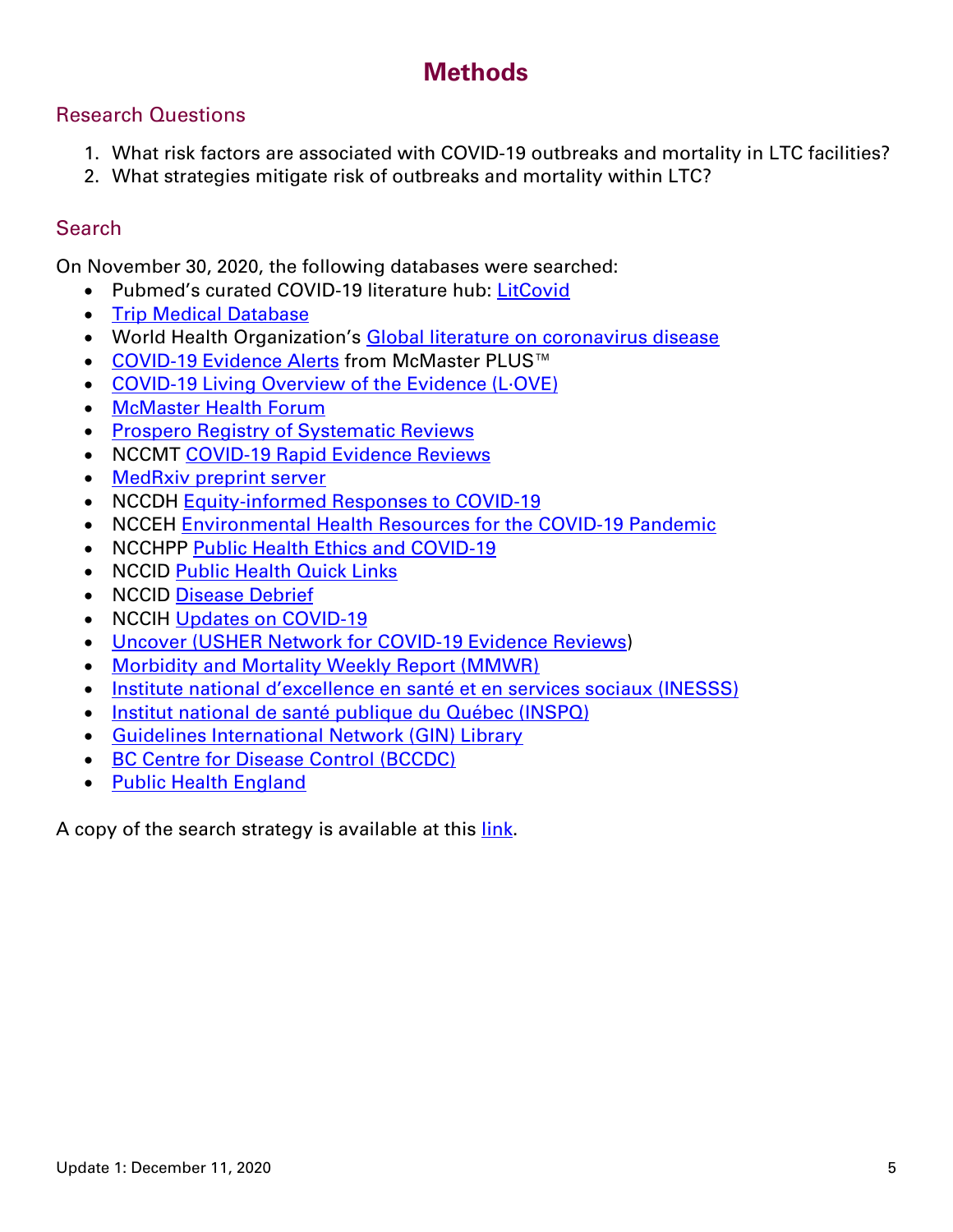#### Study Selection Criteria

The search results were first screened for recent guidelines and syntheses. Single studies were included if no syntheses were available, or if single studies were published after the search was conducted in the included syntheses. English-language, peer-reviewed sources and sources published ahead-of-print before peer review were included. Surveillance sources were excluded. When available, findings from syntheses and clinical practice guidelines are presented first, as these take into account the available body of evidence and, therefore, can be applied broadly to populations and settings.

|                    | <b>Inclusion Criteria</b>                         | <b>Exclusion Criteria</b>  |
|--------------------|---------------------------------------------------|----------------------------|
| Population         | Residents and staff in LTC facilities (defined as | Hospital or rehabilitation |
|                    | a non-hospital setting where care is provided     | wards                      |
|                    | to assist with activities of daily living)        |                            |
| Intervention       | Resident, organizational and community-level      | Non-COVID-19 related       |
|                    | risk factors (including modifiable and non-       |                            |
|                    | modifiable)                                       |                            |
|                    | Strategies to reduce introduction of infection,   |                            |
|                    | transmission of infection, mortality              |                            |
| <b>Comparisons</b> |                                                   |                            |
| <b>Outcomes</b>    | Outbreaks / cases                                 |                            |

#### Data Extraction and Synthesis

Data relevant to the research question, such as study design, setting, location, population characteristics, interventions or exposure and outcomes were extracted when reported. We synthesized the results narratively due to the variation in methodology and outcomes for the included studies.

#### Appraisal of Evidence Quality

We evaluated the quality of included evidence using critical appraisal tools as indicated by the study design below. Quality assessment was completed by one reviewer and verified by a second reviewer. Conflicts were resolved through discussion.

| <b>Study Design</b> | <b>Critical Appraisal Tool</b>                                         |
|---------------------|------------------------------------------------------------------------|
| Synthesis           | Assessing the Methodological Quality of Systematic Reviews (AMSTAR)    |
|                     | <b>AMSTAR 1 Tool</b>                                                   |
| Cohort              | Joanna Briggs Institute (JBI) Checklist for Cohort Studies             |
| Cross sectional     | Joanna Briggs Institute (JBI) Checklist for Cross Sectional Studies    |
| Quasi-              | Joanna Briggs Institute (JBI) Checklist for Quasi-Experimental Studies |
| experimental        |                                                                        |
| <b>Case Report</b>  | Joanna Briggs Institute (JBI) Checklist for Case Reports               |
| Prevalence          | Joanna Briggs Institute (JBI) Checklist for Prevalence Studies         |

Completed quality assessments for each included study are available on request.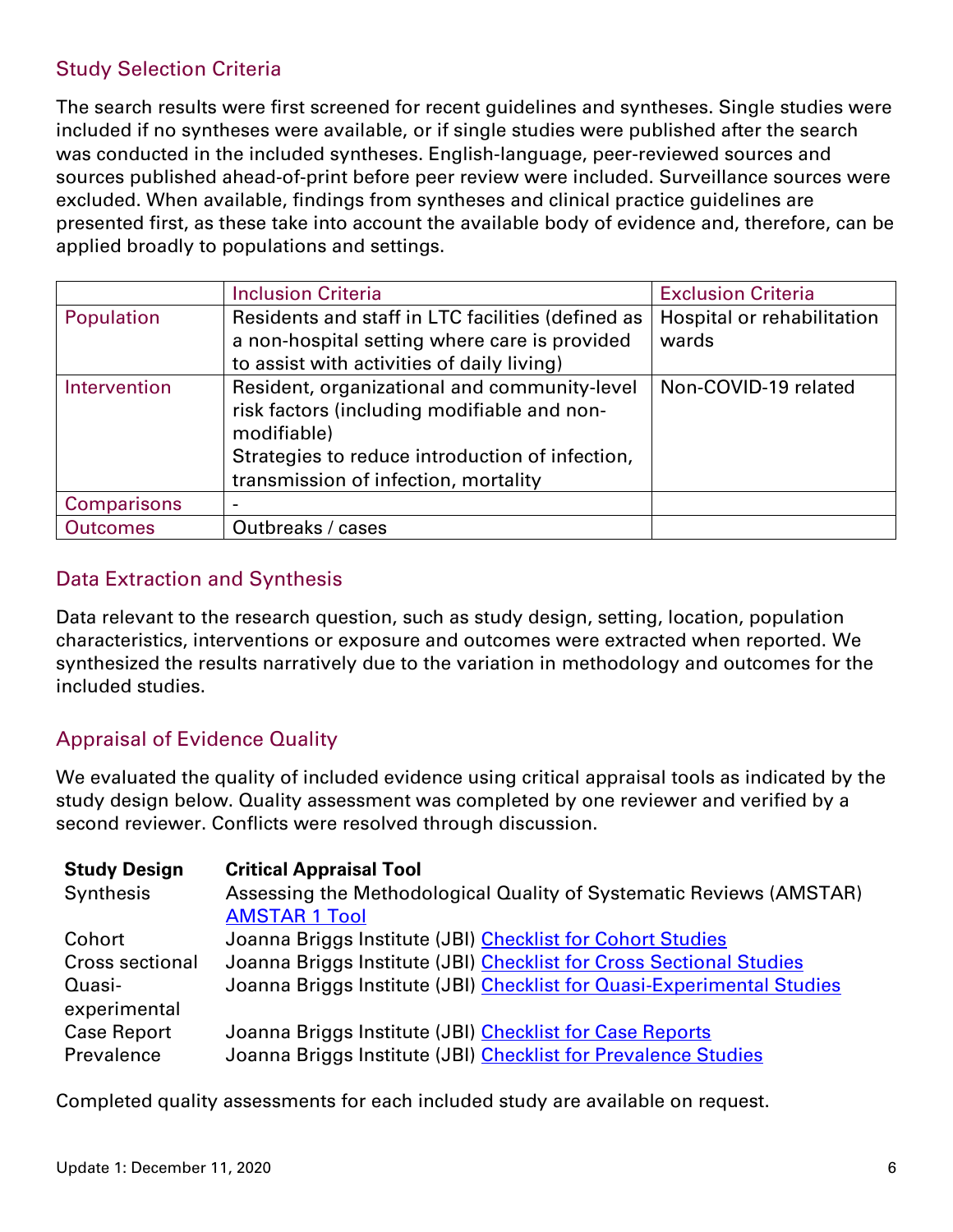The Grading of Recommendations, Assessment, Development and Evaluations [\(GRADE\)](https://gdt.gradepro.org/app/handbook/handbook.html) approach was used to assess the certainty in the findings based on eight key domains. In the GRADE approach to quality of evidence, **observational studies,** as included in this review, provide **low quality** evidence, and this assessment can be further reduced based on other domains:

- High risk of bias
- Inconsistency in effects
- Indirectness of interventions/outcomes
- Imprecision in effect estimate
- Publication bias

and can be upgraded based on:

- Large effect
- Dose-response relationship
- Accounting for confounding.

The overall certainty in the evidence for each outcome was determined taking into account the characteristics of the available evidence (observational studies, some not peer-reviewed, unaccounted-for potential confounding factors, different tests and testing protocols, lack of valid comparison groups). A judgement of 'overall certainty is very low' means that the findings are very likely to change as more evidence accumulates.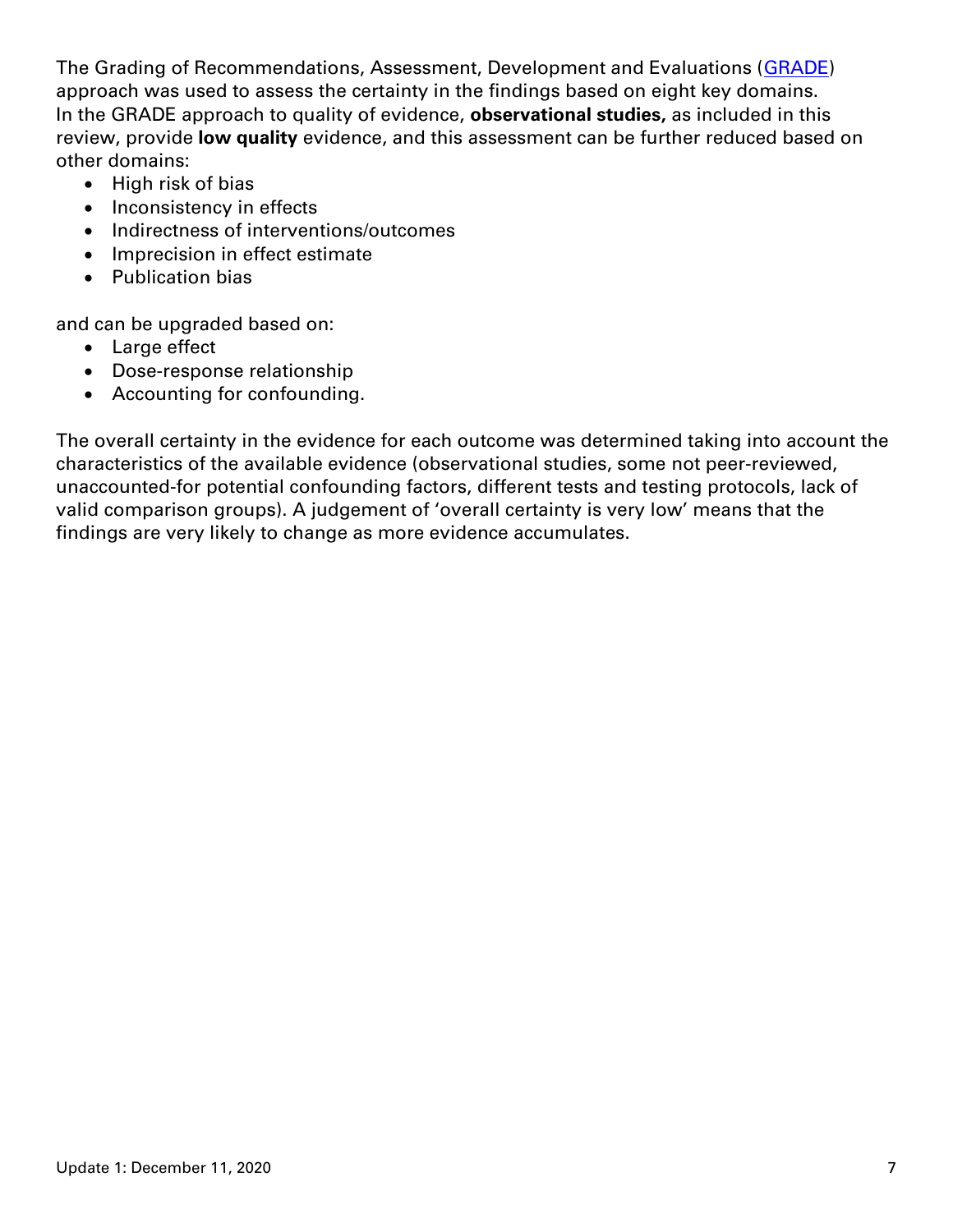## **Findings**

#### Summary of Evidence Quality

This update adds 3 new syntheses, 2 new in-progress syntheses, and 18 new single studies. In total, 60 publications are included in this review addressing two distinct questions. The quality of the evidence included in this review is as follows:

| Question                       | Evidence included     | Overall certainty in<br>evidence |              |
|--------------------------------|-----------------------|----------------------------------|--------------|
| What are risk factors that are | Completed syntheses   | 3                                | Low-moderate |
| associated with outbreaks      | In progress syntheses | $\overline{4}$                   |              |
| and deaths in LTC?             | Single studies        | 37                               |              |
| What strategies can prevent    | Completed syntheses   | 5                                | Very low-low |
| introduction of and            | In progress syntheses |                                  |              |
| transmission within LTC?       | Single studies        | 14                               |              |

#### Warning

Given the need to make emerging COVID-19 evidence quickly available, many emerging studies have not been peer reviewed. As such, we advise caution when using and interpreting the evidence included in this rapid review. We have provided a summary of overall certainty of the evidence to support the process of decision making. Where possible, make decisions using the highest quality evidence available.

A number of mathematical modelling studies are emerging related to COVID-19. While these studies may provide important estimates, their ultimate usefulness depends on the quality of the data that is entered into the model. Given the constantly evolving nature and changing understanding of COVID-19 around the world, a high degree of caution is warranted when interpreting these studies, and when presented, include the range of confidence intervals rather than single effect estimates.

Important to this question, we did not assess the methodological quality of the included modelling study. Due to the highly technical nature of these studies, we highly recommend consulting a content-area expert to inform decision making.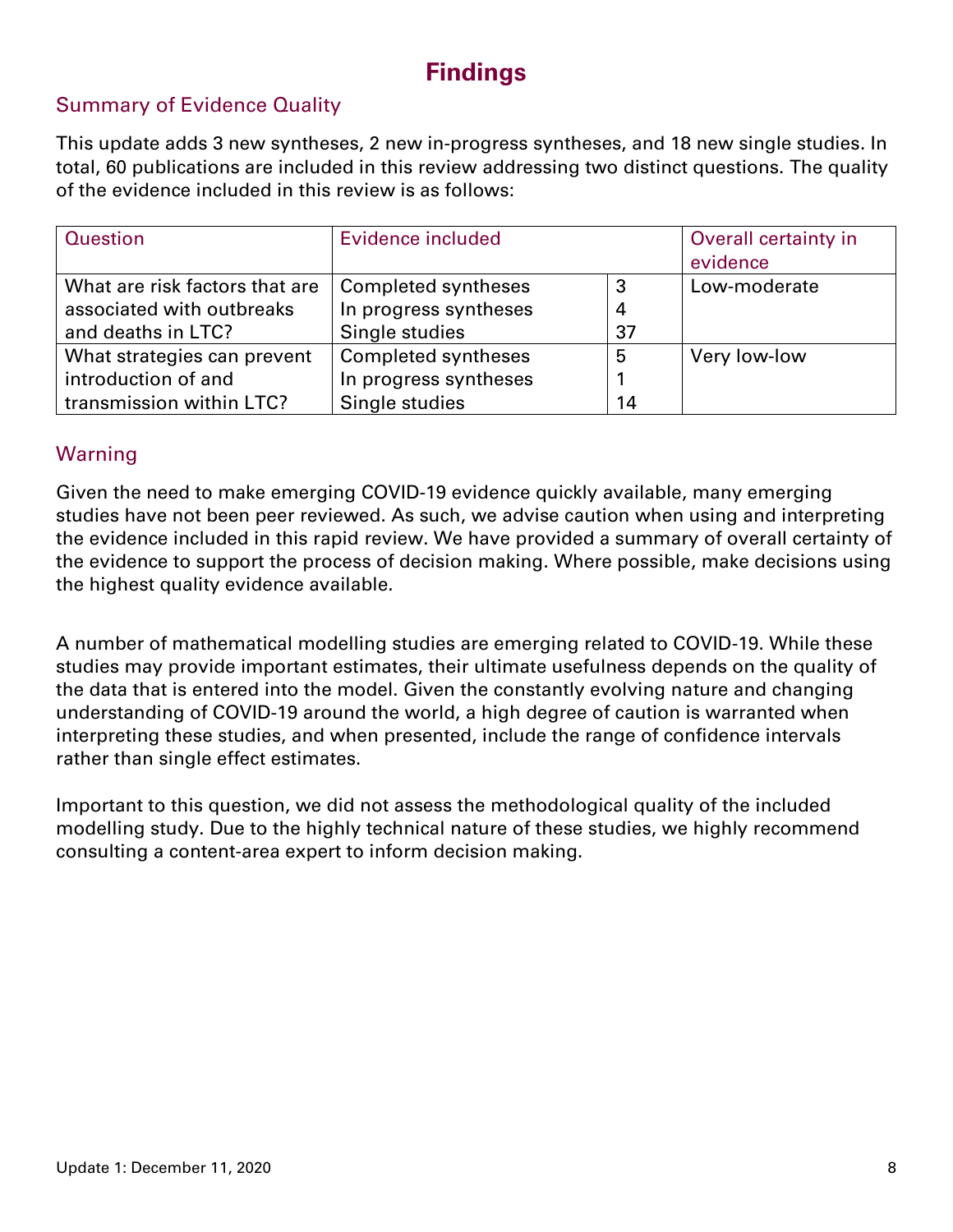# **Question 1: What risk factors are associated with COVID-19 outbreaks and mortality in LTC facilities?**

## **Table 1: Syntheses**

| <b>Reference</b>                                                                                                                                                                                                       | <b>Date Released</b>                                  | <b>Description of Included</b><br><b>Studies</b>                                                                                                                                                                                                                                                             | <b>Summary of Findings</b>                                                                                                                                                                                                                                                                                                                                                                                                                                                                                                                                                                                                                                                                                                                                                                                                                                    | <b>Quality</b><br><b>Rating:</b><br><b>Synthesis</b> | <b>Quality</b><br><b>Rating:</b><br><b>Included</b><br><b>Studies</b> |
|------------------------------------------------------------------------------------------------------------------------------------------------------------------------------------------------------------------------|-------------------------------------------------------|--------------------------------------------------------------------------------------------------------------------------------------------------------------------------------------------------------------------------------------------------------------------------------------------------------------|---------------------------------------------------------------------------------------------------------------------------------------------------------------------------------------------------------------------------------------------------------------------------------------------------------------------------------------------------------------------------------------------------------------------------------------------------------------------------------------------------------------------------------------------------------------------------------------------------------------------------------------------------------------------------------------------------------------------------------------------------------------------------------------------------------------------------------------------------------------|------------------------------------------------------|-----------------------------------------------------------------------|
| New Evidence Reported December 10, 2020                                                                                                                                                                                |                                                       |                                                                                                                                                                                                                                                                                                              |                                                                                                                                                                                                                                                                                                                                                                                                                                                                                                                                                                                                                                                                                                                                                                                                                                                               |                                                      |                                                                       |
| Frazer, K., Lachlan, M.,<br>Stokes, D., Crowley, E.,<br>& Kelleher, C.C. (2020).<br>A rapid systematic<br>review of measures to<br>protect older people in<br>long term care facilities<br>from COVID-19.<br>Preprint. | Nov 3, 2020<br>(Search<br>completed Jul<br>27, 2020)  | Of 38 studies, 20 included<br>studies reported on risk<br>factors for COVID-19<br>cases.                                                                                                                                                                                                                     | Numerous facility-specific characteristics were<br>linked with risk of COVID-19 cases including<br>facility size, staffing levels, use of agency staff,<br>being part of a chain of organizations,<br>overcrowding and lack of availability of single<br>rooms.<br>The authors note the overall low quality of<br>included studies.                                                                                                                                                                                                                                                                                                                                                                                                                                                                                                                           | High<br><b>PREPRINT</b>                              | Low                                                                   |
| <b>Public Health England</b><br>(2020). <b>Factors</b><br>associated with COVID-<br>19 in care homes and<br>domiciliary care, and<br>effectiveness of<br>interventions: A rapid<br>review.                             | Oct 28, 2020<br>(Search<br>completed<br>Aug 31, 2020) | This rapid review<br>included 13 studies (4<br>preprints) examining<br>factors associated with<br>transmission in LTC:<br>3 cohort<br>$\bullet$<br>9 cross-sectional<br>$\bullet$<br>1 modelling<br>$\bullet$<br>5 studies were from the<br>UK and Ireland, 2 were<br>from Canada and 6 were<br>from the US. | There is consistent evidence across included<br>countries that transmission of COVID-19 in LTC<br>is associated with:<br>Movement of staff between facilities<br>$\bullet$<br>Use of bank or agency staff<br>$\bullet$<br>Lower care home quality<br>$\bullet$<br>Higher occupancy rates<br>$\bullet$<br>For-profit ownership (US and Canada only;<br>$\bullet$<br>public ownership in Ireland)<br>Lower nurse staffing levels<br>$\bullet$<br>There is some evidence that there is a higher risk<br>of COVID-19 in facilities with lower proportions<br>of white residents.<br>Most studies used publicly available datasets<br>with incomplete data, others relied on self-report<br>which increases the risk of recall bias and<br>underestimation of effects. The authors note a<br>number of confounding factors were not<br>controlled for in analyses. | Moderate                                             | <b>Not</b><br>reported                                                |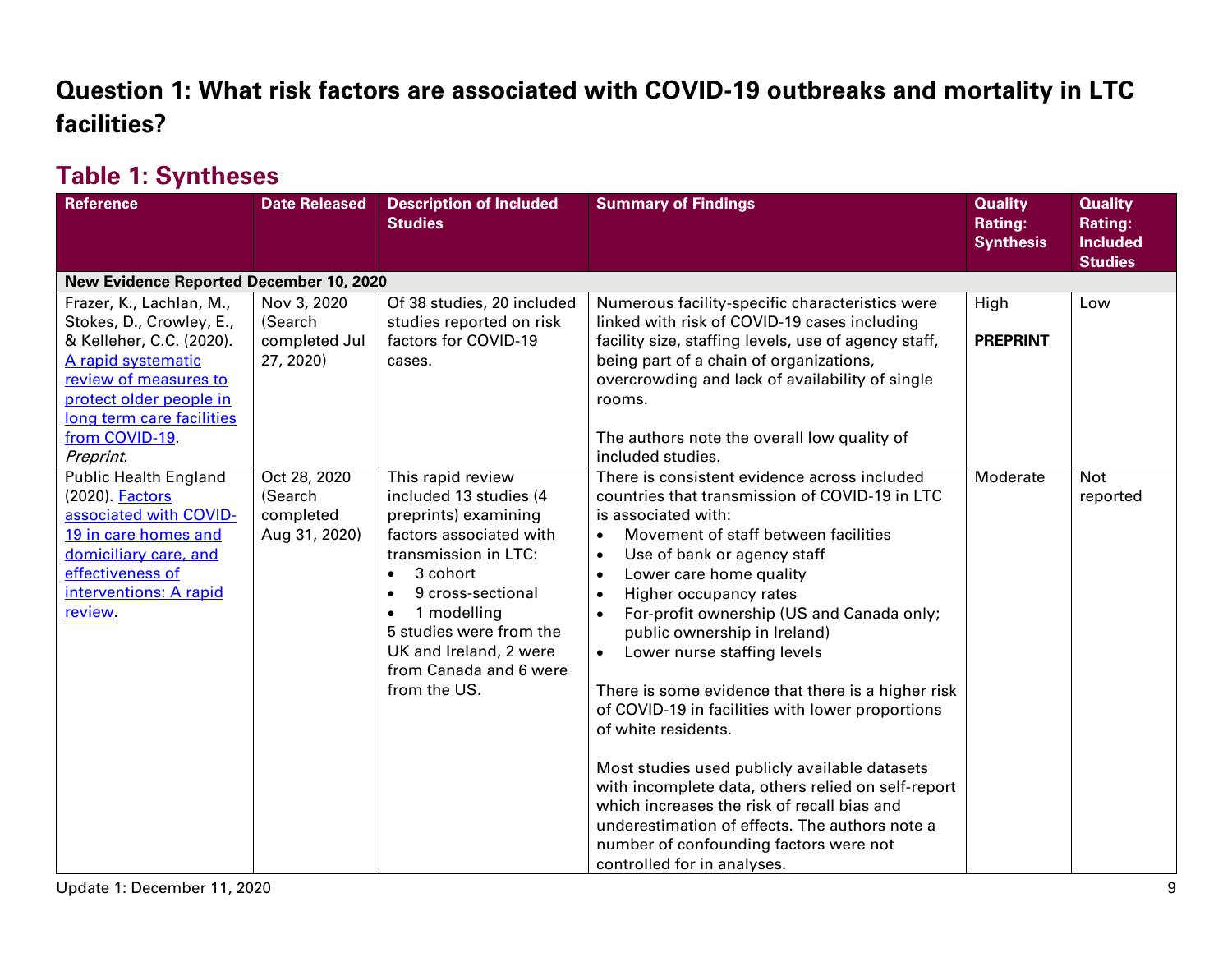| Gmehlin, C., & Munoz-        | Oct 26, 2020  | This review included 12    | Characteristics associated with risk of at least       | Low | <b>Not</b> |
|------------------------------|---------------|----------------------------|--------------------------------------------------------|-----|------------|
| Price, L.S. (2020).          | (Search date) | studies, set in USA and    | one resident with COVID-19 were:                       |     | reported   |
| <b>COVID-19 in Long Term</b> | not reported) | European facilities (study | Increased facility size<br>$\bullet$                   |     |            |
| <b>Care Facilities: A</b>    |               | designs not reported)      | Degree of occupancy<br>$\bullet$                       |     |            |
| <b>Review of</b>             |               |                            | County-level transmission rates<br>$\bullet$           |     |            |
| Epidemiology, Clinical       |               |                            |                                                        |     |            |
| Presentations, and           |               |                            | Resident demographics associated with COVID-           |     |            |
| <b>Containment</b>           |               |                            | 19 cases were:                                         |     |            |
| Interventions. Infection     |               |                            | Higher proportion of African American                  |     |            |
| Control & Hospital           |               |                            | residents                                              |     |            |
| Epidemiology. Epub           |               |                            | <b>Higher Medicaid share</b><br>$\bullet$              |     |            |
| ahead of print.              |               |                            | Comorbidities (e.g. hypertension, cardiac              |     |            |
|                              |               |                            | disease, diabetes, cognitive impairment,               |     |            |
|                              |               |                            | renal disease, pulmonary disease, obesity)             |     |            |
|                              |               |                            |                                                        |     |            |
|                              |               |                            | Other characteristics associated with incidence        |     |            |
|                              |               |                            | of COVID-19 were:                                      |     |            |
|                              |               |                            | Decreased nursing hours<br>$\bullet$                   |     |            |
|                              |               |                            | Lower Five-Star nursing score<br>$\bullet$             |     |            |
|                              |               |                            | Higher levels of resident independence<br>$\bullet$    |     |            |
|                              |               |                            | Higher number of Centers for Medicare and<br>$\bullet$ |     |            |
|                              |               |                            | Medicaid Services health deficiencies                  |     |            |
|                              |               |                            | For-profit status<br>$\bullet$                         |     |            |
|                              |               |                            |                                                        |     |            |
|                              |               |                            | Among facilities with at least one death               |     |            |
|                              |               |                            | attributed to COVID-19, having more nursing            |     |            |
|                              |               |                            | hours was protective.                                  |     |            |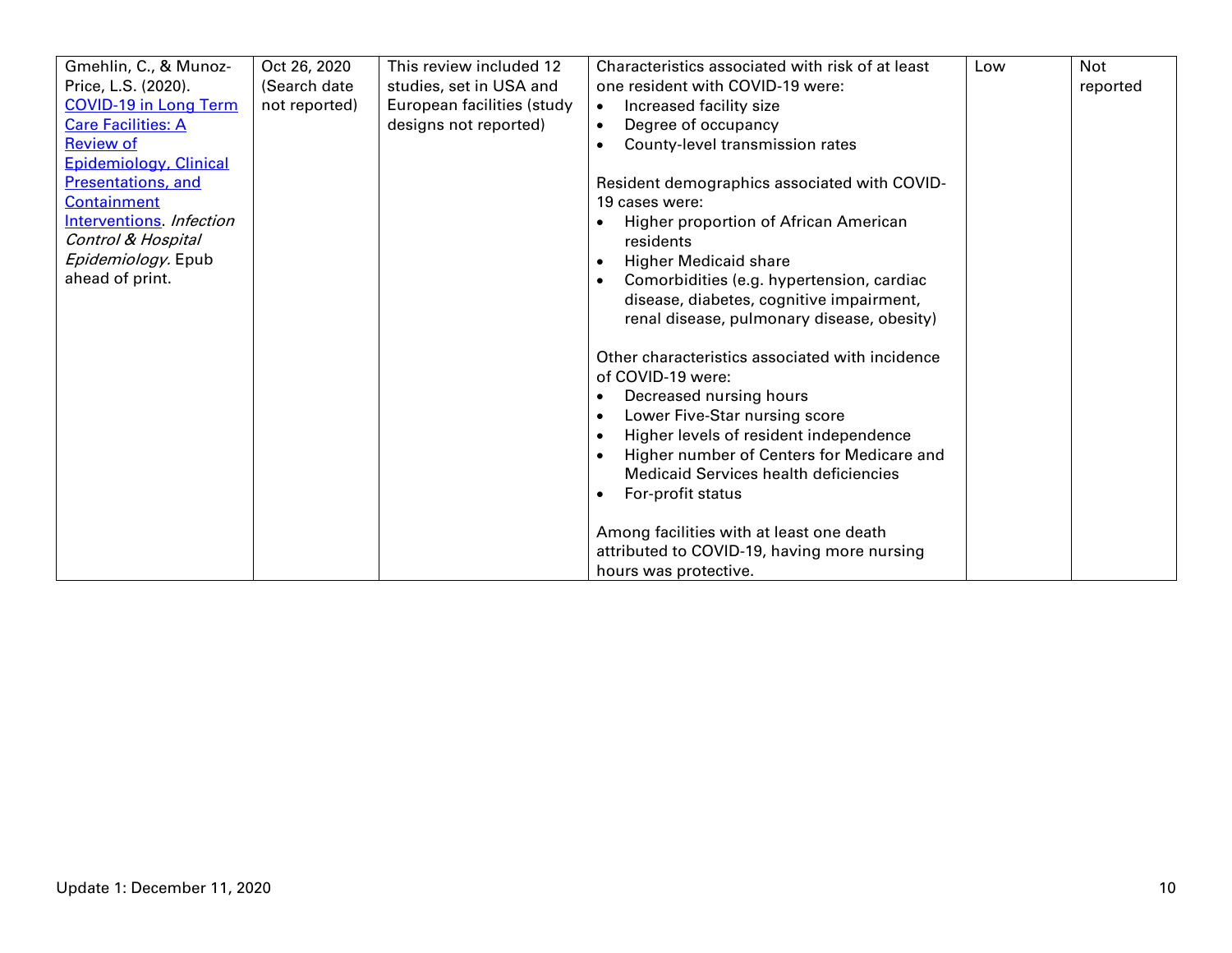# **Table 2: In-progress Syntheses**

| <b>Title</b>                                        | <b>Anticipated</b>  | <b>Description of Document</b>                                                       |
|-----------------------------------------------------|---------------------|--------------------------------------------------------------------------------------|
|                                                     | <b>Release Date</b> |                                                                                      |
| New Evidence Reported December 10, 2020             |                     |                                                                                      |
| Durao, C., Rafael Henriques, H., Costa, A.,         | Feb 26, 2021        | This systematic review will examine the effect of the organizational, individual and |
| Sousa, D., Pinto, J., Faria, J., & Henriques, A.    |                     | environmental measures to prevent and manage the spread of COVID-19 in long-         |
| (2020). Measures to minimize the risk of            |                     | term care facilities/nursing homes/aged care facilities.                             |
| COVID-19 infection in nursing homes: a              |                     |                                                                                      |
| systematic review. PROSPERO,                        |                     |                                                                                      |
| CRD42020214566.                                     |                     |                                                                                      |
| <b>Previously Reported Evidence</b>                 |                     |                                                                                      |
| Wu, J., Bourouiba, L., McCarthy, Z., Nah, K.,       | Aug 16, 2020        | This review will explore characteristics of COVID-19 cases and outbreaks in LTC      |
| Alavinejad, M., Tosato, M., & Bragazzi, N.L.        |                     | facilities, in terms of seroprevalence, symptoms, hospitalization rates and case     |
| (2020). COVID-19 in long-term care facilities: a    |                     | fatality rates for residents, staff and visitors.                                    |
| systematic review and meta-analysis of the          |                     |                                                                                      |
| literature. PROSPERO, CRD42020192091.               |                     |                                                                                      |
| Gomes, Z., Aithal, S., Antonipillai, V., Kurmi,     | Oct 29, 2020        | This review seeks to identify key prognostic factors associated with COVID-19 that   |
| K., & Baumann, A. (2020). Prognostic factors        |                     | result in higher morbidity and mortality among residents and staff and the strength  |
| associated with morbidity and mortality due to      |                     | of association of same. Potential factors to be examined include:                    |
| <b>COVID-19 infection in adults using long-term</b> |                     | Lifestyle<br>$\bullet$                                                               |
| care facilities: a systematic review. PROSPERO,     |                     | <b>Environmental factors</b><br>$\bullet$                                            |
| CRD42020198170.                                     |                     | Sociodemographic factors<br>$\bullet$                                                |
|                                                     |                     | Personal characteristics<br>$\bullet$                                                |
|                                                     |                     | Comorbid health conditions                                                           |
|                                                     |                     | <b>Mental health</b><br>$\bullet$                                                    |
|                                                     |                     | Availability/use of personal protective equipment (PPE)                              |
|                                                     |                     | Facility policies (testing, isolation, care ratio)                                   |
|                                                     |                     | Infection control practices                                                          |
|                                                     |                     |                                                                                      |
|                                                     |                     | Subgroup analysis will be conducted for gender, ethnicity, age group, geographical   |
|                                                     |                     | region, and facility type (public vs. private).                                      |
| Rashidul Hashan, M., Smoll, N., King, C.,           | Oct 30, 2020        | This review will examine the global epidemiological burden of COVID-19 in LTC        |
| Ockenden-Muldoon, H., Walker, J., Booy, R., &       |                     | facilities, the clinical manifestations of outbreaks among residents and the risk    |
| Khandaker, G. (2020). <i>Epidemiology and</i>       |                     | factors associated with adverse outcomes for COVID-19 outbreaks in LTC (such as      |
| clinical features of COVID-19 outbreaks in aged     |                     | prevalence of co-morbidities).                                                       |
| care facilities: a systematic review and meta-      |                     |                                                                                      |
| analysis. PROSPERO, CRD42020211424.                 |                     | Subgroup analysis will be conducted on any available data.                           |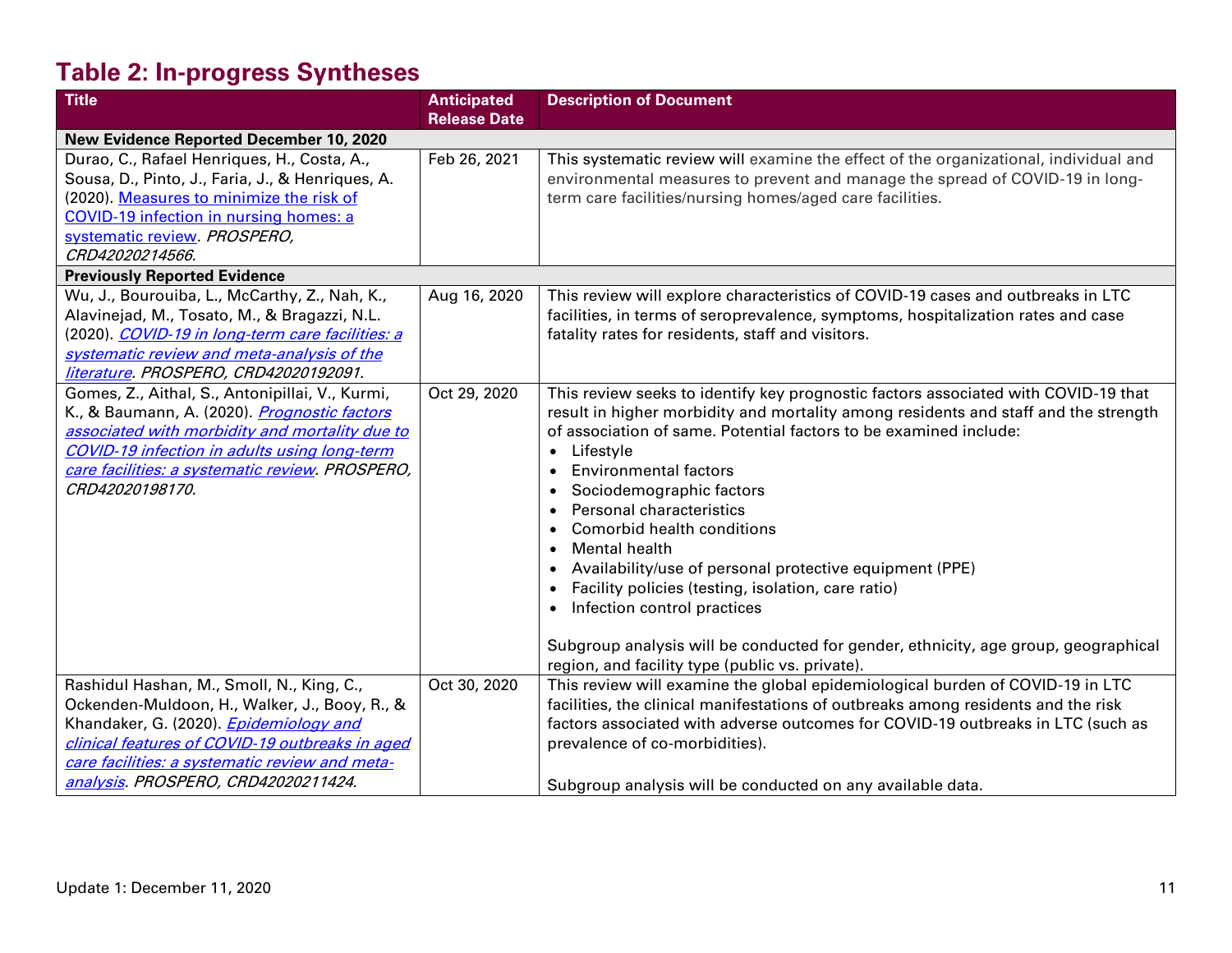# **Table 3: Single Studies**

| <b>Reference</b>                        | <b>Date</b>     | <b>Study Design</b> | <b>Population and</b> | <b>Summary of findings</b>                                            | <b>Quality</b>  |
|-----------------------------------------|-----------------|---------------------|-----------------------|-----------------------------------------------------------------------|-----------------|
|                                         | <b>Released</b> |                     | <b>Setting</b>        |                                                                       | <b>Rating:</b>  |
| New Evidence Reported December 10, 2020 |                 |                     |                       |                                                                       |                 |
| Malikov, K., Huang, Q.,                 | Nov 19,         | Cohort              | 37,274 COVID          | This study reports on the temporal relationship between COVID-        | Moderate        |
| Shi, S., Stall, N. M.,                  | 2020            |                     | cases in              | 19 cases in geographic areas and the number of LTC outbreaks          |                 |
| Tuite, A. R., & Hillmer,                |                 |                     | Ontario,              | from Mar 1 to Jul 16, 2020.                                           | <b>PREPRINT</b> |
| M. P. (2020). Temporal                  |                 |                     | Canada                |                                                                       |                 |
| <b>Associations between</b>             |                 |                     | 5545 were             | The risk of LTC outbreaks is strongly associated with rates in        |                 |
| <b>Community Incidence</b>              |                 |                     | residents of          | communities surrounding the facilities.                               |                 |
| of COVID-19 and                         |                 |                     | <b>LTC</b>            | The average lag time between community cases and LTC                  |                 |
| <b>Nursing Home</b>                     |                 |                     | 343 were              | outbreaks was 23 days for Ontario overall, with substantial           |                 |
| <b>Outbreaks in Ontario,</b>            |                 |                     | <b>LTC</b>            | variability across geographic regions ranging from 11 to 43           |                 |
| Canada. Preprint.                       |                 |                     | outbreaks             | days.                                                                 |                 |
|                                         |                 |                     |                       |                                                                       |                 |
|                                         |                 |                     |                       | For the province overall, when daily active COVID-19 community        |                 |
|                                         |                 |                     |                       | cases are 2.30 per 100,000 population, there is a 75% probability     |                 |
|                                         |                 |                     |                       | of a LTC outbreak occurring five days later.                          |                 |
| Ly, T. D. A., Zanini, D.,               | Nov 16,         | Cross               | $n = 1691$            | Between Mar 24 and Jun 2, 2020, mass screening identified 226         | Moderate        |
| Laforge, V., Arlotto, S.,               | 2020            | sectional           | residents, 1000       | resident cases (13.4%) and 87 staff cases (8.7%).                     |                 |
| Gentile, S.,                            |                 |                     | staff in 24           |                                                                       |                 |
| Mendizabal, H.,                         |                 |                     | facilities,           | After adjusting for known confounders, death due to COVID-19          |                 |
| Gautret, P. (2020).                     |                 |                     | France                | (residents only) was associated with:                                 |                 |
| <b>Pattern of SARS-CoV-2</b>            |                 |                     |                       | Male gender, OR: 3.95, 95% Cl: 1.65, 9.44                             |                 |
| infection among                         |                 |                     |                       | Older age (> 85 vs. 50-85), OR: 2.43, 95% Cl: 1.04, 5.69<br>$\bullet$ |                 |
| dependant elderly                       |                 |                     |                       |                                                                       |                 |
| residents living in                     |                 |                     |                       | Those diagnosed through mass screening (vs. case-by-case              |                 |
| long-term care                          |                 |                     |                       | testing) had lower odds of death, OR: 0.20 (95% CI: 0.08, 0.53).      |                 |
| facilities in Marseille,                |                 |                     |                       |                                                                       |                 |
| France, March-June                      |                 |                     |                       |                                                                       |                 |
| 2020. International                     |                 |                     |                       |                                                                       |                 |
| Journal of                              |                 |                     |                       |                                                                       |                 |
| Antimicrobial Agents,                   |                 |                     |                       |                                                                       |                 |
| 56(6), 106219.                          |                 |                     |                       |                                                                       |                 |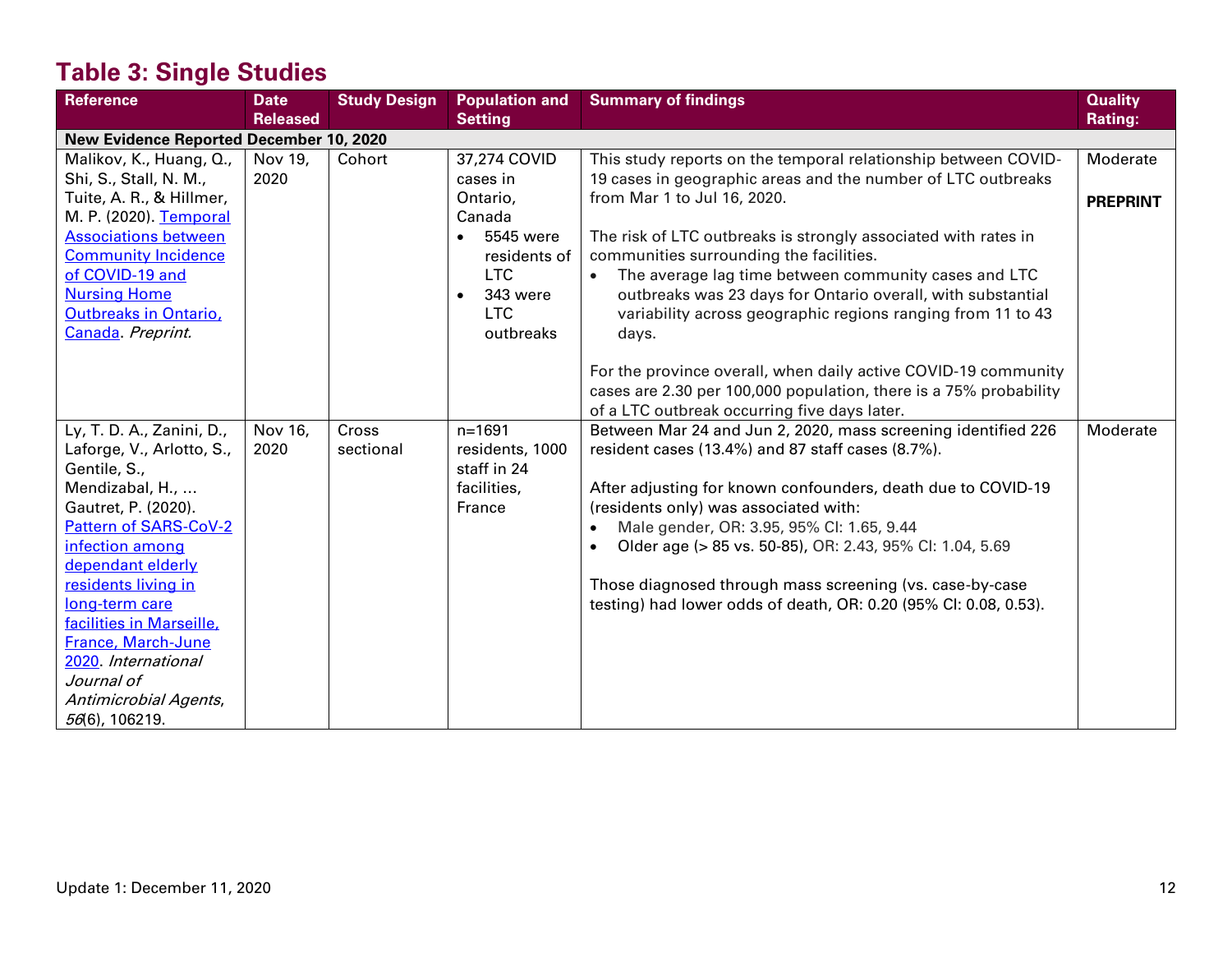| Morciano, M., Stokes,     | Nov 13, | Cohort | 15 5 24           | From Jan 1 to Aug 7, 2020, 27.4% of facilities reported a                   | High            |
|---------------------------|---------|--------|-------------------|-----------------------------------------------------------------------------|-----------------|
| J., Kontopantelis, E.,    | 2020    |        | facilities,       | confirmed/suspected COVID-19 death.                                         |                 |
| Hall, I., & Turner, A. J. |         |        | England           |                                                                             | <b>PREPRINT</b> |
| (2020). Excess            |         |        |                   | In multivariable analyses, odds of COVID-19 attributable deaths             |                 |
| mortality for care        |         |        |                   | were higher in:                                                             |                 |
| home residents during     |         |        |                   | Facilities providing nursing services vs. residential services<br>$\bullet$ |                 |
| the first 23 weeks of     |         |        |                   | only (OR: 1.81, 95%Cl: 1.64 to 1.99)                                        |                 |
| the COVID-19              |         |        |                   | Facilities providing services to older people and/or with                   |                 |
| pandemic in England:      |         |        |                   | dementia vs. children or adults only (OR: 5.45, 95%CI: 4.36 to              |                 |
| a national cohort         |         |        |                   | 6.81)                                                                       |                 |
| study. Preprint.          |         |        |                   | Larger facilities (41+ beds vs. 0-23 beds), OR: 13.28, 95%Cl:               |                 |
|                           |         |        |                   | 11.46 to 15.39 and medium facilities (24-40 beds vs. 0-23                   |                 |
|                           |         |        |                   | beds), OR: 5.20, 95% CI: 4.52, 5.98                                         |                 |
|                           |         |        |                   | Chain facilities (OR: 1.21, 95%Cl: 1.1 to 1.34)                             |                 |
| Suñer, C., Ouchi, D.,     | Nov 10, | Cohort | $n = 8716$        | From Mar 1 to Jun 1, 2020, median all-cause mortality was 14.3              | Moderate        |
| Angel Mas, M., Lopez      | 2020    |        | residents in 167  | (interquartile range (IQR): 7.6, 26.1) deaths/100 residents, and            |                 |
| Alarcon, R., Massot       |         |        | facilities, Spain | median COVID-19 mortality was 3.9 (IQR: 0.0, 18.4) deaths/100               | <b>PREPRINT</b> |
| Mesquida, M.,             |         |        |                   | residents.                                                                  |                 |
| Negredo, E.,  Mitjà,      |         |        |                   |                                                                             |                 |
| O. (2020). Risk factors   |         |        |                   | COVID-19 mortality rates across facilities were associated with:            |                 |
| for mortality of          |         |        |                   | % of complex patients (per 10% increase, HR: 1.09; 95%CI                    |                 |
| residents in nursing      |         |        |                   | $1.05 - 1.12$ per 10% increase)                                             |                 |
| homes with Covid-19:      |         |        |                   | % patients with advanced diseases (per 10% increase, HR:                    |                 |
| a retrospective cohort    |         |        |                   | $1.13$ ; 95% CI: $1.07 - 1.19$ )                                            |                 |
| study. Preprint.          |         |        |                   | Lower capacity for implementing preventive measures (HR:                    |                 |
|                           |         |        |                   | 1.08; 95% CI: $1.05-1.10$ )                                                 |                 |
|                           |         |        |                   | Community-level incidence of COVID-19, per 1000 cases/100                   |                 |
|                           |         |        |                   | 000, HR: 2.98; 95% CI: 2.53-3.50                                            |                 |
|                           |         |        |                   | Community population density, per 10 people/km <sup>2</sup> HR: 0.60,       |                 |
|                           |         |        |                   | 95% CI: 0.50, 0.72                                                          |                 |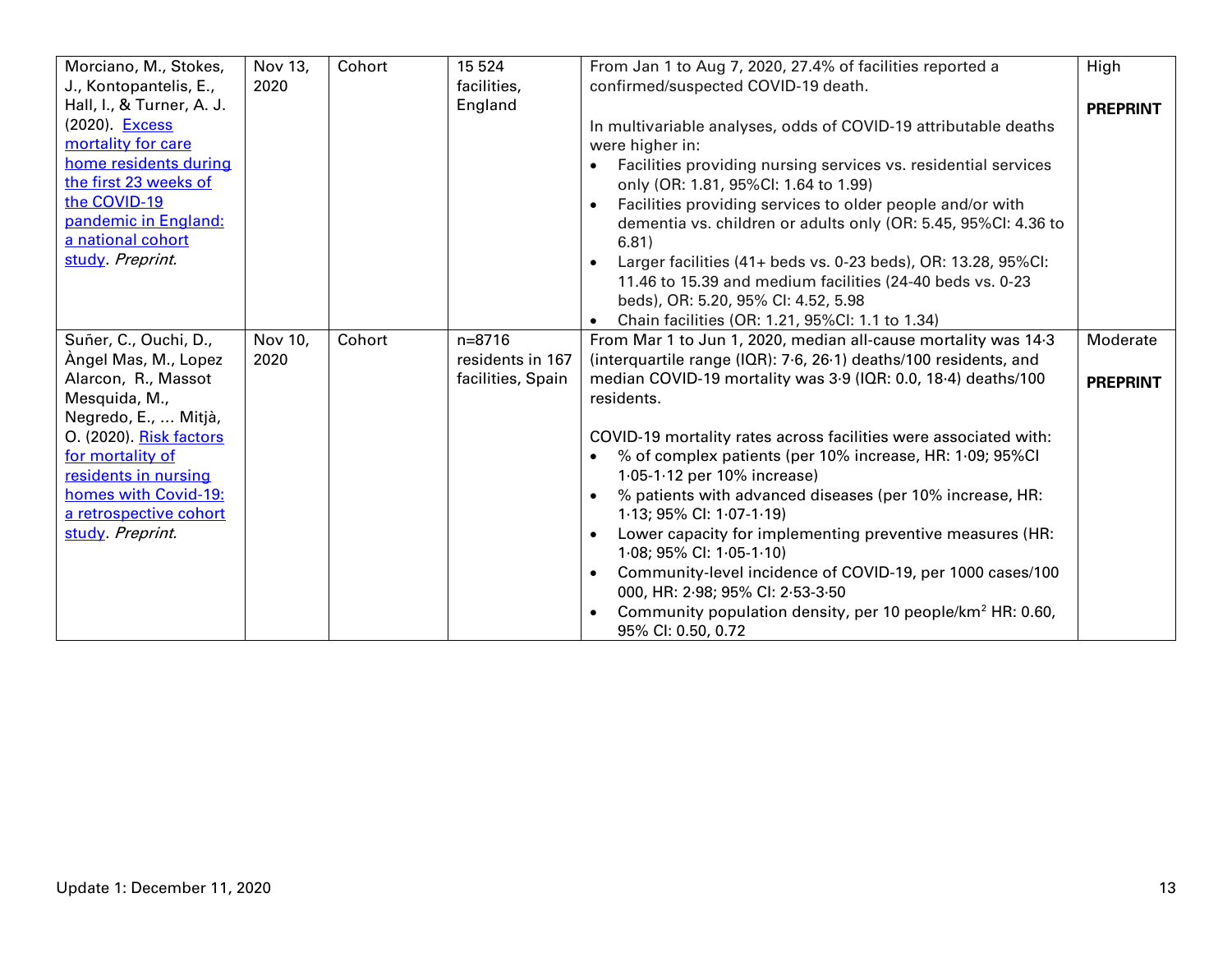| Braun, R. T., Yun, H.,        | Oct 28, | Cross     | Private equity-    | From May 17, 2020 to Jul 2, 2020, private equity owned facilities                | Moderate |
|-------------------------------|---------|-----------|--------------------|----------------------------------------------------------------------------------|----------|
| Casalino, L. P.,              | 2020    | sectional | owned (543,        | had the highest incidence of COVID-19 cases per 1000 residents                   |          |
| Myslinski, Z., Kuwonza,       |         |           | 4.7%), for-profit  | $(110.8\pm8.1)$ followed by for-profit $(88.3\pm2.1)$ , nonprofit $(67.0\pm3.8)$ |          |
| F. M., Jung, H.-Y., &         |         |           | $(7793, 67.9\%),$  | and government-owned (39.8±7.6).                                                 |          |
| Unruh, M. A. (2020).          |         |           | nonprofit          |                                                                                  |          |
| Comparative                   |         |           | $(2525, 22.0\%)$ , | Multivariate analyses adjusted for resident-level factors (age,                  |          |
| <b>Performance of Private</b> |         |           | and                | gender, activities of daily living score, race, % covered by                     |          |
| <b>Equity-Owned US</b>        |         |           | government-        | Medicaid and Medicare) and facility-level factors (occupancy                     |          |
| <b>Nursing Homes During</b>   |         |           | owned (511,        | rate, chain membership, location, number of beds). Compared to                   |          |
| the COVID-19                  |         |           | 5.3%) facilities,  | private equity owned facilities, only government-owned had                       |          |
| Pandemic JAMA                 |         |           | <b>USA</b>         | lower cases (-35.5, 95% CI: -69.2, -1.8). There were no differences              |          |
| Network Open, 3(10),          |         |           |                    | in COVID-19 deaths or all-cause mortality.                                       |          |
| e2026702.                     |         |           |                    |                                                                                  |          |
|                               |         |           |                    | Compared with private equity-owned facilities, the other -types                  |          |
|                               |         |           |                    | were more likely to have:                                                        |          |
|                               |         |           |                    | • At least 1-week supply of N95 masks                                            |          |
|                               |         |           |                    | o For-profit, 10.5% (9.1 percentage points, 95% CI: 1.8,                         |          |
|                               |         |           |                    | 16.3, $p=0.006$ )                                                                |          |
|                               |         |           |                    | Nonprofit, 15.0% (13.0 percentage points, 95% CI: 5.5,                           |          |
|                               |         |           |                    | 20.6, $p < 0.001$ )                                                              |          |
|                               |         |           |                    | Government-owned, 17.0% (14.8 percentage points,                                 |          |
|                               |         |           |                    | 95% CI: 6.5, 23.0, $p < .001$ )                                                  |          |
|                               |         |           |                    | At least 1-week supply of medical gowns<br>$\bullet$                             |          |
|                               |         |           |                    | o For-profit, 24.3% (21.3 percentage points, 95% CI:                             |          |
|                               |         |           |                    | 11.8, 30.8, $p < 0.001$ )                                                        |          |
|                               |         |           |                    | Nonprofit, 30.7% (27.0 percentage points, 95% CI:                                |          |
|                               |         |           |                    | 17.7, 36.2, $p < 0.001$ )                                                        |          |
|                               |         |           |                    | Government-owned, 29.2% (25.7 percentage points,                                 |          |
|                               |         |           |                    | $95\%$ Cl: 16.1, 35.3, p < 0.001)                                                |          |
|                               |         |           |                    | A shortage of nurses<br>$\bullet$                                                |          |
|                               |         |           |                    | o Only government-owned (6.9 percentage points, 95%                              |          |
|                               |         |           |                    | $Cl: 0.0, 13.9, p=0.049$                                                         |          |
|                               |         |           |                    |                                                                                  |          |
|                               |         |           |                    | The authors note inconsistent data reporting and COVID-19                        |          |
|                               |         |           |                    | testing across the facilities, reliance on public announcements to               |          |
|                               |         |           |                    | determine private equity ownership status, and self-report data.                 |          |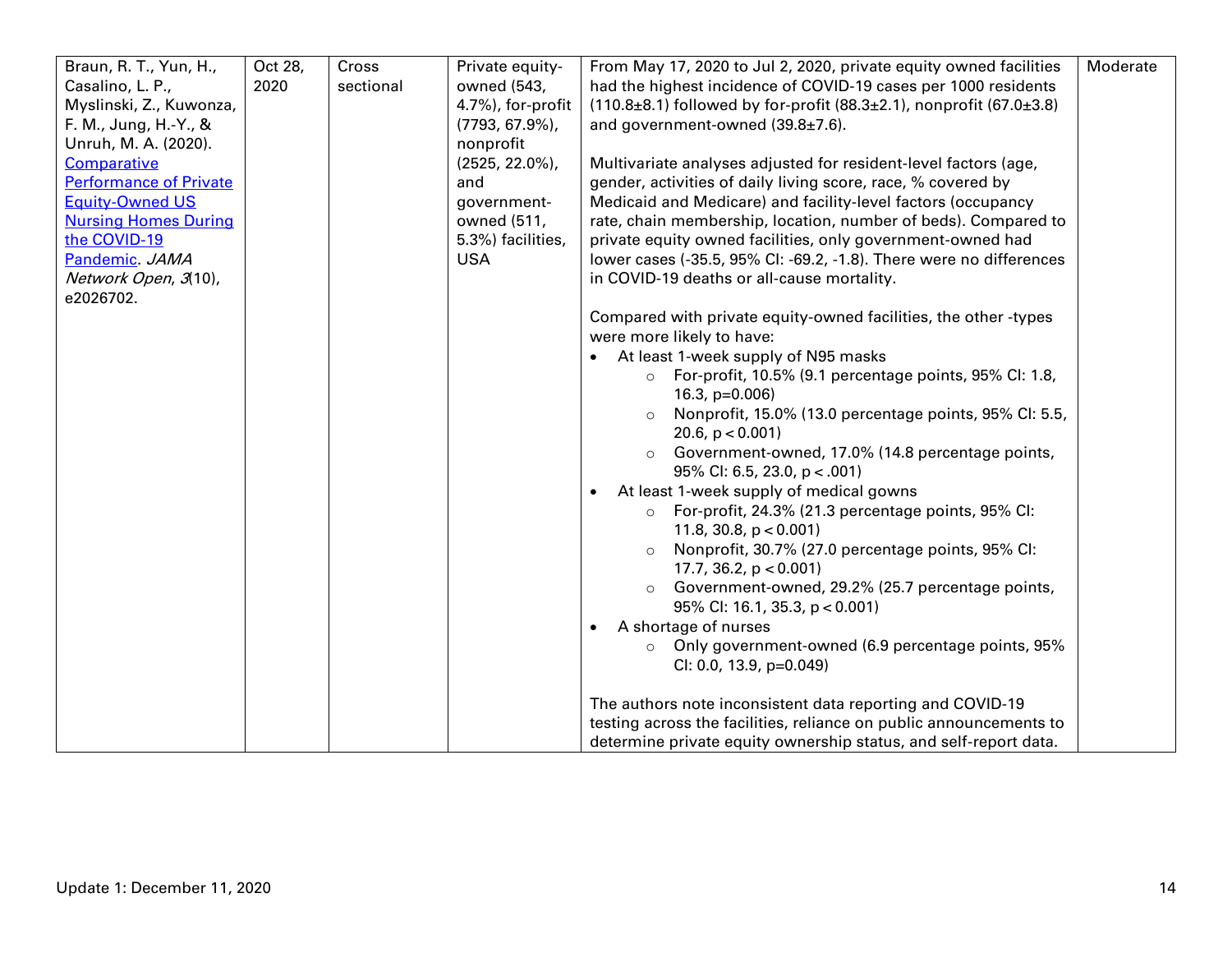| Rutten, J.J.S., van          | Oct 28, | Cohort | $n = 4007$         | From Mar 18 to May 13, 2020, 38% of residents tested due to         | Moderate |
|------------------------------|---------|--------|--------------------|---------------------------------------------------------------------|----------|
| Loon, A.M., van              | 2020    |        | residents with     | clinical suspicion had confirmed COVID-19.                          |          |
| Kooten, J., van Buul,        |         |        | suspected          |                                                                     |          |
| L.W., Joling, K.J.,          |         |        | COVID-19,          |                                                                     |          |
|                              |         |        |                    | Residents positive for COVID-19 were more likely to:                |          |
| Smalbrugge, M., &            |         |        | <b>Netherlands</b> | Reside on a psychogeriatric ward (47% vs 39%, p<0.001)              |          |
| Hertogh, C.M.P.M.            |         |        |                    | Have dementia (62% vs. 51%, p<0.001);                               |          |
| (2020). Clinical             |         |        |                    | Have no chronic respiratory disease (18% vs. 21%, p=0.02).          |          |
| <b>Suspicion of COVID-19</b> |         |        |                    |                                                                     |          |
| in Nursing Home              |         |        |                    | Risk factors associated with COVID-19 mortality (after adjusting    |          |
| <b>Residents: Symptoms</b>   |         |        |                    | for age, gender and comorbidities) included:                        |          |
| and Mortality Risk           |         |        |                    | Male gender (HR: 1.82, 95% CI: 1.54, 2.15)<br>$\bullet$             |          |
| Factors. Journal of the      |         |        |                    | • Age: $86 - 90$ (HR: 1.49, 95% CI: 1.19, 1.85), 90+ (HR: 1.38, 95% |          |
| <b>American Medical</b>      |         |        |                    | CI: 1.09, 175) vs. <80                                              |          |
| Directors Association,       |         |        |                    | Dementia (HR: 1.26, 95% CI: 1.06, 1.50)                             |          |
| 21(12), 1791-1979.           |         |        |                    | Reduced kidney function (HR: 1.35, 95% CI: 1.11, 1.64)<br>$\bullet$ |          |
|                              |         |        |                    | Parkinson's disease (HR: 1.49, 95% CI: 1.11, 2.00)                  |          |
| Mas Romero, M.,              | Oct 27, | Cohort | n=198 residents    | From Mar 6 and Jun 5, 2020 134 residents (67.7%) were               | High     |
| Avendaño Céspedes,           | 2020    |        | and 147 staff,     | presumed to have COVID-19 (symptomatic, but not tested).            |          |
| A., Tabernero                |         |        | Spain              |                                                                     |          |
| Sahuquillo, M. T.,           |         |        |                    | Symptomatic residents (all p < 0.05):                               |          |
| Cortés Zamora, E. B.,        |         |        |                    | Had a worse functional index (Functional Ambulation                 |          |
| Gómez Ballesteros, C.,       |         |        |                    | Classification, Barthel index and frailty classification)           |          |
| Sánchez-Flor Alfaro,         |         |        |                    | Had higher prevalence of immobility, urinary incontinence,          |          |
| V.,  Abizanda, P.            |         |        |                    | and fecal incontinence                                              |          |
| (2020). COVID-19             |         |        |                    |                                                                     |          |
| outbreak in long-term        |         |        |                    | Mortality was higher among residents who were:                      |          |
| care facilities from         |         |        |                    |                                                                     |          |
|                              |         |        |                    | Older (86.2 vs. 81.1, $p < 0.05$ )<br>$\bullet$                     |          |
| Spain. Many lessons to       |         |        |                    | Male (64.5 % vs. 36.2%, $p < 0.05$ )<br>$\bullet$                   |          |
| learn. PLOS ONE,             |         |        |                    | Had fecal incontinence, auditive impairment, higher overall         |          |
| 15(10), e0241030.            |         |        |                    | number of chronic diseases                                          |          |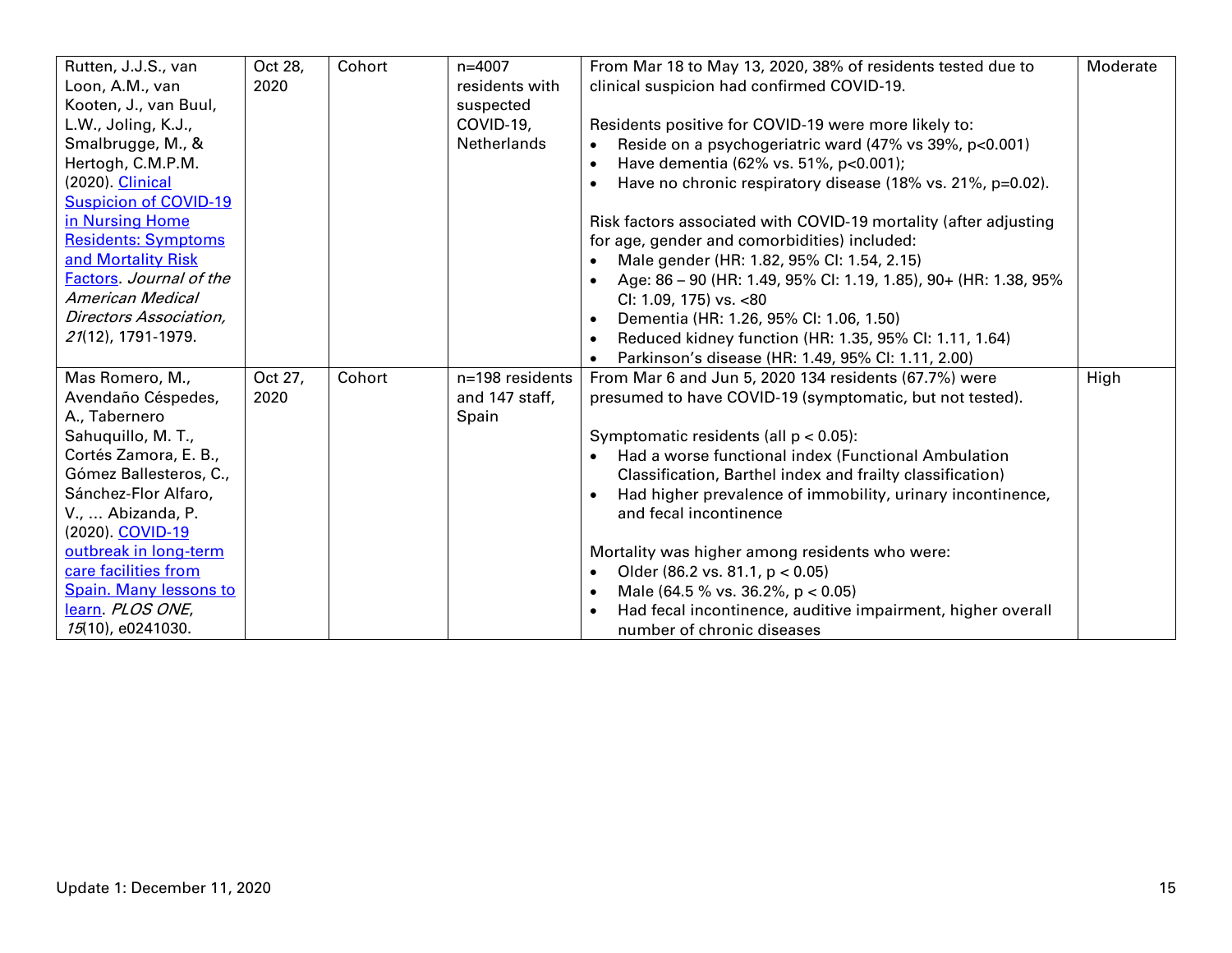| Tramarin, A., Gennaro,<br>N., Dal Grande, G.,                                   | Oct 23,<br>2020 | Cohort             | 9 facilities in<br>Vicenza                   | From Dec 1 to Jun 15, 2020 53 residents (82.8%) tested positive<br>for COVID-19. Risk of infection was associated with:                              | High                    |
|---------------------------------------------------------------------------------|-----------------|--------------------|----------------------------------------------|------------------------------------------------------------------------------------------------------------------------------------------------------|-------------------------|
| Bragagnolo, L., Carta,<br>M.R., Giavarina, D.,<br>Stopazzolo, G. (2020).        |                 |                    | Province, Italy                              | Older age $(90.9\%$ in those >85 vs. 64.3% in those <74)<br>Barthel score (disability)<br>$\bullet$                                                  | <b>PREPRINT</b>         |
| The impact of COVID-<br>19 on Long Term Care<br><b>Facilities (LTCFs) of an</b> |                 |                    |                                              | No differences by gender or presence of comorbidities were<br>found.                                                                                 |                         |
| Italian Province: a<br>cohort study and a                                       |                 |                    |                                              | Case fatality rate was 22%. Risk of death was associated with:<br>Older age (30% in those >85 vs. 0% in those $<$ 74)                                |                         |
| retrospective analysis<br>of observed vs.<br>expected mortality.<br>Preprint.   |                 |                    |                                              | No differences by gender, disability score or comorbidities were<br>found.                                                                           |                         |
| Kirby, R.S., & Kirby,<br>J.A. (2020). Correlation<br>of COVID-19 Mortality      | Oct 20,<br>2020 | Cross<br>sectional | 2 facilities in<br>New Jersey,<br><b>USA</b> | From Mar 16 to Jul 13, 2020, the mortality rate was 14.3% (vs.<br>community-level rate of 28.3% in LTC in all of New Jersey).                        | High<br><b>PREPRINT</b> |
| with Clinical<br>Parameters in an<br><b>Urban and Suburban</b>                  |                 |                    |                                              | No relationship was found between demographic or clinical<br>characteristics and mortality rate.                                                     |                         |
| <b>Nursing Home</b><br><b>Population</b> Preprint.                              |                 |                    |                                              | In subgroup analyses, only those over 80 in suburban vs. urban<br>facilities were at increased risk of death $(43.3 \text{ vs. } 36.4, p = 0.003)$ . |                         |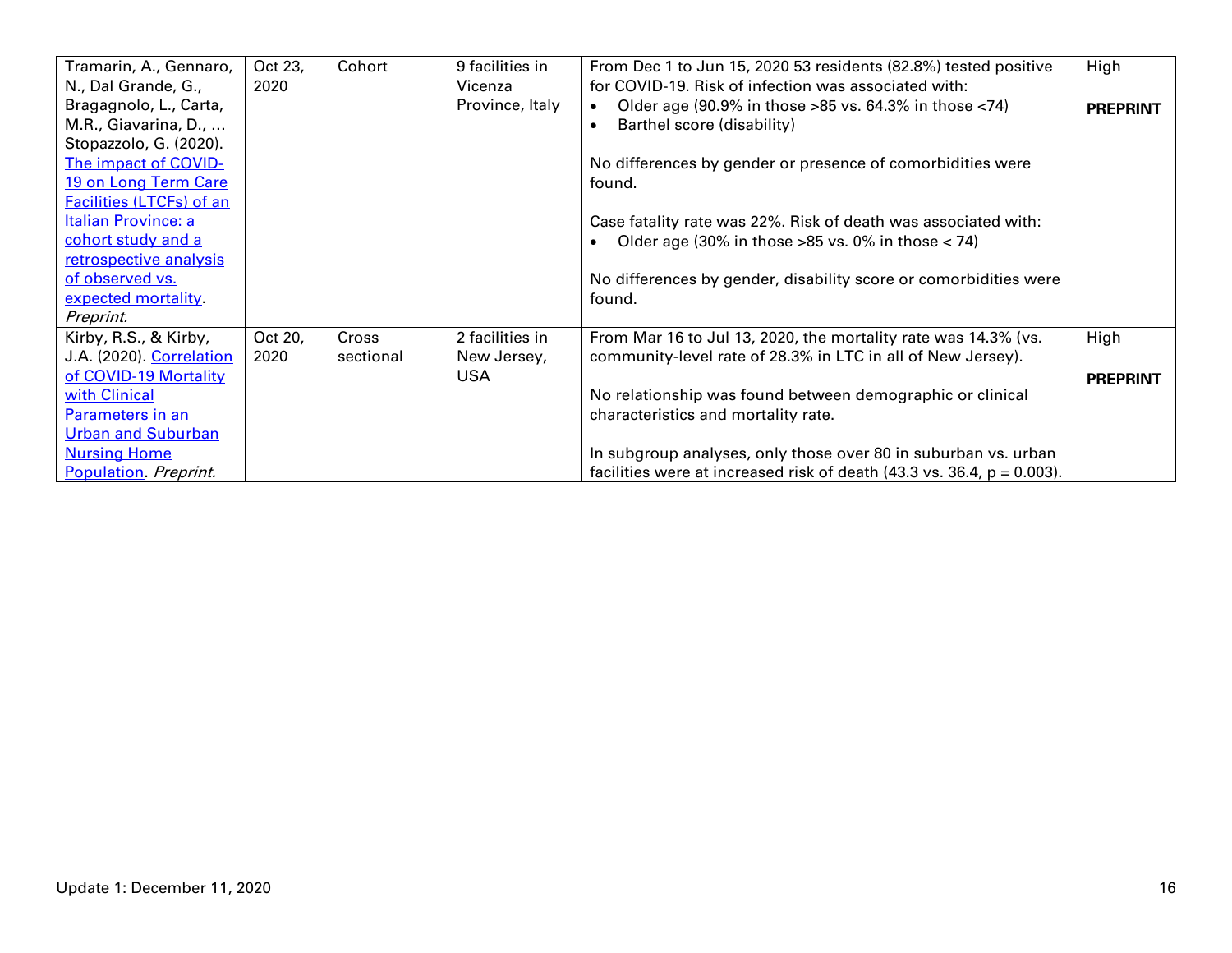| Bowblis, J., &<br>Applebaum, R. (2020).<br><b>Prevalence of COVID-</b><br>19 in Ohio Nursing<br><b>Homes: What's Quality</b><br><b>Got to Do with It?</b><br>Journal of Aging &<br>Social Policy. Epub<br>ahead of print.                            | Oct 11,<br>2020 | Prevalence | 943 certified<br>Medicare<br>and/or<br>Medicaid<br>facilities in<br>Ohio, USA | Having at least one resident with COVID-19 was associated with:<br>Government ownership (vs. for-profit)<br>Being a chain facility (vs. independent)<br>$\bullet$<br>Having a dementia unit<br>$\bullet$<br>% of Black, Indigenous and residents of colour<br>Lower % of residents with depression<br>Registered nurse and licensed nurse hours<br>$\bullet$<br>No relationship was found between occupancy, payer-mix and<br>most resident case-mix covariates.<br>Factors associated with higher incidence in facilities with a case<br>include:<br>Fewer beds<br>There was no consistent association with having a COVID-19<br>positive resident and staffing level, category of staff or use of<br>agency staff.<br>Indicators of quality (star systems) were not associated with | Moderate                                                |
|------------------------------------------------------------------------------------------------------------------------------------------------------------------------------------------------------------------------------------------------------|-----------------|------------|-------------------------------------------------------------------------------|---------------------------------------------------------------------------------------------------------------------------------------------------------------------------------------------------------------------------------------------------------------------------------------------------------------------------------------------------------------------------------------------------------------------------------------------------------------------------------------------------------------------------------------------------------------------------------------------------------------------------------------------------------------------------------------------------------------------------------------------------------------------------------------|---------------------------------------------------------|
| Sun, C. L. F., Zuccarelli,<br>E., Zerhouni, E. G. A.,<br>Lee, J., Muller, J.,<br>Scott, K. M.,  Levi, R.<br>(2020). Predicting<br><b>Coronavirus Disease</b><br>2019 Infection Risk and<br><b>Related Risk Drivers in</b><br><b>Nursing Homes: A</b> | Aug 27,<br>2020 | Modelling  | 1146 LTC<br>facilities in 3<br>states in the<br><b>USA</b>                    | having a positive resident or higher overall COVID-19 incidence<br>This study assesses risk and possible vectors of infection in<br>facilities reporting COVID-19 cases (60.3%) in 3 USA states on<br>Apr 20, 2020, using a modelling approach. The model was<br>validated against data up to May 11, 2020 to create a LTC risk<br>algorithm.<br>The strongest predictors of COVID-19 infection were identified<br>as:<br>The facilities home country's infection rate<br>$\bullet$                                                                                                                                                                                                                                                                                                   | <b>Not</b><br>appraised<br>Interpret<br>with<br>caution |
| <b>Machine Learning</b><br>Approach. Journal of<br>the American Medical<br>Directors Association,<br>21(11), 1533-1538.                                                                                                                              |                 |            |                                                                               | The number of separate units in the facility<br>$\bullet$<br>Other predictors were identified as:<br>The country's population density<br>$\bullet$<br>Historical Centers of Medicare and Medicaid cited health<br>$\bullet$<br>deficiencies<br>Resident density (in persons per 1000 square feet)<br>$\bullet$<br>The facility's historical percentage of non-Hispanic white<br>residents was identified as a protective factor.                                                                                                                                                                                                                                                                                                                                                      |                                                         |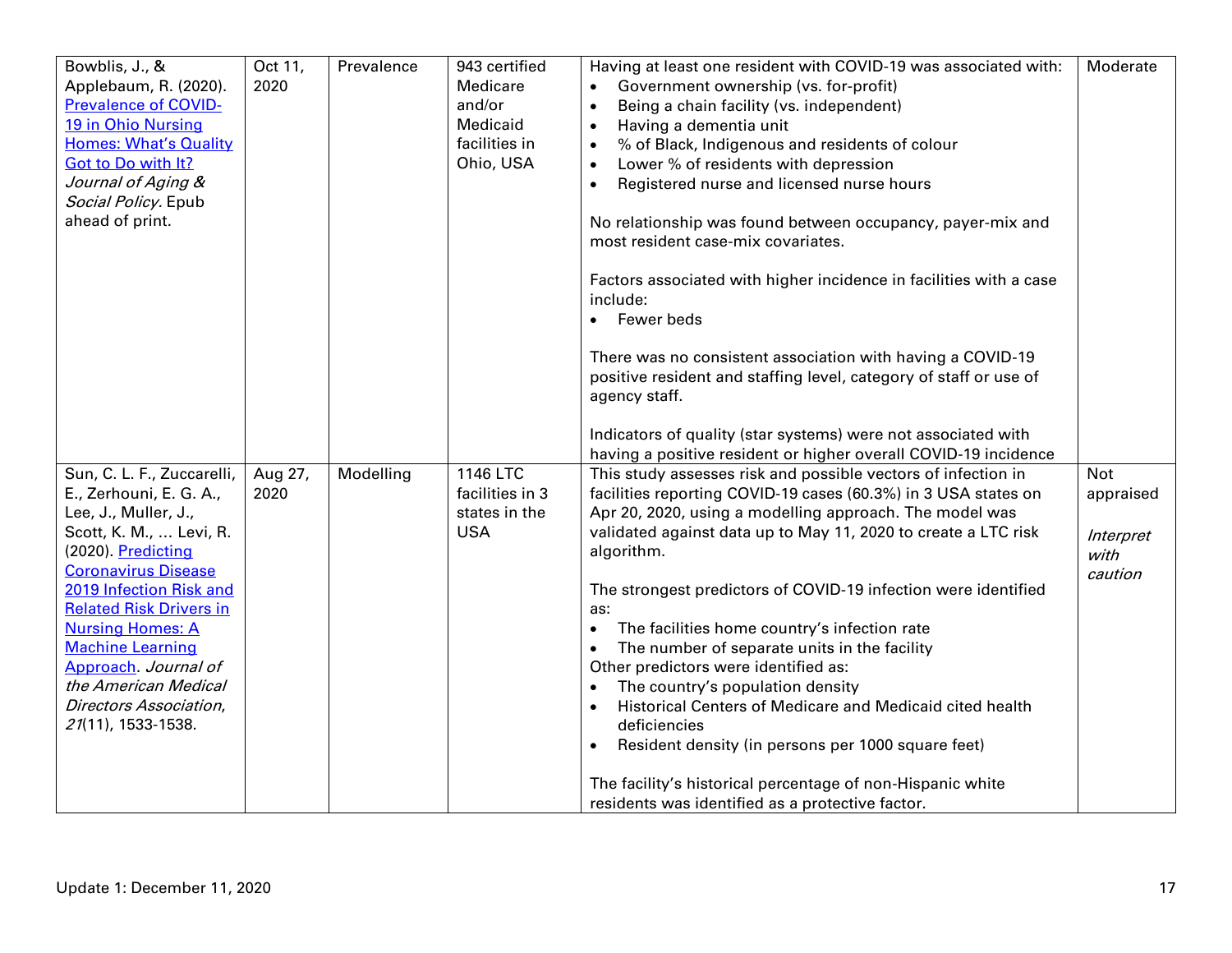| <b>Previously Reported Evidence</b>                |                 |                    |                                   |                                                                                                      |          |  |  |
|----------------------------------------------------|-----------------|--------------------|-----------------------------------|------------------------------------------------------------------------------------------------------|----------|--|--|
| Heras, E., Garibaldi, P.,<br>Boix, M., Valero, O., | Nov 27,<br>2020 | Cross<br>sectional | n=100 residents<br>with confirmed | This study reports on factors that predict COVID-19 mortality<br>from Mar 15-Jun 5, 2020.            | Moderate |  |  |
| Castillo, J., Curbelo, Y.,                         |                 |                    | COVID-19,                         |                                                                                                      |          |  |  |
| Piqué, J. M. (2020).                               |                 |                    | Andorra                           |                                                                                                      |          |  |  |
| <b>COVID-19 mortality</b>                          |                 |                    |                                   | Risk of mortality was associated with:                                                               |          |  |  |
| risk factors in older                              |                 |                    |                                   | • Male gender, OR: 38.1, CI not reported                                                             |          |  |  |
| people in a long-term                              |                 |                    |                                   | Lymphopenia, OR: 6.55, CI not reported                                                               |          |  |  |
| care center. European                              |                 |                    |                                   | • Treatment with hydroxychloroquine and azithromycin, OR:                                            |          |  |  |
| Geriatric Medicine.                                |                 |                    |                                   | 0.04, CI not reported                                                                                |          |  |  |
| Epub ahead of print.                               |                 |                    |                                   | • Barthel's index, OR: 0.92, CI not reported                                                         |          |  |  |
|                                                    |                 |                    |                                   |                                                                                                      |          |  |  |
|                                                    | Nov 9,          | Cohort             | n=78,607                          | Analyses adjusted for known confounders.<br>This study explored the relationship between crowding in | High     |  |  |
| Brown, K. A., Jones,                               | 2020            |                    | residents of                      | facilities and incidence of COVID-19 from Mar 29-May 20, 2020.                                       |          |  |  |
| A., Daneman, N., Chan,                             |                 |                    |                                   |                                                                                                      |          |  |  |
| A. K., Schwartz, K. L.,                            |                 |                    | 618 facilities,<br>Canada         | Infections were distributed unevenly; 86% of infections occurred<br>in 10% of facilities.            |          |  |  |
| Garber, G. E.,  Stall,                             |                 |                    |                                   |                                                                                                      |          |  |  |
| N. M. (2020).<br><b>Association between</b>        |                 |                    |                                   | Factors associated with COVID-19 incidence include:                                                  |          |  |  |
| <b>Nursing Home</b>                                |                 |                    |                                   | • Regional incidence, $4th$ vs. 1 <sup>st</sup> quartile, RR: 5.00, 95%Cl: 1.19,                     |          |  |  |
| <b>Crowding and COVID-</b>                         |                 |                    |                                   | 21.11                                                                                                |          |  |  |
| 19 Infection and                                   |                 |                    |                                   | • Private, for profit vs. municipal ownership, RR: 2.49, 95%CI:                                      |          |  |  |
| <b>Mortality in Ontario,</b>                       |                 |                    |                                   | 1.14, 5.45                                                                                           |          |  |  |
| Canada, JAMA Internal                              |                 |                    |                                   | • Crowding index (vs. 1.5, lowest), 2, RR: 1.20, 95% CI: 1.03,                                       |          |  |  |
| Medicine. Epub ahead                               |                 |                    |                                   | 1.39; 2.5, RR: 1.44, 95% CI: 1.07, 1.95, 3, RR: 1.74, 95% CI: 1.10,                                  |          |  |  |
| of print.                                          |                 |                    |                                   | 2.72, 3.5, RR: 2.08, 95% Cl: 1.13, 3.80                                                              |          |  |  |
|                                                    |                 |                    |                                   |                                                                                                      |          |  |  |
|                                                    |                 |                    |                                   | Factors associated with COVID-19 mortality include:                                                  |          |  |  |
|                                                    |                 |                    |                                   | • Private, for-profit vs. municipal ownership, RR: 2.67, 95%CI:                                      |          |  |  |
|                                                    |                 |                    |                                   | 1.04, 6.84                                                                                           |          |  |  |
|                                                    |                 |                    |                                   | Factors associated with presence of at least one infection                                           |          |  |  |
|                                                    |                 |                    |                                   | include:                                                                                             |          |  |  |
|                                                    |                 |                    |                                   | • Community population size, $>500$ 000 vs. < 10 000, OR: 4.71,                                      |          |  |  |
|                                                    |                 |                    |                                   | 95%Cl: 1.97, 11.25                                                                                   |          |  |  |
|                                                    |                 |                    |                                   | • % residents born outside of Canada, OR: 1.01, 95% CI: 1.00,                                        |          |  |  |
|                                                    |                 |                    |                                   | 1.03                                                                                                 |          |  |  |
|                                                    |                 |                    |                                   | Analyses were adjusted for crowding index, facility-level factors                                    |          |  |  |
|                                                    |                 |                    |                                   | (size, ownership, ratio of staff to residents) and resident-level                                    |          |  |  |
|                                                    |                 |                    |                                   | factors (age, sex, comorbidities, activities of daily living score,                                  |          |  |  |
|                                                    |                 |                    |                                   | education) and regional characteristics.                                                             |          |  |  |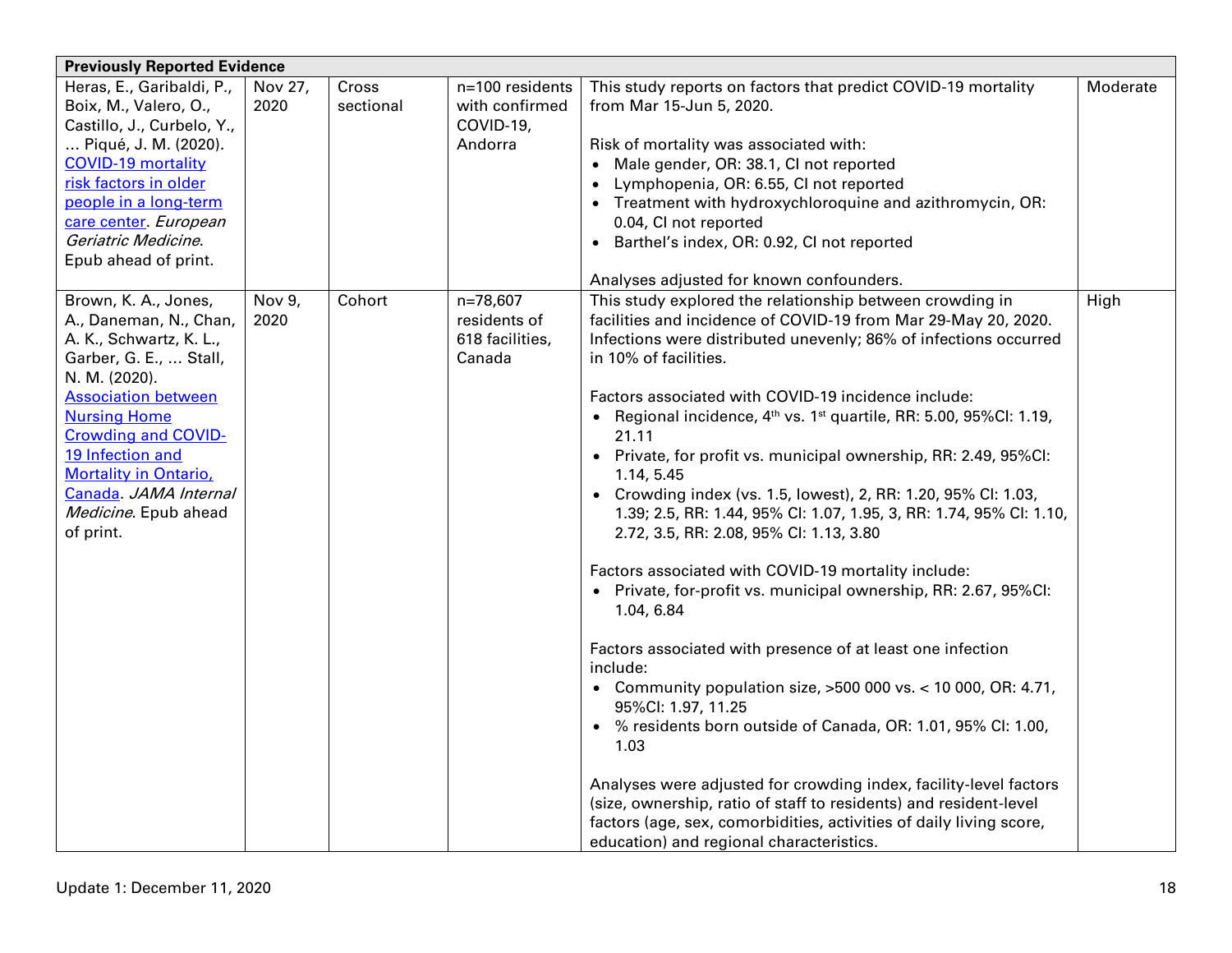| Shallcross, L., Burke,         | Oct 4, | Cross     | 5126 facilities | From Mar-Jun 2020, period prevalence of infection was 10.5%                  | Low             |
|--------------------------------|--------|-----------|-----------------|------------------------------------------------------------------------------|-----------------|
| D., Abbott, O.,                | 2020   | sectional | providing       | 95% CI: 9.9 to 11.1) in residents and 3.8% (95%CI: 3.4 to 4.2) in            |                 |
| Donaldson, A., Hallatt,        |        |           | dementia care,  | staff with 53.1% of facilities reporting at least 1 case and 9.2%            | <b>PREPRINT</b> |
| G., Hayward, A.,               |        |           | England         | reporting large outbreaks.                                                   |                 |
| Thorne, S. (2020). Risk        |        |           |                 |                                                                              |                 |
| factors associated with        |        |           |                 | Risk factors for resident infection include:                                 |                 |
| <b>SARS-CoV-2 infection</b>    |        |           |                 | • Residents in socially deprived quintile, OR: 1.08, 95%CI: 1.03,            |                 |
| and outbreaks in Long          |        |           |                 | 1.14                                                                         |                 |
| <b>Term Care Facilities in</b> |        |           |                 | • For profit, vs. not for profit, OR: 1.19, 95%CI: 1.12, 1.26                |                 |
| England: a national            |        |           |                 | • Lower staff to bed ratio, OR: 1.22, 95%CI: 1.16, 1.28                      |                 |
| survey Preprint.               |        |           |                 | • Employment of agency nurses, OR: 1.57, 95%Cl: 1.48, 1.66                   |                 |
|                                |        |           |                 | • Employment of other agency staff, OR: 1.28, 95%CI: 1.12, 1.37              |                 |
|                                |        |           |                 | • Staff care for both infected and uninfected residents, OR:                 |                 |
|                                |        |           |                 | 1.30, 95%Cl: 1.23, 1.37                                                      |                 |
|                                |        |           |                 | • Cleaning frequency of communal touchpoints < 1/day, OR:                    |                 |
|                                |        |           |                 | 1.15, 95%CI: 1.03, 1.28                                                      |                 |
|                                |        |           |                 | • Cleaning staff rooms < 1/day, OR: 1.24, 95%Cl: 1.14, 1.34                  |                 |
|                                |        |           |                 | • Staff personal protective equipment (PPE) only with infected               |                 |
|                                |        |           |                 | residents, vs. all the time, OR: 1.20, 95%CI: 1.05, 1.37                     |                 |
|                                |        |           |                 | • Full PPE for infected residents, OR: 3.60, 95%CI: 3.34, 3.88               |                 |
|                                |        |           |                 | • Full PPE for all residents, OR: 1.42, 95%Cl: 1.37, 1.48                    |                 |
|                                |        |           |                 | • Inability to isolate a resident, OR: 1.33, 95%CI: 1.28, 1.38               |                 |
|                                |        |           |                 | • New admissions, OR: 1.012, 95%CI: 1.010, 1.014                             |                 |
|                                |        |           |                 |                                                                              |                 |
|                                |        |           |                 | Risk factors for large outbreaks (>20 cases or 1/3 of residents)<br>include: |                 |
|                                |        |           |                 | • Employment of agency nurses, OR: 1.85, 95%Cl: 1.23, 2.77                   |                 |
|                                |        |           |                 | • Full PPE for all residents, OR: 1.44, 95%CI: 1.08, 1.91                    |                 |
|                                |        |           |                 | • Full PPE for infected residents, OR: 1.62, 95%CI: 1.24, 2.11               |                 |
|                                |        |           |                 | Analyses adjusted for known confounders (e.g., resident and                  |                 |
|                                |        |           |                 | facility level risk factors).                                                |                 |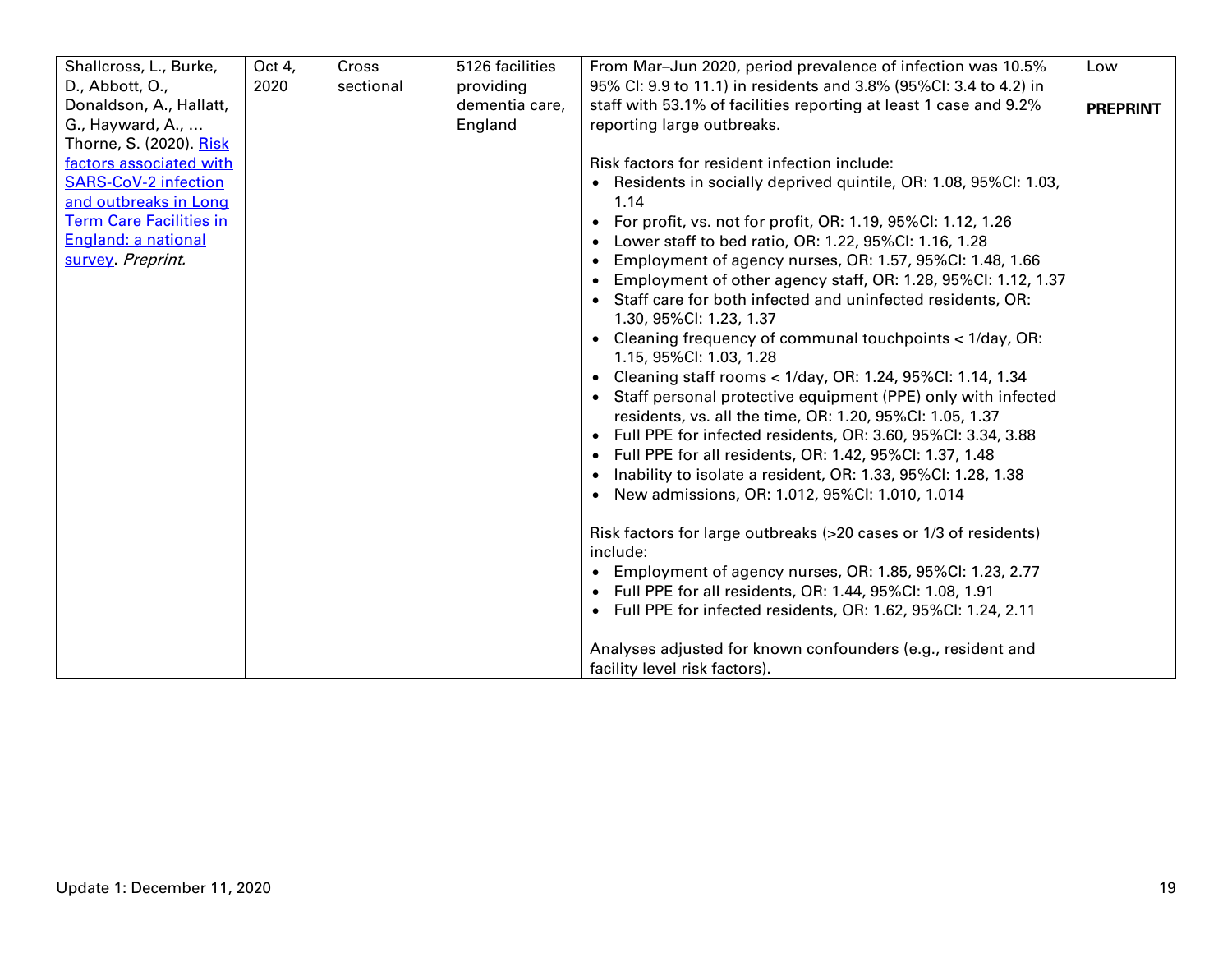| Temkin-Greener, H.,<br>Guo, W., Mao, Y., Cai,  | Sep 21,<br>2020 | Cohort    | 4865 facilities,<br><b>USA</b> | This study compared characteristics of facilities with and without<br>cases. Across states, fewer than 10% of facilities reported a case. | High     |
|------------------------------------------------|-----------------|-----------|--------------------------------|-------------------------------------------------------------------------------------------------------------------------------------------|----------|
| X., & Li, Y. (2020).                           |                 |           |                                |                                                                                                                                           |          |
| <b>COVID-19 Pandemic in</b>                    |                 |           |                                | After controlling for resident characteristics and county-level                                                                           |          |
| <b>Assisted Living</b>                         |                 |           |                                | COVID-19 rates, the odds of having a resident case increased                                                                              |          |
| <b>Communities: Results</b>                    |                 |           |                                | with:                                                                                                                                     |          |
| from Seven States                              |                 |           |                                | • Average resident age, OR: 1.05, 95%Cl: 1.02, 1.08                                                                                       |          |
| Journal of the                                 |                 |           |                                | • Number of residents, 9-29 vs. < 9 residents, OR: 1.82, 95%CI:                                                                           |          |
| <b>American Geriatrics</b>                     |                 |           |                                | 1.22, 2.72; >30 vs. < 9 residents, OR: 2.78, 95%Cl: 1.85, 4.18                                                                            |          |
| Society. Epub ahead of<br>print.               |                 |           |                                | • % Residents with congestive heart failure, OR: 1.14, 95%CI:<br>1.04, 1.25                                                               |          |
|                                                |                 |           |                                | • Community spread, cases/1000, OR: 1.17, 95%CI: 1.10, 1.24                                                                               |          |
|                                                |                 |           |                                | Total number of cases (in facilities with at least 1 case) was<br>associated with:                                                        |          |
|                                                |                 |           |                                | • % male residents, OR: 1.03, 95%Cl: 1.00, 1.06                                                                                           |          |
|                                                |                 |           |                                | • % black/Hispanic residents, OR: 1.08, 95%Cl: 1.05, 1.11                                                                                 |          |
|                                                |                 |           |                                | • % residents with dementia, COPD, obesity (OR range 1.04 to                                                                              |          |
|                                                |                 |           |                                | 1.09)                                                                                                                                     |          |
|                                                |                 |           |                                | Odds of at least 1 death was associated with:                                                                                             |          |
|                                                |                 |           |                                | • % Medicare only residents, OR: 1.10, 95%CI: 1.01, 1.19                                                                                  |          |
|                                                |                 |           |                                | • Number of residents (9-29 vs. < 9 residents, OR: 1.78, 95%CI:                                                                           |          |
|                                                |                 |           |                                | 1.02, 3.10; > 30 vs. < 9 residents, OR: 2.83, 95%Cl: 1.62, 4.93)                                                                          |          |
|                                                |                 |           |                                | • % residents with dementia, OR: 1.14, 95%CI: 1.02, 1.26)                                                                                 |          |
|                                                |                 |           |                                | • Community COVID-19 deaths/1000, OR: 4.44, 95%CI: 2.93,                                                                                  |          |
|                                                |                 |           |                                | 6.71                                                                                                                                      |          |
| Yue, L., Cen, X., Cai,                         | Sep 21,         | Cross     | 12 576                         | Data were reported for one week, May 25-31, 2020. 93% of                                                                                  | Moderate |
| X., & Temkin-Greener,<br>H. (2020). Racial and | 2020            | sectional | facilities, USA                | facilities had zero new cases.                                                                                                            |          |
| <b>Ethnic Disparities in</b>                   |                 |           |                                | • Facilities with a high proportion of racial/ethnic minority<br>residents had more COVID-19 related resident cases (mean                 |          |
| <b>COVID-19 Infections</b>                     |                 |           |                                | 1.5 vs. 0.4 in highest vs. lowest quartile), resident deaths                                                                              |          |
| and Deaths Across                              |                 |           |                                | (mean 0.4 vs. 0.1 in highest vs. lowest quartile) and staff                                                                               |          |
| <b>U.S. Nursing Homes</b>                      |                 |           |                                | cases (1.3 vs. 0.7 in highest vs. lowest quartile). All                                                                                   |          |
| Journal of the                                 |                 |           |                                | differences were statistically significant.                                                                                               |          |
| <b>American Geriatrics</b>                     |                 |           |                                | Facilities with higher proportions of racial/ethnic minority                                                                              |          |
| Society, 68(11), 2454-                         |                 |           |                                | residents tended to be larger, for-profit facilities, affiliated                                                                          |          |
| 2461.                                          |                 |           |                                | with a chain, have more Medicaid residents and lower nurse                                                                                |          |
|                                                |                 |           |                                | staffing hours and were in counties with more COVID-19                                                                                    |          |
|                                                |                 |           |                                | cases and deaths.                                                                                                                         |          |
|                                                |                 |           |                                | Analyses adjusted for county- and facility-level characteristics.                                                                         |          |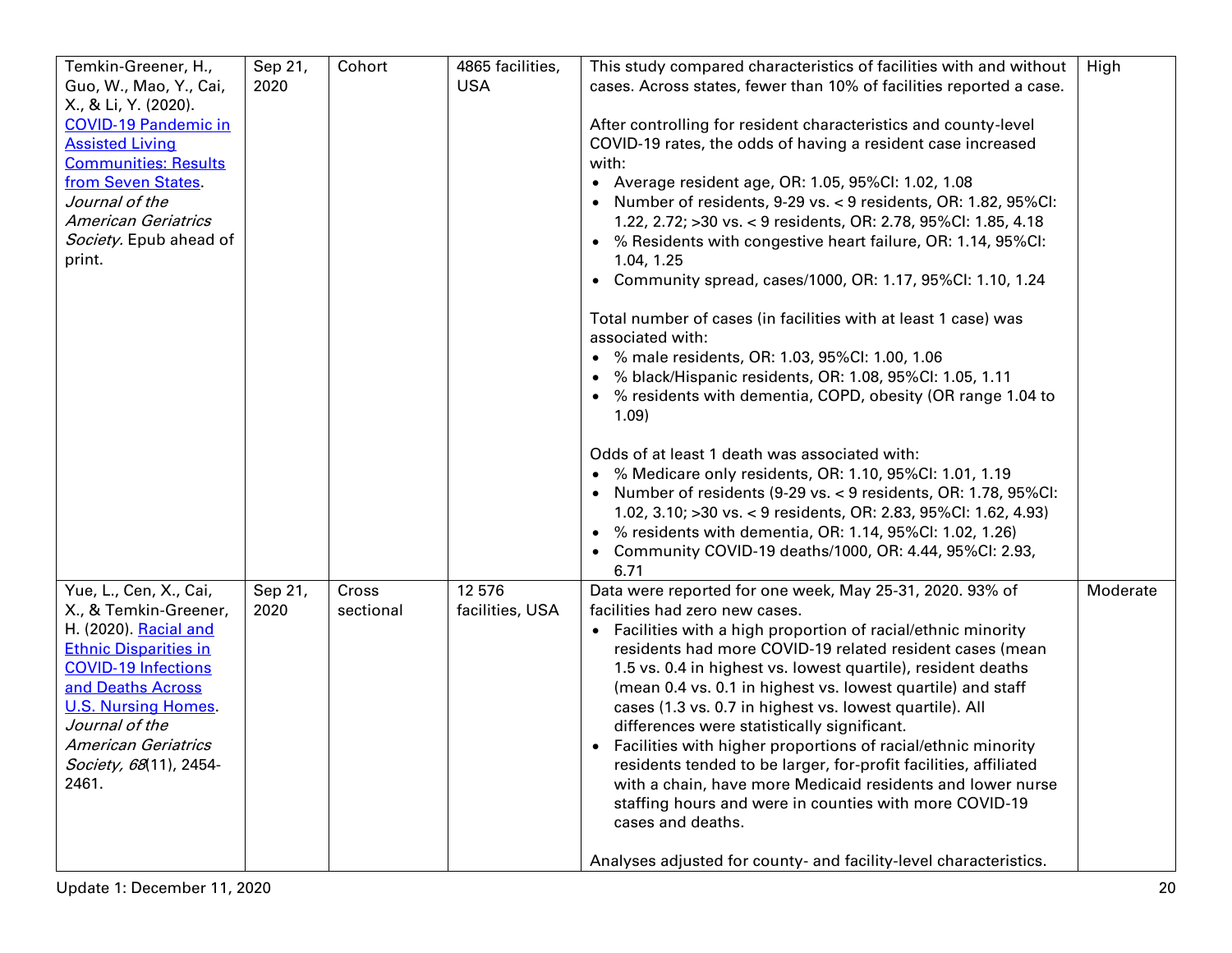| Bui, D., See, I., Hesse,      | Sep 18, | Cohort       | 123 facilities, | This study examined the risk of COVID-19 infections and             | Moderate |
|-------------------------------|---------|--------------|-----------------|---------------------------------------------------------------------|----------|
| E., Varela, K., Harvey,       | 2020    |              | West Virginia,  | outbreaks based on Centers for Medicare & Medicaid Services         |          |
| R., August, E.,               |         |              | <b>USA</b>      | star quality ratings from Mar-Jun 2020. 11% of facilities reported  |          |
| Atkins, A. (2020).            |         |              |                 | outbreaks.                                                          |          |
| <b>Association Between</b>    |         |              |                 |                                                                     |          |
| <b>CMS Quality Ratings</b>    |         |              |                 | Compared to those with no outbreaks, facilities with an outbreak    |          |
| and COVID-19                  |         |              |                 | had:                                                                |          |
| <b>Outbreaks in Nursing</b>   |         |              |                 | • Higher number of beds (104.1 vs. 84.6)                            |          |
| Homes - West                  |         |              |                 | • Higher number of residents (92.2 vs. 75.6)                        |          |
| Virginia, March 17-           |         |              |                 | • Fewer nurse hours per resident per day (1.9 vs. 2.2)              |          |
| June 11, 2020. MMWR.          |         |              |                 | • Higher county-level incidence (177.8 vs. 105.1 per 100 000)       |          |
| Morbidity and                 |         |              |                 | • Lower overall star quality ratings                                |          |
| Mortality Weekly              |         |              |                 | • More historical substantiated complaints (4.8 vs. 1.3)            |          |
| Report, 69(37), 1300-         |         |              |                 | More health inspection deficiencies (14.9 vs. 10.5)<br>$\bullet$    |          |
| 1304.                         |         |              |                 | • Specific health inspection deficiencies that were different       |          |
|                               |         |              |                 | between outbreak and non-outbreak facilities were                   |          |
|                               |         |              |                 | O Quality of life and care (3.8 vs. 2.4)                            |          |
|                               |         |              |                 | $\circ$ Resident assessment and care planning (3.5 vs. 2.2)         |          |
|                               |         |              |                 |                                                                     |          |
|                               |         |              |                 | All differences statistically significant but analyses not adjusted |          |
|                               |         |              |                 | for known confounders.                                              |          |
| Lipsitz, L.A., Lujan,         | Sep 15, | Quasi-       | 360 facilities, | This study compared factors associated with infection and           | Low      |
| A.M., Dufour, A.,             | 2020    | experimental | Massachusetts,  | mortality rates over 9 weeks.                                       |          |
| Abrahams, G.,                 |         |              | <b>USA</b>      |                                                                     |          |
| Magliozzi, H., Herndon,       |         |              |                 | Key components that increased infections included:                  |          |
| L., & Dar, M. (2020).         |         |              |                 | • Lack of cohorting, OR: 3.0, 95 %CI: 1.34, 6.71                    |          |
| <b>Stemming the Tide of</b>   |         |              |                 | • Inappropriate PPE use, OR: 2.16, 95%CI: 1.42, 3.30                |          |
| <b>COVID-19 Infections in</b> |         |              |                 | • Community prevalence                                              |          |
| <b>Massachusetts</b>          |         |              |                 |                                                                     |          |
| <b>Nursing</b>                |         |              |                 | Weekly mortality rates were associated with:                        |          |
| Homes Journal of the          |         |              |                 | • Inappropriate PPE use, OR: 3.20, 95%CI: 1.87, 5.48                |          |
| <b>American Geriatrics</b>    |         |              |                 | • Community prevalence                                              |          |
| Society, 68(11), 2447-        |         |              |                 |                                                                     |          |
| 2453.                         |         |              |                 | Analyses not adjusted for known confounders.                        |          |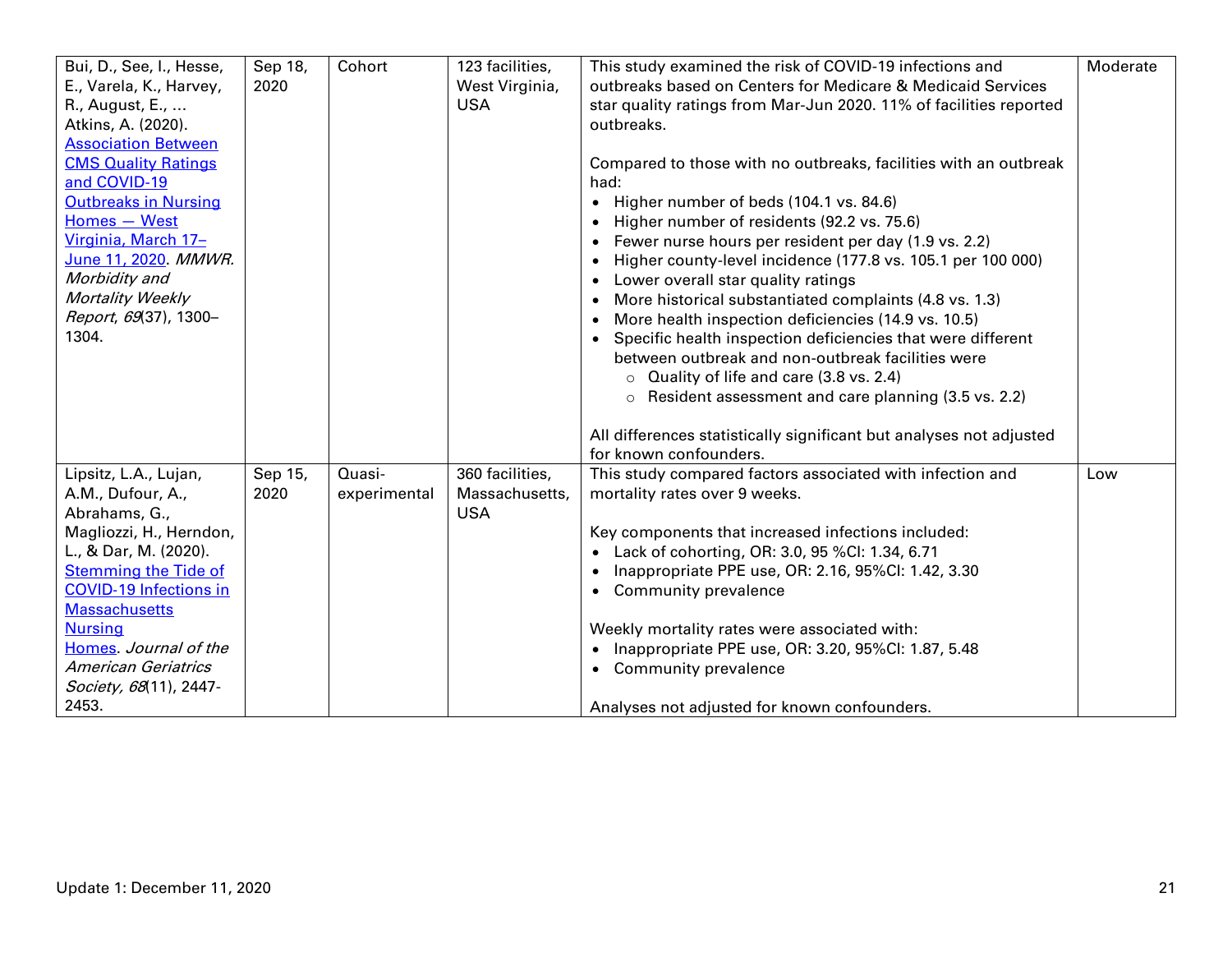| Shen, K. (2020).<br><b>Relationship between</b><br>nursing home COVID-<br>19 outbreaks and staff<br>neighborhood<br>characteristics.<br>Preprint.                                                                                                                  | Sep 11,<br>2020 | Cross<br>sectional | 7154 Medicare<br>and Medicaid-<br>certified<br>facilities, USA    | Determinants of COVID-19 deaths per facility were estimated<br>using data to Jul 2020. 25-75% of facilities were infected per<br>state.<br>Factors associated with higher death rate include:<br>• Average community-transmission where staff live<br>• Community transmission where LTC facility located<br>Proportion of residents who are nonwhite<br>• Average severity of residents' impairment<br>Occupancy rate of facility<br>$\bullet$<br>OR or RR not reported. Analyses adjusted for state-level factors.                                                                                                                               | Low<br><b>PREPRINT</b>      |
|--------------------------------------------------------------------------------------------------------------------------------------------------------------------------------------------------------------------------------------------------------------------|-----------------|--------------------|-------------------------------------------------------------------|----------------------------------------------------------------------------------------------------------------------------------------------------------------------------------------------------------------------------------------------------------------------------------------------------------------------------------------------------------------------------------------------------------------------------------------------------------------------------------------------------------------------------------------------------------------------------------------------------------------------------------------------------|-----------------------------|
| Dean, A.,<br>Venkataramani, A., &<br>Kimmel, S. (2020).<br><b>Mortality Rates From</b><br><b>COVID-19 Are Lower In</b><br><b>Unionized Nursing</b><br>Homes Health Affairs,<br>39(11), 1993-2001.                                                                  | Sep 10,<br>2020 | Cross<br>sectional | 355 facilities,<br>New York<br>State, USA                         | This study examines the association between the presence of<br>health care worker unions and COVID-19 mortality rates.<br>The presence of a health care union was associated with:<br>• Lower mortality (absolute difference -1.29%, 95%CI: -2.41, -<br>0.17<br>• Fewer infections: -50.1 cases/ 1 000 residents, 95%Cl: -96.2, -<br>3.9<br>Analyses adjusted for known confounders.                                                                                                                                                                                                                                                               | Moderate                    |
| Emmerson, C.,<br>Adamson, J.P., Turner,<br>D., Gravenor, M.B,<br>Salmon, J., Cottrell, S.,<br>Williams, C.J.<br>(2020). Risk factors for<br>outbreaks of COVID-19<br>in care homes<br>following hospital<br>discharge: a national<br>cohort analysis.<br>Preprint. | Aug 26,<br>2020 | Cohort             | $n=3,115$<br>hospital<br>discharges to<br>1,068 facilities,<br>UK | This study followed hospital discharges to LTC to observe<br>COVID-19 outbreaks from Feb 22-Jun 27, 2020. 30.1% of facilities<br>experienced an outbreak.<br>A discharge from hospital was not associated with the risk of<br>outbreak after adjusting for facility characteristics.<br>Factors associated with risk of outbreak include:<br>• Number of residents (10-24 vs. < 10, Hazard Ratio (HR): 3.40,<br>95%Cl: 1.99, -5.80; 25-29 vs. < 10 residents, HR: 8.25, 95%Cl:<br>4.93, 13.81; 50+ vs. < 10, HR: 17.35, 95%CI: 9.65, 31.19)<br>• Local health board (proxy for community transmission)<br>Analyses adjusted for known confounders. | Moderate<br><b>PREPRINT</b> |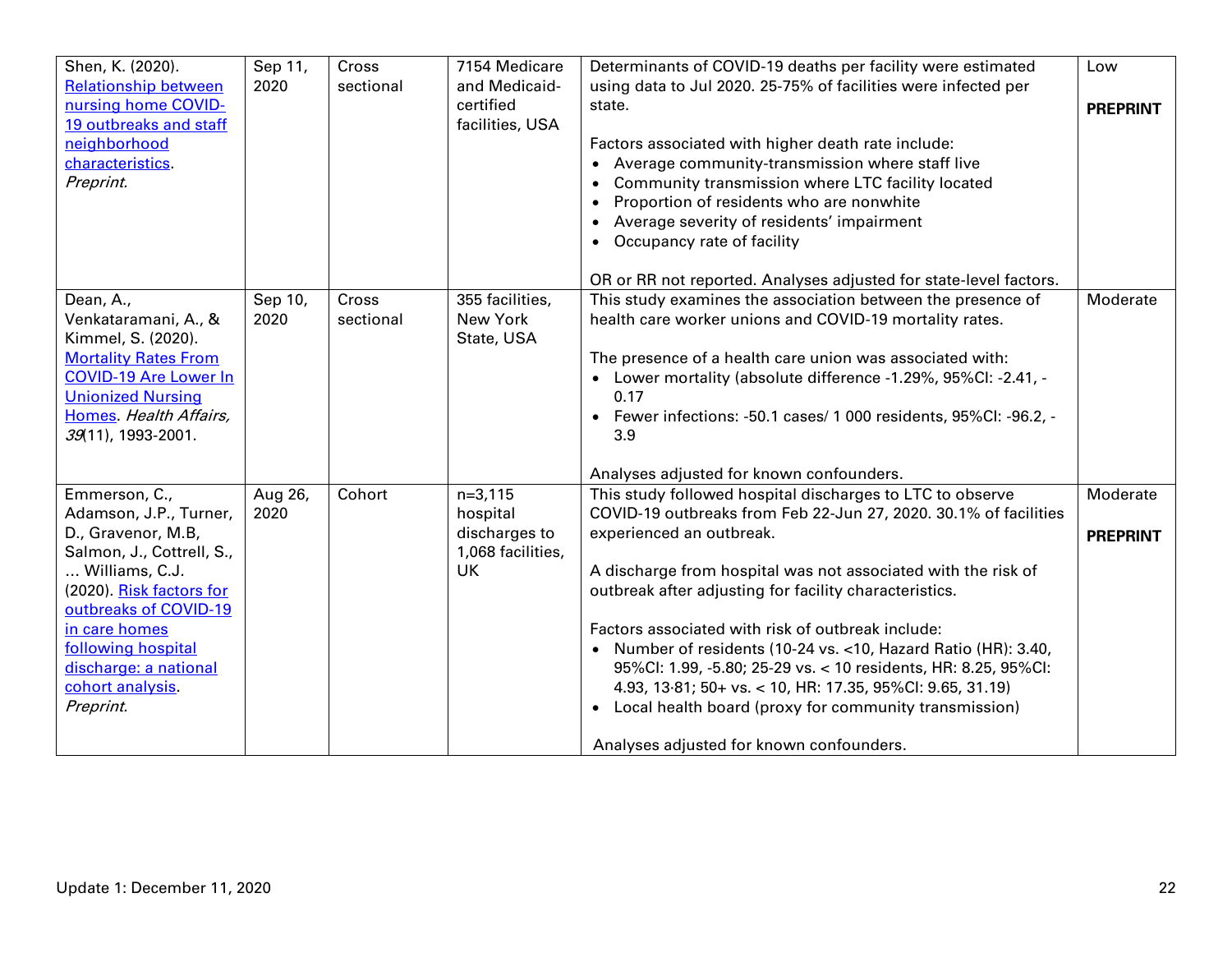| Shi, S.M., Bakaev, I.,         | Aug 25, | Retrospective | $n = 389$       | This study described risk factors associated with COVID-19 in        | High |
|--------------------------------|---------|---------------|-----------------|----------------------------------------------------------------------|------|
| Chen, H., Travison,            | 2020    | Cohort        | residents, USA  | LTC residents. All residents were tested between Mar and May         |      |
| T.G, & Berry, S.D.             |         |               |                 | 2020, 37.5% tested positive.                                         |      |
| (2020). Risk Factors,          |         |               |                 |                                                                      |      |
| <b>Presentation, and</b>       |         |               |                 | Factors associated with risk of infection after adjusting for        |      |
| <b>Course of Coronavirus</b>   |         |               |                 | confounders include:                                                 |      |
| Disease 2019 in a              |         |               |                 | • Male sex, Relative Risk (RR): 1.80, 95%CI: 1.07, 3.05              |      |
| Large, Academic Long-          |         |               |                 | • Bowel incontinence, RR: 1.97, 95%Cl: 1.10, 3.52                    |      |
| <b>Term Care Facility. The</b> |         |               |                 | • % staff living in a high prevalence community (per 10%             |      |
| Journal of Post-Acute          |         |               |                 | increase): RR: 1.06, 95%Cl: 1.04, 1.08                               |      |
| and Long-Term Care             |         |               |                 |                                                                      |      |
| Medicine, 21(10), 1378-        |         |               |                 | Mortality rates increased with frailty (16.7% in pre-frail, 22.2% in |      |
| 1383.                          |         |               |                 | moderately frail, and 50.0% in frail; $p < .001$ ).                  |      |
| Sugg, M., Spaulding,           | Aug 25, | Cross         | 13,709          | This study explored the association between facility- and county-    | High |
| T., Lane, S., Runkle, J.,      | 2020    | sectional     | facilities, USA | level place-based variables and COVID-19 cases in LTC. 40% of        |      |
| Harden, S., Hege, A., &        |         |               |                 | facilities reported at least one case. Clustering of cases was       |      |
| lyer, L. (2020).               |         |               |                 | similar to county-level clustering among the general population.     |      |
| <b>Mapping community-</b>      |         |               |                 |                                                                      |      |
| level determinants of          |         |               |                 | Facility level factors associated with risk of COVID-19 include:     |      |
| <b>COVID-19 transmission</b>   |         |               |                 | • Number of fines in 2020, RR= 1.13, 95%CI: 1.07, 1.19               |      |
| in nursing homes: A            |         |               |                 | • Licensed Practical Nurse staffing, RR: 1.07, 95%CI: 1.00, 1.15     |      |
| multi-scale                    |         |               |                 | • Total staff levels, RR: 0.86, 95%CI: 0.78, 0.94                    |      |
| approach. The Science          |         |               |                 |                                                                      |      |
| of the Total                   |         |               |                 | County-level factors associated with risk of COVID-19 include:       |      |
| Environment, 752,              |         |               |                 | • County COVID-19 rate, RR: 1.83, 95%CI: 1.70, 1.97                  |      |
| 141946.                        |         |               |                 | • Per-capita income, RR: 2.20, 95%CI: 2.00, 2.42                     |      |
|                                |         |               |                 | • County unemployment rate, RR 1.26, 95%CI: 1.16, 1.36               |      |
|                                |         |               |                 | • Average household size, RR: 1.18, 95%Cl: 1.07, 1.31                |      |
|                                |         |               |                 | • % population African American, RR: 1.30, 95%CI: 1.20, 1.41         |      |
|                                |         |               |                 | • Population per sq. mile, RR: 1.10, 95%CI: 1.00, 1.20               |      |
|                                |         |               |                 |                                                                      |      |
|                                |         |               |                 | All analyses adjusted for known confounders.                         |      |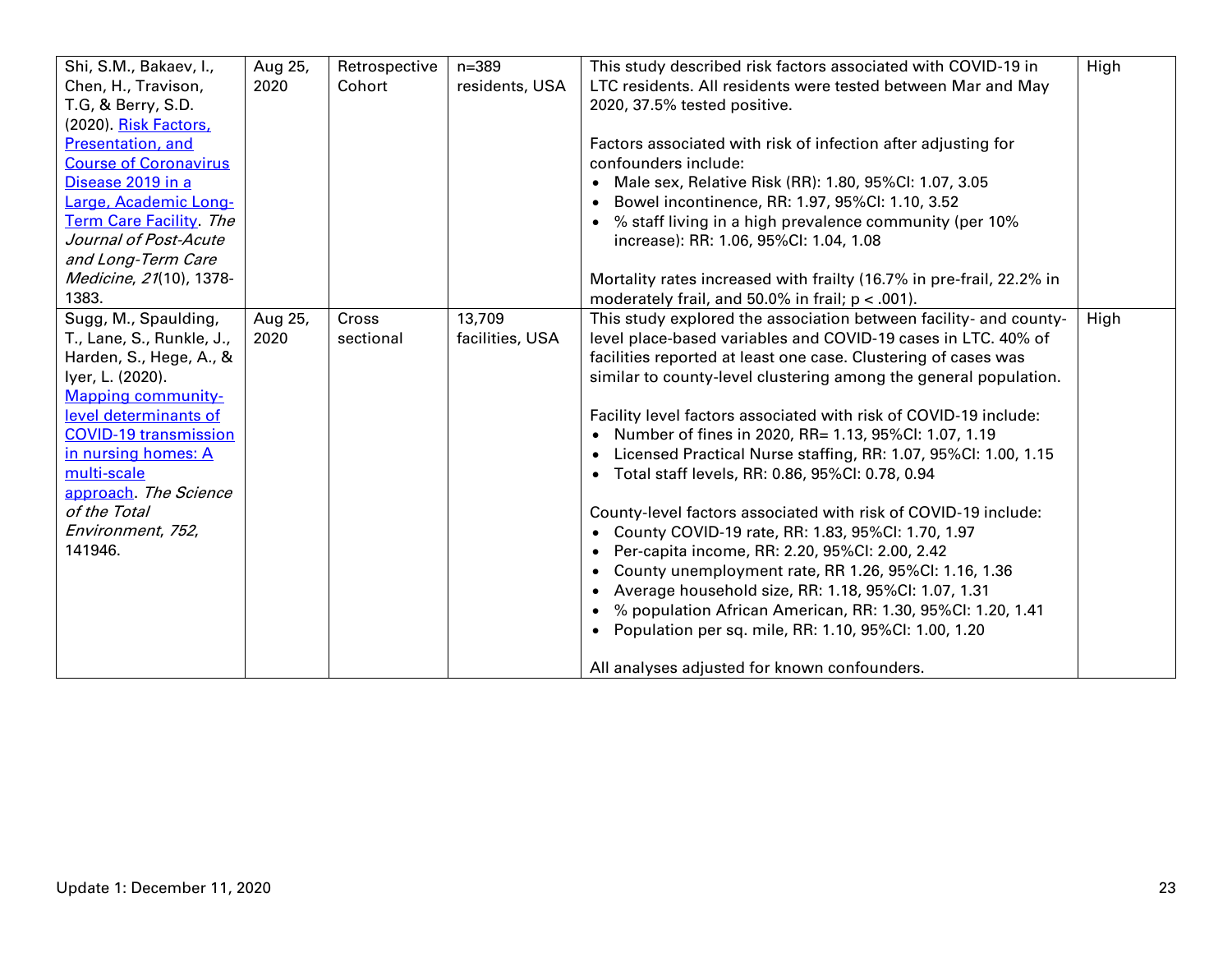| Stall, N., Jones, A.,<br>Brown, K., Rochon, P.,<br>& Costa, A. (2020). For-<br>profit long-term care<br>homes and the risk of<br><b>COVID-19 outbreaks</b><br>and resident<br>deaths Canadian<br><b>Medical Association</b><br>Journal, 192(33), E946-<br>E955.                                                                                                                                           | Aug 17,<br>2020 | Cohort | 623 facilities,<br>Ontario,<br>Canada;<br>n=75,676<br>residents | This study explored the association between for-profit vs. not-<br>for-profit status on outbreaks, resident infections and deaths.<br>30.5% of facilities reported outbreaks.<br>Outbreaks were not associated with profit status of home, but<br>were associated (after adjusting for confounders) with:<br>• Rate of COVID-19 in the public health region, OR: 1.91, 95%CI:<br>1.19, 3.05<br>Number of residents, OR: 1.38, 95%CI: 1.18,1.61<br>• Older design standards of facility, OR: 1.55, 95%CI: 1.01, 2.38<br>Local population size (<10 000 vs. >500 000, OR: 0.39, 95%CI:<br>$0.18, 0.83; 10000 - 49999, OR: 0.56, 95\% CI: 0.33, 0.95)$<br>Extent of outbreaks and mortality was associated with for-profit | High     |
|-----------------------------------------------------------------------------------------------------------------------------------------------------------------------------------------------------------------------------------------------------------------------------------------------------------------------------------------------------------------------------------------------------------|-----------------|--------|-----------------------------------------------------------------|-------------------------------------------------------------------------------------------------------------------------------------------------------------------------------------------------------------------------------------------------------------------------------------------------------------------------------------------------------------------------------------------------------------------------------------------------------------------------------------------------------------------------------------------------------------------------------------------------------------------------------------------------------------------------------------------------------------------------|----------|
|                                                                                                                                                                                                                                                                                                                                                                                                           |                 |        |                                                                 | status after adjusting for number of residents, design standards,<br>and chain ownership.                                                                                                                                                                                                                                                                                                                                                                                                                                                                                                                                                                                                                               |          |
| Figueroa, J.F.,<br>Wadhera, R.K., &<br>Papanicolas, I., Riley,<br>K., Zheng, J., Orav,<br>E.J., & Jha, A.K. (2020).<br><b>Association of Nursing</b><br><b>Home Ratings on</b><br><b>Health Inspections,</b><br><b>Quality of Care, and</b><br><b>Nurse Staffing With</b><br><b>COVID-19 Cases</b> The<br>Journal of the<br><b>American Medical</b><br><b>Association Network,</b><br>324(11), 1103-1105. | Aug 10,<br>2020 | Cohort | 4254 facilities,<br><b>USA</b>                                  | This study explored the association between health inspections,<br>quality ratings and nurse staffing and number of COVID-19<br>cases.<br>Higher total nursing hours/resident/day and RN<br>hours/resident/day were associated with lower odds of resident<br>COVID-19 cases (OR: 0.82, 95%CI: 0.70, 0.95 after adjustment for<br>facility size and county-level effects.<br>There was no association between health inspection or quality<br>measure ratings and COVID-19 cases.                                                                                                                                                                                                                                       | Moderate |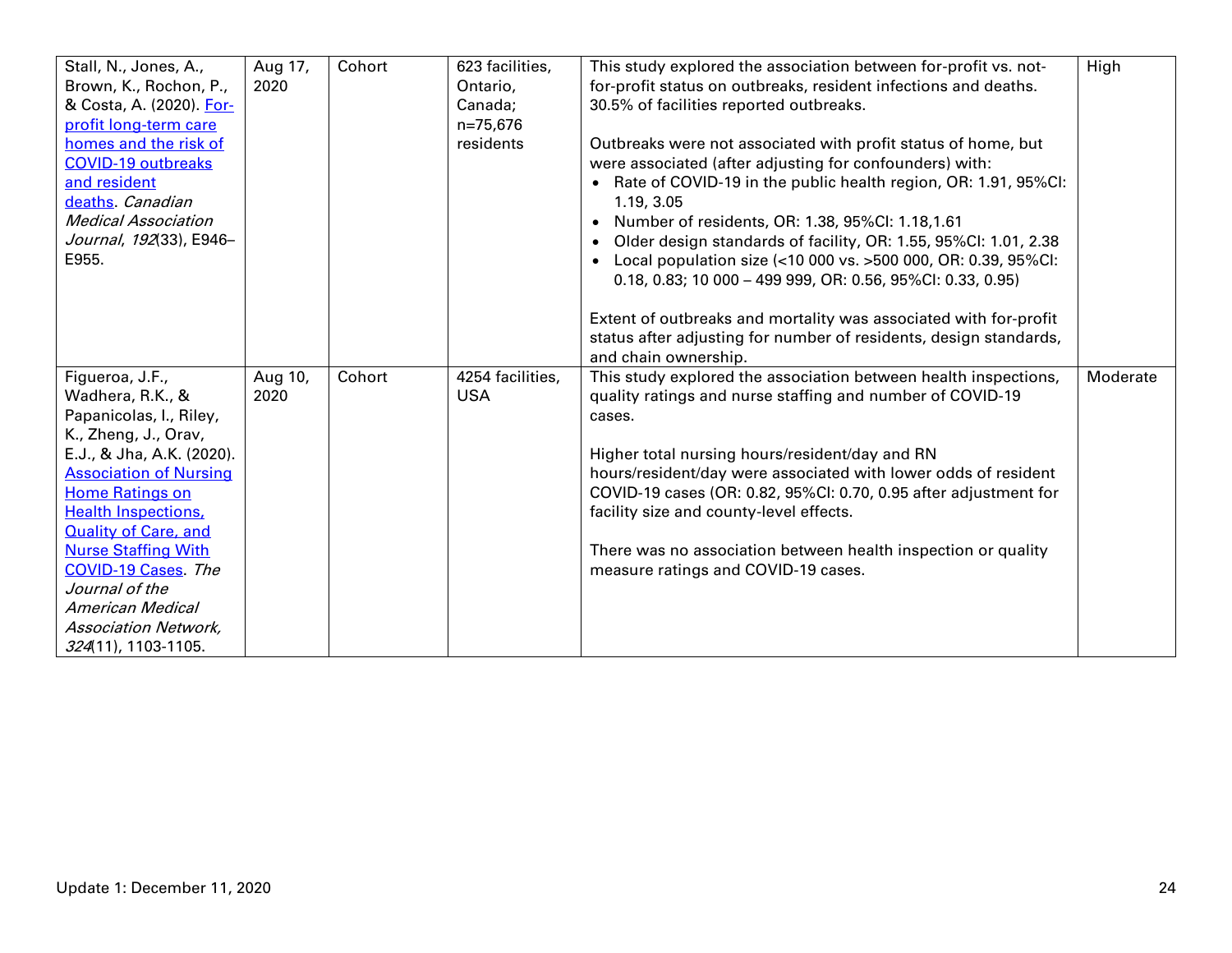| Gorges, R.J., &<br>Konetzka, R.T. (2020).<br><b>Staffing Levels and</b><br><b>COVID-19 Cases and</b><br>Outbreaks in U.S.<br><b>Nursing Homes</b><br>Journal of the<br><b>American Geriatrics</b><br>Society, 68(11), 2462-<br>2466.                                  | Aug 8,<br>2020 | Cohort             | 13,167<br>facilities, USA      | This study explored the association between nursing staff and<br>confirmed COVID-19 cases, outbreaks and mortality.<br>71% of facilities had at least one case; of those, 25% experienced<br>an outbreak (>1 case per 10 certified beds, or >1 confirmed and<br>suspected case per 5 certified beds, or >10 deaths).<br>Factors associated with risk of a case include:<br>• Lowest tertile of total nursing hours, OR: 0.83<br>• Highest tertile of RN/Total nursing hours, OR: 1.22<br>• County-level cases (Highest vs. lowest quartile, OR: 6.20)<br>• Number of beds, OR: 1.01<br>Factors associated with outbreaks include:<br>• Highest tertile of total nursing hours, OR: 0.82<br>• County-level cases (Highest vs. lowest quartile, OR: 6.32)<br>Factors associated with mortality include:<br>• High total nursing hours (marginal effect $(ME) = -1.06$ )<br>• County-level cases (Highest vs. lowest quartile, $ME = 6.10$<br>Analyses adjusted for known confounders, but CI not reported.<br>Authors note the decreased risk of infection with lower total staff<br>hours may be related to fewer individuals coming in and out of<br>the building and potentially introducing the virus, while<br>increased staffing may help to control outbreaks and provide<br>care. | Moderate |
|-----------------------------------------------------------------------------------------------------------------------------------------------------------------------------------------------------------------------------------------------------------------------|----------------|--------------------|--------------------------------|-----------------------------------------------------------------------------------------------------------------------------------------------------------------------------------------------------------------------------------------------------------------------------------------------------------------------------------------------------------------------------------------------------------------------------------------------------------------------------------------------------------------------------------------------------------------------------------------------------------------------------------------------------------------------------------------------------------------------------------------------------------------------------------------------------------------------------------------------------------------------------------------------------------------------------------------------------------------------------------------------------------------------------------------------------------------------------------------------------------------------------------------------------------------------------------------------------------------------------------------------------------------------------------------|----------|
| Harrington, C., Ross,<br>L., Chapman, S.,<br>Halifax, E., Spurlock,<br>B., & Bakerjian, D.<br>(2020). Nurse Staffing<br>and Coronavirus<br><b>Infections in California</b><br><b>Nursing</b><br>Homes. Policy, Politics<br>& Nursing<br>Practice, 21(3), 174-<br>186. | Aug 1,<br>2020 | Cross<br>sectional | 1091 facilities,<br><b>USA</b> | The purpose of this study was to examine the characteristics of<br>facilities with and without COVID-19. 24.9% of facilities reported<br>at least one case.<br>Factors associated with confirmed COVID-19 cases include:<br>• RN staffing levels < 0.75 hours/resident/day, OR: 2.06, 95%CI:<br>1.31, 3.30<br>• Resident health deficiencies, OR: 1.02, 95%Cl: 1.00, 1.04<br>• Total beds, OR: 1.01, 95%Cl: 1.00, 1.01<br>Medicare five-star nurse staffing rating, OR: 0.83, 95%CI: 0.72,<br>0.97<br>Medicare five-star RN staff rating, OR: 0.82, 95%CI: 0.71, 0.94<br>$\bullet$<br>Analyses adjusted for known confounders, including community<br>transmission.                                                                                                                                                                                                                                                                                                                                                                                                                                                                                                                                                                                                                     | Moderate |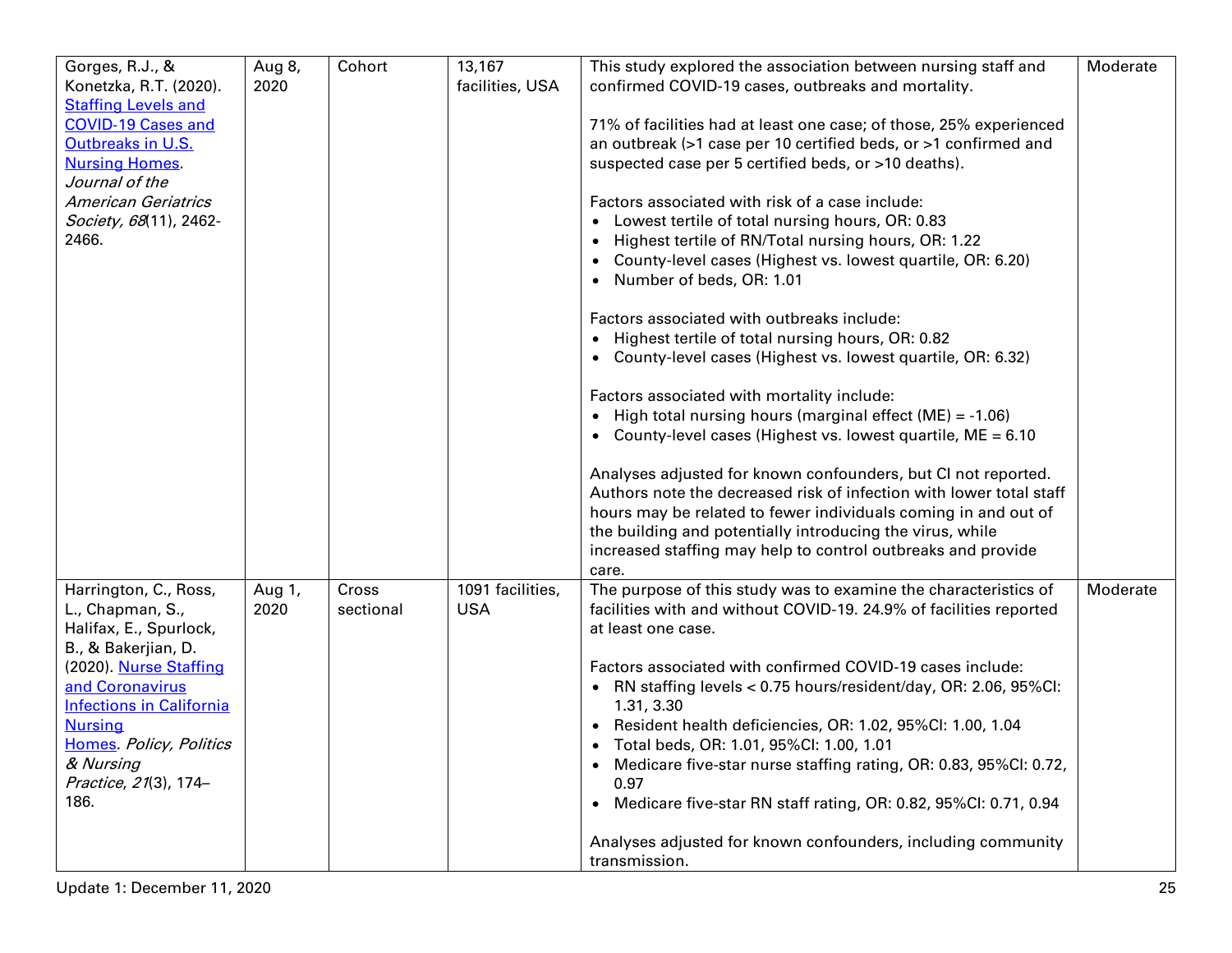| Chatterjee, P., Kelly, S.,<br>Qi, M., & Werner, R.M. | Jul 29,<br>2020 | Cross<br>sectional | 8943 facilities,<br>23 states, USA | This study describes the characteristics and quality of facilities<br>with COVID-19 cases from Apr 22-29, 2020. 33.8% reported $\geq 1$ | Moderate |
|------------------------------------------------------|-----------------|--------------------|------------------------------------|-----------------------------------------------------------------------------------------------------------------------------------------|----------|
| (2020). Characteristics                              |                 |                    |                                    | cases.                                                                                                                                  |          |
| and Quality of US                                    |                 |                    |                                    |                                                                                                                                         |          |
| <b>Nursing Homes</b>                                 |                 |                    |                                    | Facilities that reported COVID-19 cases had:                                                                                            |          |
| <b>Reporting Cases of</b>                            |                 |                    |                                    | • Residents with higher mean (SD) health deficiencies, 67.0                                                                             |          |
| <b>Coronavirus Disease</b>                           |                 |                    |                                    | $(67.6)$ vs. 56.2 $(68.7)$                                                                                                              |          |
| 2019 (COVID-19) The                                  |                 |                    |                                    | More emergency preparedness deficiencies, 3.9 (3.6) vs. 3.2                                                                             |          |
| Journal of the                                       |                 |                    |                                    | (3.4)                                                                                                                                   |          |
| <b>American Medical</b>                              |                 |                    |                                    | • More reported incidents 2.4 $(4.7)$ vs. 1.1 $(3.1)$                                                                                   |          |
| <b>Association Network</b>                           |                 |                    |                                    | • More substantiated complaints 5.7 (9.5) vs. 4.0 (7.4)                                                                                 |          |
| Open, 3(7), e2016930.                                |                 |                    |                                    | • For-profit facilities, 78.9% vs 69.1%                                                                                                 |          |
|                                                      |                 |                    |                                    | • Higher mean (SD) % of Medicaid-insured residents 59.3%                                                                                |          |
|                                                      |                 |                    |                                    | (25.2%) vs 56.7% (24.1%)                                                                                                                |          |
|                                                      |                 |                    |                                    | • Higher county-level infection rates (505.6 vs. 231.3 per 100                                                                          |          |
|                                                      |                 |                    |                                    | 000                                                                                                                                     |          |
|                                                      |                 |                    |                                    | There were no differences in outcome by staffing, overall 5-star                                                                        |          |
|                                                      |                 |                    |                                    | ratings, or star ratings of deficiencies. Statistical significance is                                                                   |          |
|                                                      |                 |                    |                                    | not reported, and analyses were not adjusted for known                                                                                  |          |
|                                                      |                 |                    |                                    | confounders.                                                                                                                            |          |
| Fisman, D.N., Bogoch,                                | Jul 22,         | Cohort             | 627 facilities,                    | This study compared COVID-19 mortality in facilities vs.                                                                                | Moderate |
| I., Lapointe-Shaw, L.,                               | 2020            |                    | Canada                             | community. 43.4% of facilities reported at least one case in                                                                            |          |
| McCready, J., & Tuite,                               |                 |                    |                                    | resident or staff.                                                                                                                      |          |
| A.R. (2020). Risk                                    |                 |                    |                                    |                                                                                                                                         |          |
| <b>Factors Associated</b>                            |                 |                    |                                    | There was no association between presence of COVID-19 in a                                                                              |          |
| with Mortality Among                                 |                 |                    |                                    | facility and number of beds, region, or for-profit status.                                                                              |          |
| <b>Residents with</b>                                |                 |                    |                                    |                                                                                                                                         |          |
| <b>Coronavirus Disease</b>                           |                 |                    |                                    | Resident mortality was associated with:                                                                                                 |          |
| 2019 (COVID-19) in                                   |                 |                    |                                    | • Staff cases with a 2-day lag, RR: 1.20; 95%Cl: 1.14, 1.26                                                                             |          |
| <b>Long-term Care</b>                                |                 |                    |                                    | • Staff cases with a 6-day lag, RR=1.17; 95%Cl: 1.11, 1.26                                                                              |          |
| <b>Facilities in Ontario</b> ,                       |                 |                    |                                    |                                                                                                                                         |          |
| Canada. The Journal of<br>the American Medical       |                 |                    |                                    | Definition of 'lag' is unclear but appears to be lag between<br>testing and results. Analyses were not adjusted for known               |          |
| <b>Association Network</b>                           |                 |                    |                                    | confounders.                                                                                                                            |          |
| Open, 3(7), e2015957.                                |                 |                    |                                    |                                                                                                                                         |          |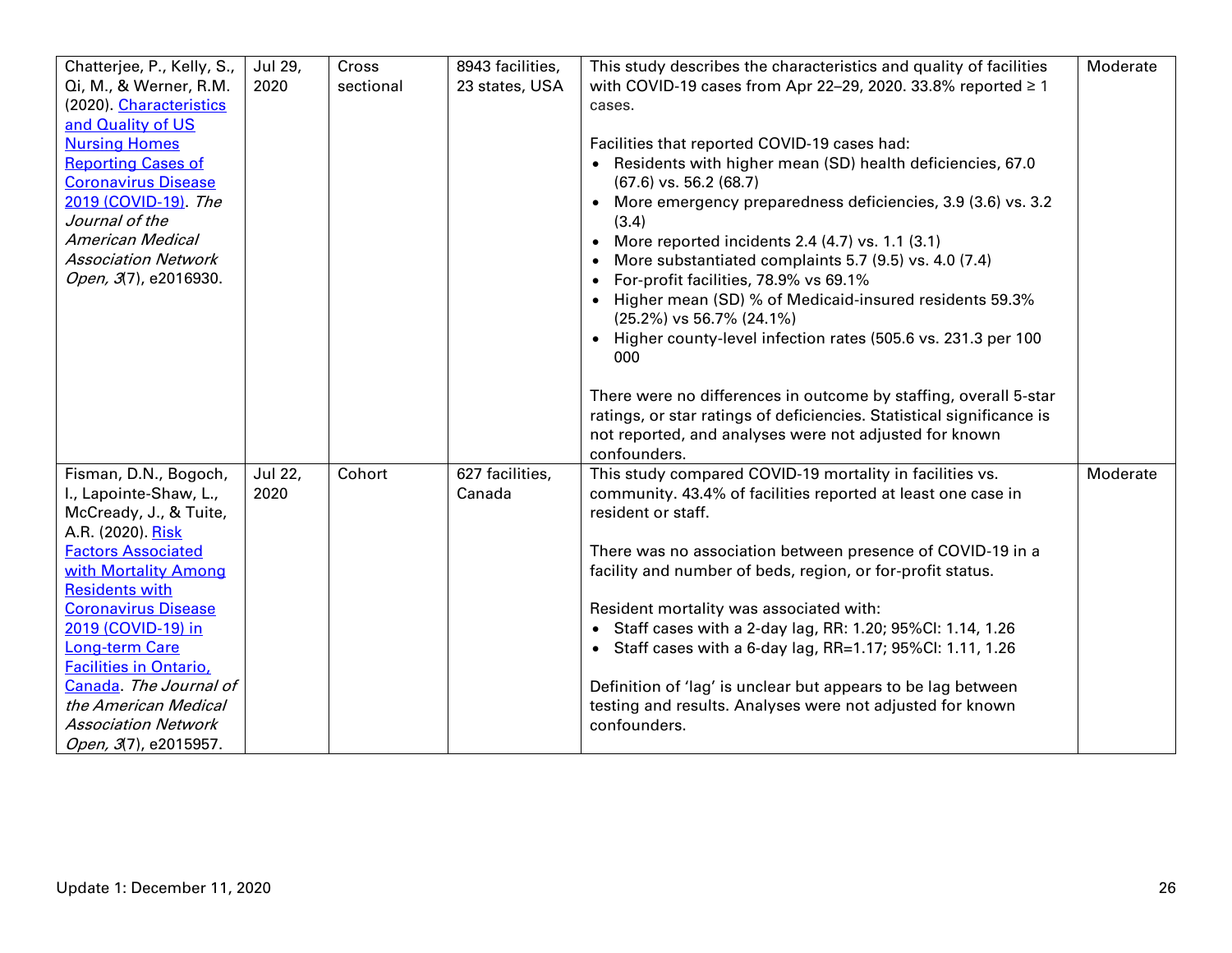| White, E., Kosar, C.,<br>Feifer, R., Blackman,<br>C., Gravenstein, S.,<br>Ouslander, J., & Mor,<br>V. (2020). Variation in<br><b>SARS-CoV -2</b><br><b>Prevalence in U.S.</b><br><b>Skilled Nursing</b><br><b>Facilities. Journal of</b><br>the American<br>Geriatrics Society,<br>$68(10)$ , 2167-2173. | Jul 16,<br>2020 | Cross<br>sectional | 3357 facilities,<br><b>USA</b> | This study identified county and facility factors associated with<br>COVID-19 outbreaks in skilled nursing facilities. 22.6% of facilities<br>reported at least one case.<br>Factors associated with probability of at least one case include:<br>• County prevalence, for every 1,000 cases per 100,000,<br>probability increased 33.6%, 95%CI: 9.6, 57.7<br>• Facility size, for every 10-bed increase, probability increased<br>$0.9\%$ , 95%Cl: 0.6, 1.2)<br>• Higher star-rating for health inspections was associated with<br>a 2.9% decrease in probability of a case, 95%Cl: -5.1, -0.7<br>Factors associated with number of cases include:<br>• County prevalence, per 1000 cases per 100 000, number of<br>resident cases increases by 12.6, 95%CI: 4.4, 20.8<br>• Facility size, for every 10-bed increase, the number of cases<br>increase by 2.0, 95%CI: 0.9, 3.0<br>• Date of first county case, early county cases were associated | High |
|----------------------------------------------------------------------------------------------------------------------------------------------------------------------------------------------------------------------------------------------------------------------------------------------------------|-----------------|--------------------|--------------------------------|---------------------------------------------------------------------------------------------------------------------------------------------------------------------------------------------------------------------------------------------------------------------------------------------------------------------------------------------------------------------------------------------------------------------------------------------------------------------------------------------------------------------------------------------------------------------------------------------------------------------------------------------------------------------------------------------------------------------------------------------------------------------------------------------------------------------------------------------------------------------------------------------------------------------------------------------------|------|
|                                                                                                                                                                                                                                                                                                          |                 |                    |                                | with fewer resident cases<br>Analyses were only adjusted for state.                                                                                                                                                                                                                                                                                                                                                                                                                                                                                                                                                                                                                                                                                                                                                                                                                                                                               |      |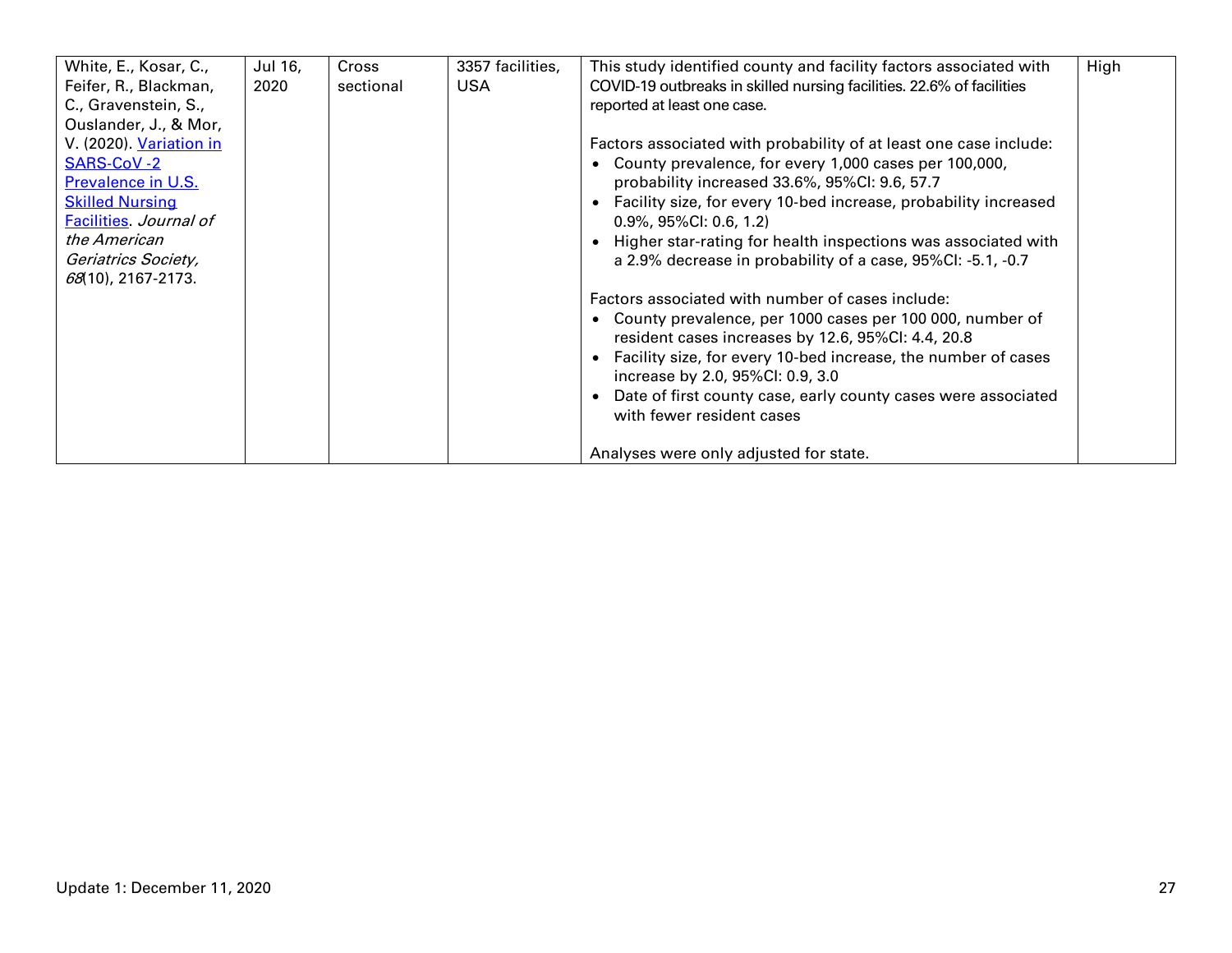| Dutey-Magni, P.F.,<br>Williams, H., Jhass, A., | Jul 15,<br>2020 | Cohort | $n=9,339$<br>residents and | The purpose of this study was to assess risk factors for COVID-19<br>infection in residents and staff. | Moderate        |
|------------------------------------------------|-----------------|--------|----------------------------|--------------------------------------------------------------------------------------------------------|-----------------|
| Rait, G., Hemingway,                           |                 |        | n=11,604 staff             |                                                                                                        | <b>PREPRINT</b> |
| H., Hayward, A.C., &                           |                 |        | across 179                 | 10.2% (95%Cl: 9.6, 10.8) of residents, and 5.0% (95%Cl: 4.7, 5.5)                                      |                 |
| Shallcross, L. (2020).                         |                 |        | facilities, UK             | of staff had confirmed infections.                                                                     |                 |
| <b>COVID-19 infection and</b>                  |                 |        |                            |                                                                                                        |                 |
| attributable mortality                         |                 |        |                            | Factors independently associated with risk of infection include:                                       |                 |
| in UK Long Term Care                           |                 |        |                            | • Male sex, HR: 1.32, 95%Cl: 1.11, 1.56                                                                |                 |
| <b>Facilities: Cohort study</b>                |                 |        |                            | • Age 75-84 vs. <75, HR: 1.32, 95%CI: 1.03, 1.71; 85-94 vs. <75,                                       |                 |
| using active                                   |                 |        |                            | HR: 1.42, 95%Cl: 1.10, 1.82; 95+ vs. <75, HR: 1.43, 95%Cl: 1.01,                                       |                 |
| surveillance and                               |                 |        |                            | 2.03                                                                                                   |                 |
| electronic records                             |                 |        |                            | Bed type, nursing vs. residential, HR: 1.40, 95%Cl: 1.15, 1.70<br>$\bullet$                            |                 |
| (March-June 2020).                             |                 |        |                            | • Facility size, 45-59 beds vs. 20-34 beds, HR: 1.59, 95%Cl: 1.27,                                     |                 |
| Preprint.                                      |                 |        |                            | 1.99; 70-85 beds vs. 20-34 beds, HR: 1.87, 95%CI: 1.44, 2.43                                           |                 |
|                                                |                 |        |                            | • Average 85-100 residents per 100 rooms vs. 70-85 residents                                           |                 |
|                                                |                 |        |                            | per 100 rooms, HR: 2.48, 95%CI: 1.84, 3.33; >100 residents per                                         |                 |
|                                                |                 |        |                            | 100 rooms vs. 70-85 residents per 100 rooms, HR: 9.28,                                                 |                 |
|                                                |                 |        |                            | 95%CI: 6.20, 13.90                                                                                     |                 |
|                                                |                 |        |                            | • Bed to staff ratio, HR: 8.22, 95%CI: 4.62, 14.63                                                     |                 |
|                                                |                 |        |                            |                                                                                                        |                 |
|                                                |                 |        |                            | Factors independently associated with all-cause mortality<br>include:                                  |                 |
|                                                |                 |        |                            | • Male sex, HR: 1.44, 95%Cl: 1.30, 1.59                                                                |                 |
|                                                |                 |        |                            | • Age 75-84 vs. <75, HR: 1.36, 95%Cl: 1.14, 1.61; 85-94 vs. <75,                                       |                 |
|                                                |                 |        |                            | HR: 1.75, 95%Cl: 1.49, 2.06; 95+ vs. <75, HR: 2.32, 95%Cl: 1.88,                                       |                 |
|                                                |                 |        |                            | 2.85                                                                                                   |                 |
|                                                |                 |        |                            | • Bed type, nursing vs. residential, HR: 1.36, 95%CI: 1.21, 1.54                                       |                 |
|                                                |                 |        |                            |                                                                                                        |                 |
|                                                |                 |        |                            | Analyses were adjusted for known confounders.                                                          |                 |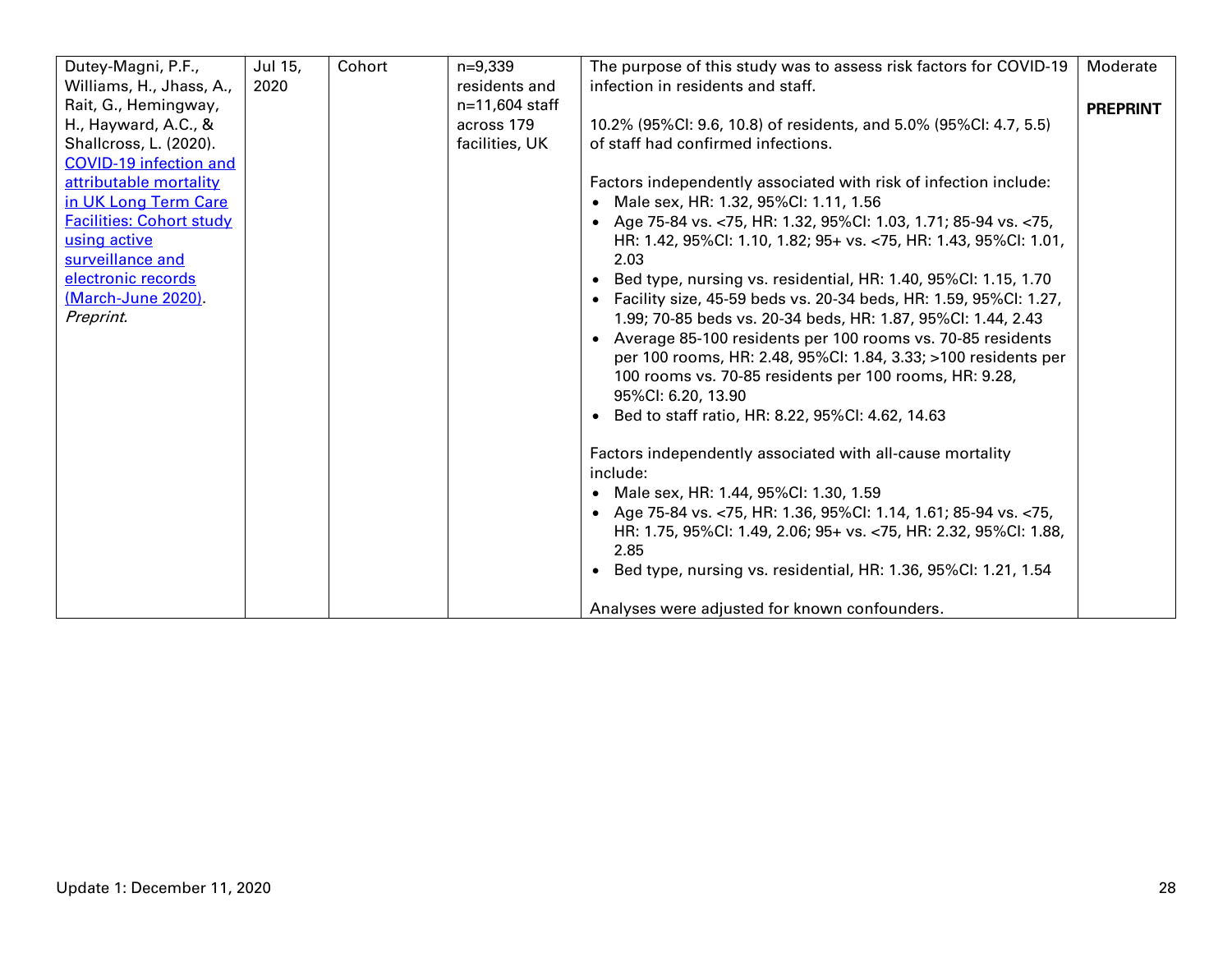| Rolland, Y., Lacoste,<br>M., De Mauleon, A.,<br>Ghisolfi, A., De Souto<br>Barreto, P., Blain, H., &<br>Villars, H. (n.d.).<br><b>Guidance for the</b><br><b>Prevention of the</b><br><b>COVID-19 Epidemic in</b><br>Long-Term Care<br><b>Facilities: A Short-</b><br><b>Term Prospective</b><br>Study. The Journal of<br>Nutrition, Health &<br>Aging, 24, 812-816. | Jul 13,<br>2020 | Cross<br>sectional | 124 facilities,<br>France    | This study compared the association between self-reported<br>adherence to COVID-19 guidance and resident COVID-19 cases.<br>24.2% of facilities had at least one case.<br>Facilities with no cases were more likely to:<br>• Be publicly funded, OR: 0.39, 95%CI: 0.20, 0.73<br>• Have organized staff within zones within the facilities, OR:<br>0.19, 95%Cl: 0.07, 0.48<br>• Have higher reported implementation of preventative<br>measures in the facility, OR: 0.65, 95%CI: 0.43, 0.98)<br>Analyses were adjusted for known confounders.                                                                                                                                                                                                                                                                                                                                                                                                                                                                      | Low                         |
|---------------------------------------------------------------------------------------------------------------------------------------------------------------------------------------------------------------------------------------------------------------------------------------------------------------------------------------------------------------------|-----------------|--------------------|------------------------------|--------------------------------------------------------------------------------------------------------------------------------------------------------------------------------------------------------------------------------------------------------------------------------------------------------------------------------------------------------------------------------------------------------------------------------------------------------------------------------------------------------------------------------------------------------------------------------------------------------------------------------------------------------------------------------------------------------------------------------------------------------------------------------------------------------------------------------------------------------------------------------------------------------------------------------------------------------------------------------------------------------------------|-----------------------------|
| Brainard, J.S.,<br>Rushton, S., Winters,<br>T., & Hunter, P.R.<br>(2020). Introduction to<br>and spread of COVID-<br>19 in care homes in<br>Norfolk, UK. Preprint.                                                                                                                                                                                                  | Jun 18,<br>2020 | Cross<br>sectional | 248 facilities,<br><b>UK</b> | The study examined the relationship between staffing and PPE<br>introduction and spread of COVID-19. 10% of facilities had a<br>COVID-19 case between Apr 5 and May 6, 2020.<br>Time to first infection was associated with the number of non-<br>care workers (e.g., cooks, maintenance, administrative)<br>employed. Compared to those with <10, 11-20 non-care workers,<br>HR: 6.50, 95%Cl: 2.61, 16.17; 21-30 non-care workers, HR: 9.87,<br>95%Cl: 3.22, 30.22; >31 non-care workers, HR: 18.93, 95%Cl: 2.36,<br>151.9.<br>Daily increment in cases was associated with:<br>• Reduced availability eye protection (OR: 1.66, 95%C: 1.29,<br>2.13) and facemasks (OR: 1.26, 95%CI: 1.09, 1.46)<br>• Number of care workers employed, per 1-unit increase OR:<br>1.04, 95%CI: 1.02, 1.05<br>• Number of nurses employed, per 1-unit increase OR: 1.18, CI:<br>1.13, 1.24<br>Cases were not laboratory confirmed but based on home<br>manager's judgement. Analyses not adjusted for other known<br>confounders. | Moderate<br><b>PREPRINT</b> |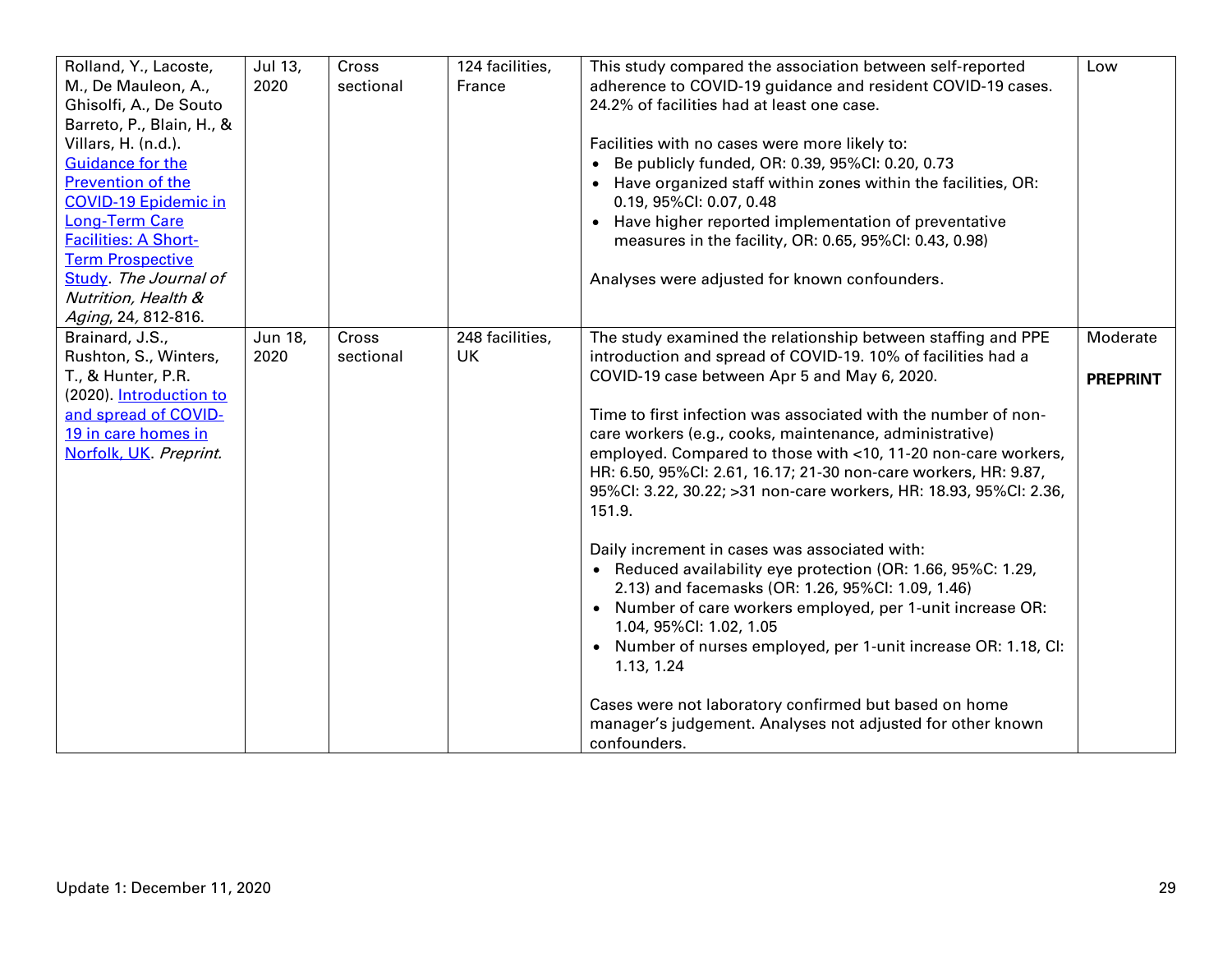| Li, Y., Temkin-Greener,<br>H., Shan, G., Cai, X.<br>(2020). COVID-19<br><b>Infections and Deaths</b><br>among Connecticut<br><b>Nursing Home</b><br><b>Residents: Facility</b><br>Correlates. Journal of<br>the American<br>Geriatrics Society,<br>68(9), 1899-1906.                                                | Jun 18,<br>2020 | Cross<br>sectional | 215 facilities,<br><b>USA</b>  | This study explored associations between facility and resident<br>characteristics and COVID-19 cases and mortality. 50.2% of<br>facilities reported at least one case by Apr 16, 2020.<br>After controlling for facility and county covariates, no<br>relationship was found between RN staffing, five-star ratings, or<br>% of Medicaid and racial/ethnic minority residents and confirmed<br>cases or mortality.<br>Among facilities with at least one confirmed case, case counts<br>were associated with:<br>• RN staff, per 20-min increase, RR: 0.78, 95%CI: 0.68, 0.89<br>• Star rating, 4- or 5-star vs. < 4, RR = 0.87, 95%CI: 0.78. 0.97<br>• High % Medicaid residents, RR: 1.16, 95%CI: 1.02, 1.32<br>• High % racial/ethnic minority residents, RR: 1.15, 95%CI: 1.03,<br>1.29<br>No statistically significant associations were found for mortality.         | Moderate |
|---------------------------------------------------------------------------------------------------------------------------------------------------------------------------------------------------------------------------------------------------------------------------------------------------------------------|-----------------|--------------------|--------------------------------|----------------------------------------------------------------------------------------------------------------------------------------------------------------------------------------------------------------------------------------------------------------------------------------------------------------------------------------------------------------------------------------------------------------------------------------------------------------------------------------------------------------------------------------------------------------------------------------------------------------------------------------------------------------------------------------------------------------------------------------------------------------------------------------------------------------------------------------------------------------------------|----------|
| He, M., Li, Y., & Fang,<br>F. (2020). Is There a<br><b>Link between Nursing</b><br><b>Home Reported</b><br><b>Quality and COVID-19</b><br><b>Cases? Evidence from</b><br><b>California Skilled</b><br><b>Nursing Facilities</b> The<br>Journal of Post-Acute<br>and Long-Term Care<br>Medicine, 21(7), 905-<br>908. | Jun 15,<br>2020 | Cohort             | 1223 facilities,<br><b>USA</b> | This study explored the relationship between facility quality and<br>COVID-19 cases and mortality. 35% of facilities reported $\geq$ 1 case.<br>Factors associated with COVID-19 amongst residents include:<br>• Quality ratings, 5-star vs 3-star, OR: 0.41, 95%Cl: 0.27, 0.62; 4-<br>star vs. 3-star, OR: 0.66, 95%CI: 0.44, 0.98<br>• Bed occupancy, per 1-bed increase, OR: 1.009, 95%Cl: 1.006,<br>1.012<br>• % non-white residents, >59.5% vs. <59.5%, OR: 1.95, 95%CI:<br>1.49, 2.55<br>Factors associated with COVID-19 mortality include:<br>• Quality ratings, 5-star vs. 3-star, OR: 0.30, 95%CI: 0.18, 0.48<br>Bed occupancy, per 1-bed increase, OR: 1.006, 95%CI: 1.003,<br>1.009<br>• % white residents, <59.5 vs. >59.5, OR: 1.64, 95%CI: 1.21, 2.23)<br>• For-profit status, OR: 1.69, 95%Cl: 1.01, 3.00<br>Analyses were adjusted for known confounders. | High     |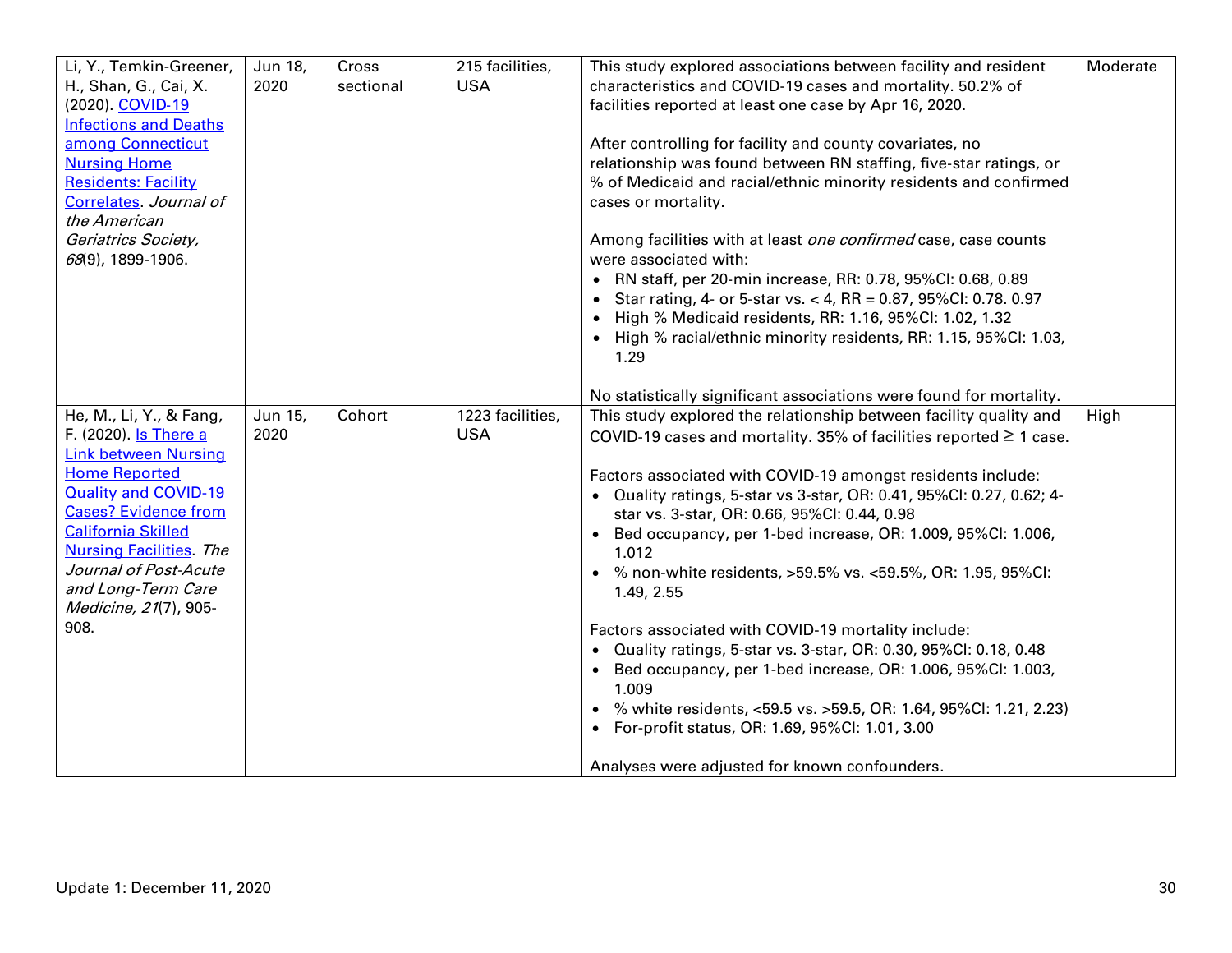| Unruh, M.A., Yun, H.,<br>Zhang, Y., Braun, R.T.,<br>& Jung, H.Y. (2020).<br><b>Nursing Home</b><br><b>Characteristics</b><br><b>Associated With</b><br><b>COVID-19 Deaths in</b><br><b>Connecticut, New</b><br>Jersey, and New York.<br>The Journal of Post-<br>Acute and Long-Term<br>Care Medicine, 21(7),<br>1001-1003. | Jun 15,<br>2020 | Cross<br>sectional | 1162 facilities,<br><b>USA</b>      | This study compared facilities with $6+$ deaths to those with $< 6$ .<br>15.8% had 6 or more deaths.<br>Factors associated with having 6+ COVID-19 deaths include:<br>• % Medicaid residents, highest vs. lowest quintile, 8.6%-point<br>increase, 95%Cl: 1.1, 16.1<br>• Mean resident ADL scores, for every 1-unit increase, 2.6%-<br>point increase, 95%Cl: 1.4, 3.8<br>• Total beds, per bed +0.1%-point increase, 95%CI: 0.00, 0.1<br>Occupancy rate, per resident +0.3%-point increase, 95%CI:<br>0.1, 0.5<br>• For-profit status, +4.8%-point increase vs. not for profit,<br>95%CI: 0.8, 8.8<br>Probabilities higher in New Jersey (+12.5, 95%CI: 1.5, 23.6)<br>$\bullet$<br>and lower in New York (-7.8, 95%Cl: -15.6, 0.0) compared to<br>Connecticut                                                                                                                                                      | Moderate |
|----------------------------------------------------------------------------------------------------------------------------------------------------------------------------------------------------------------------------------------------------------------------------------------------------------------------------|-----------------|--------------------|-------------------------------------|---------------------------------------------------------------------------------------------------------------------------------------------------------------------------------------------------------------------------------------------------------------------------------------------------------------------------------------------------------------------------------------------------------------------------------------------------------------------------------------------------------------------------------------------------------------------------------------------------------------------------------------------------------------------------------------------------------------------------------------------------------------------------------------------------------------------------------------------------------------------------------------------------------------------|----------|
| Abrams, H.R., Loomer,<br>L., Gandhi, A., &<br>Grabowski, D.C. (2020).<br><b>Characteristics of U.S.</b><br><b>Nursing Homes with</b><br><b>COVID-19 Cases</b> .<br>Journal of the<br><b>American Geriatrics</b><br>Society, 68(8), 1653-<br>1656.                                                                          | Jun 2,<br>2020  | Cross<br>sectional | 9,395 facilities,<br>30 states, USA | Analyses were adjusted for known confounders.<br>This study compared characteristics of facilities with and without<br>COVID-19 cases. 31.4% of facilities had a COVID-19 case.<br>Factors associated with presence of a case include:<br>• Facility size, $>150$ beds vs. < 50 beds, OR: 6.52; 50-150 beds<br>vs. <50 beds, OR: 2.63<br>• Urban vs rural location, OR: 3.22<br>Higher % black residents, OR: 2.05<br>Chain vs. non-chain OR: 0.89<br>• Geographic location, ORs varied by state<br>Factors associated with outbreak size include:<br>• Facility size, $>150$ beds vs. $< 50$ beds, % point change: -10.8;<br>50-150 beds vs. < 50 beds, \$ point change: -15.9<br>• For profit vs. non-profit, % point change: 1.9<br>• Geographic location, % point change varied by state<br>Analyses were not adjusted for any confounders. All factors were<br>statistically significant, but CI not reported. | Moderate |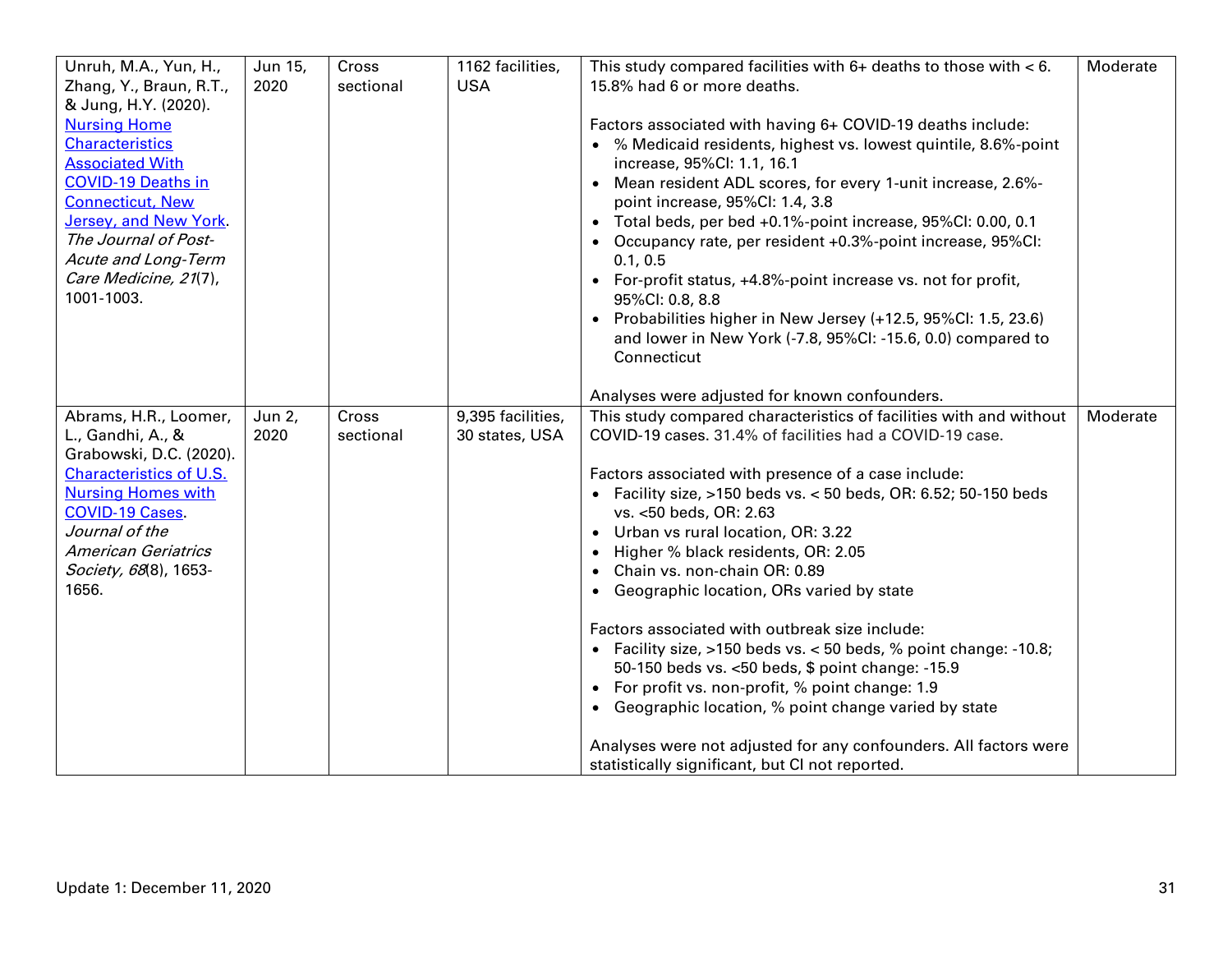## **Question 2: What strategies mitigate risk of outbreaks and mortality within LTC?**

## **Table 4: Syntheses**

| <b>Reference</b>                                                                                                                                                                                                       | <b>Date Released</b>                                  | <b>Description of Included</b><br><b>Studies</b>                                                                                                                                                                                                                  | <b>Summary of Findings</b>                                                                                                                                                                                                                                                                                                                                                                                                                                                                                                                                                                                       | <b>Quality</b><br>Rating:<br><b>Synthesis</b> | <b>Quality</b><br>Rating:<br><b>Included</b><br><b>Studies</b> |
|------------------------------------------------------------------------------------------------------------------------------------------------------------------------------------------------------------------------|-------------------------------------------------------|-------------------------------------------------------------------------------------------------------------------------------------------------------------------------------------------------------------------------------------------------------------------|------------------------------------------------------------------------------------------------------------------------------------------------------------------------------------------------------------------------------------------------------------------------------------------------------------------------------------------------------------------------------------------------------------------------------------------------------------------------------------------------------------------------------------------------------------------------------------------------------------------|-----------------------------------------------|----------------------------------------------------------------|
| <b>New Evidence Reported December 10, 2020</b>                                                                                                                                                                         |                                                       |                                                                                                                                                                                                                                                                   |                                                                                                                                                                                                                                                                                                                                                                                                                                                                                                                                                                                                                  |                                               |                                                                |
| Frazer, K., Lachlan, M.,<br>Stokes, D., Crowley, E.,<br>& Kelleher, C.C. (2020).<br>A rapid systematic<br>review of measures to<br>protect older people in<br>long term care facilities<br>from COVID-19.<br>Preprint. | Nov 3, 2020<br>(Search<br>completed Jul<br>27, 2020)  | This review included 38<br>studies (5 preprints) that<br>focused on the research<br>question:<br>8 cohort<br>$\bullet$<br>28 cross-sectional<br>$\bullet$<br>1 case study<br>$\bullet$<br>1 ecological study<br>$\bullet$                                         | Strategies used in long-term care homes<br>included<br>Mass testing (22 studies)<br>$\bullet$<br>Use of PPE (10 studies)<br>$\bullet$<br>Screening of residents, staff, visitors (8)<br>$\bullet$<br>studies)<br>Visitor restrictions (10 studies)<br>$\bullet$<br>Hand hygiene and droplet precautions (6<br>$\bullet$<br>studies)<br>Cohorting and isolation (11 studies)<br>$\bullet$<br>Most studies are cross sectional or have no<br>comparator group, making it difficult to draw<br>conclusions about the most effective<br>strategies.                                                                  | High<br><b>PREPRINT</b>                       | Low                                                            |
| <b>Public Health England</b><br>(2020). <b>Factors</b><br>associated with COVID-<br>19 in care homes and<br>domiciliary care, and<br>effectiveness of<br>interventions: A rapid<br><b>review</b>                       | Oct 28, 2020<br>(Search<br>completed<br>Aug 31, 2020) | This rapid review included 9<br>studies (3 preprints) that<br>focused on the research<br>question:<br>3 cohort<br>$\bullet$<br>1 cross-sectional<br>$\bullet$<br>2 outbreak investigations<br>$\bullet$<br>2 descriptive<br>$\bullet$<br>1 modelling<br>$\bullet$ | There is limited evidence on the impact of<br>specific interventions on the transmission or<br>prevalence of COVID-19 in care homes.<br>Based on weak evidence, interventions<br>associated with significantly lower levels of<br>COVID-19 included:<br>Routine facility wide testing followed by<br>$\bullet$<br>isolation of cases<br>Voluntary staff confinement in care<br>homes<br>One modelling study reported that<br>symptom-based detection and screening<br>was least effective in reducing transmission<br>of COVID-19 and digital contact tracing was<br>more effective than non-digital approaches. | Moderate                                      | <b>Not</b><br>reported                                         |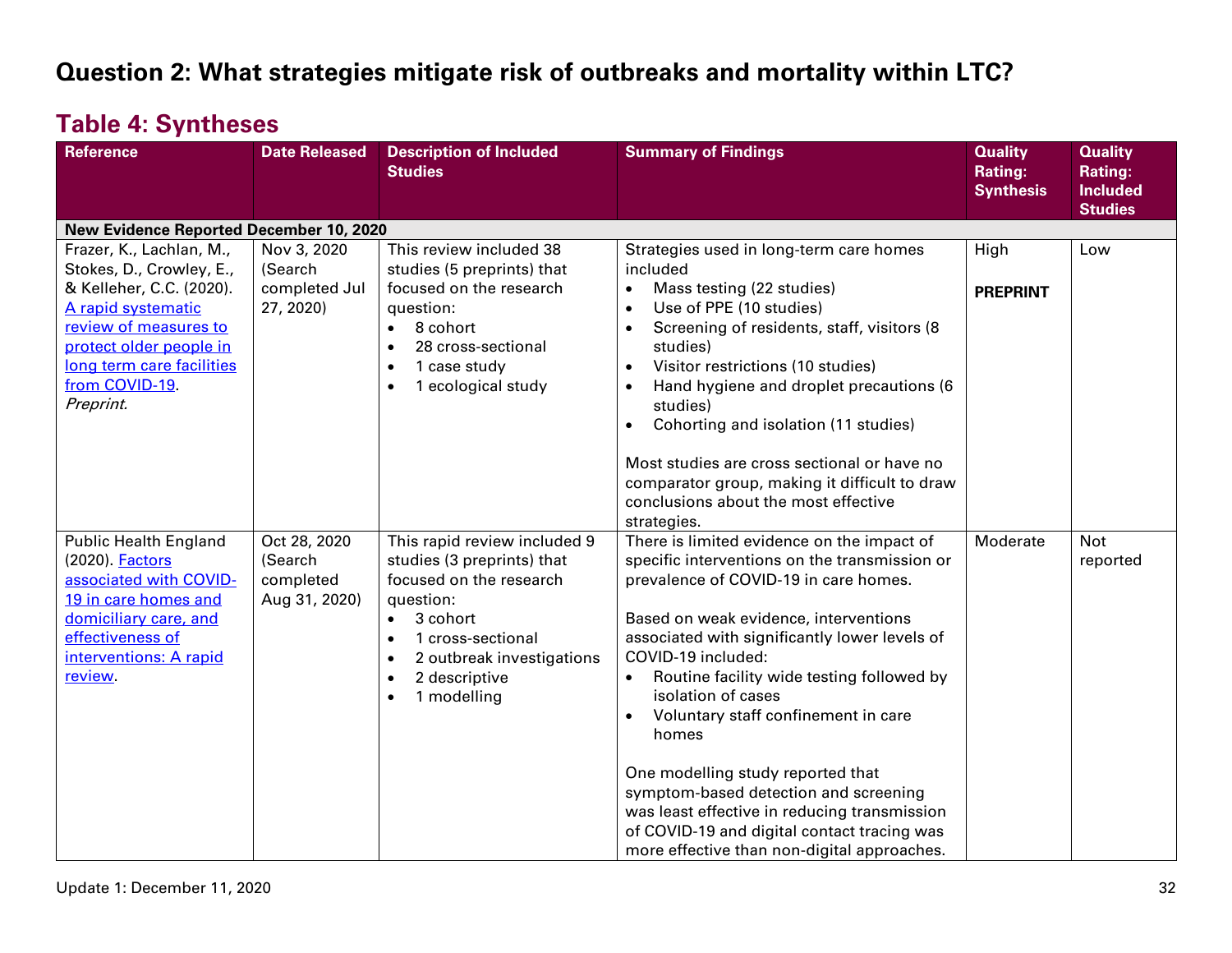| Gmehlin, C., & Munoz-<br>Price, L.S. (2020).<br><b>COVID-19 in Long Term</b><br><b>Care Facilities: A</b><br><b>Review of</b><br>Epidemiology, Clinical<br>Presentations, and<br><b>Containment</b><br>Interventions. Infection<br>Control & Hospital<br>Epidemiology. Epub<br>ahead of print.                                           | Oct 26, 2020<br>(Search date<br>not reported)         | This literature review<br>included: 12 studies, set in<br><b>USA and European facilities</b><br>(study designs not reported)                                                                                                                                                 | Containment interventions used by LTC<br>facilities before an outbreak occurred<br>included:<br>• Surveillance and social distancing<br>Cancelled group activities<br>$\bullet$<br>Daily screening / symptom assessment<br>(residents, staff, visitors)<br>Symptom-based testing (residents)<br>Infection control training (staff)<br>Visitation restrictions<br>$\bullet$<br><b>Admission suspension</b><br>$\bullet$<br>Use of metered inhalers vs. nebulizers<br>Once an outbreak occurred, additional<br>strategies included:<br>• Cohorting with universal / point<br>prevalence testing<br>• Universal use of personal protective<br>equipment | Low      | <b>Not</b><br>reported |
|------------------------------------------------------------------------------------------------------------------------------------------------------------------------------------------------------------------------------------------------------------------------------------------------------------------------------------------|-------------------------------------------------------|------------------------------------------------------------------------------------------------------------------------------------------------------------------------------------------------------------------------------------------------------------------------------|------------------------------------------------------------------------------------------------------------------------------------------------------------------------------------------------------------------------------------------------------------------------------------------------------------------------------------------------------------------------------------------------------------------------------------------------------------------------------------------------------------------------------------------------------------------------------------------------------------------------------------------------------|----------|------------------------|
|                                                                                                                                                                                                                                                                                                                                          |                                                       |                                                                                                                                                                                                                                                                              | This study is limited in the quality of its<br>review methods.                                                                                                                                                                                                                                                                                                                                                                                                                                                                                                                                                                                       |          |                        |
| <b>Previously Reported Evidence</b>                                                                                                                                                                                                                                                                                                      |                                                       |                                                                                                                                                                                                                                                                              |                                                                                                                                                                                                                                                                                                                                                                                                                                                                                                                                                                                                                                                      |          |                        |
| Rios, P., Radhakrishnan,<br>A., Williams, C.,<br>Ramkissoon, N., Pham,<br>B., Cormack, G.V.,<br>Tricco, A.C. (2020).<br><b>Preventing the</b><br>transmission of COVID-<br>19 and other<br>coronaviruses in older<br>adults aged 60 years<br>and above living in<br>long-term care: a rapid<br>review. Systematic<br>Reviews, 9(1), 1-8. | Sep 25, 2020<br>(Search<br>completed Jul<br>31, 2020) | This rapid review included 9<br>clinical practice guidelines<br>(CPG) from:<br>• Government agencies<br>$(n=3)$<br>Medical associations (n=3)<br>$\bullet$<br>Non-profit research trusts<br>$\bullet$<br>$(n=2)$<br>International health<br>$\bullet$<br>organizations (n=1) | The most common recommendations<br>among CPGs were:<br>• Surveillance, monitoring, and evaluation<br>of symptoms in staff and residents<br>Mandated personal protective equipment<br>(PPE) use<br>• Social distancing/isolation or cohorting<br>among residents<br><b>Enhanced cleaning</b><br>Promotion of hand and respiratory<br>$\bullet$<br>hygiene measures<br>• Sick leave policies<br>Further evidence needed on impact of<br>restricting staff movement between multiple<br>facilities.                                                                                                                                                     | Moderate | Very low               |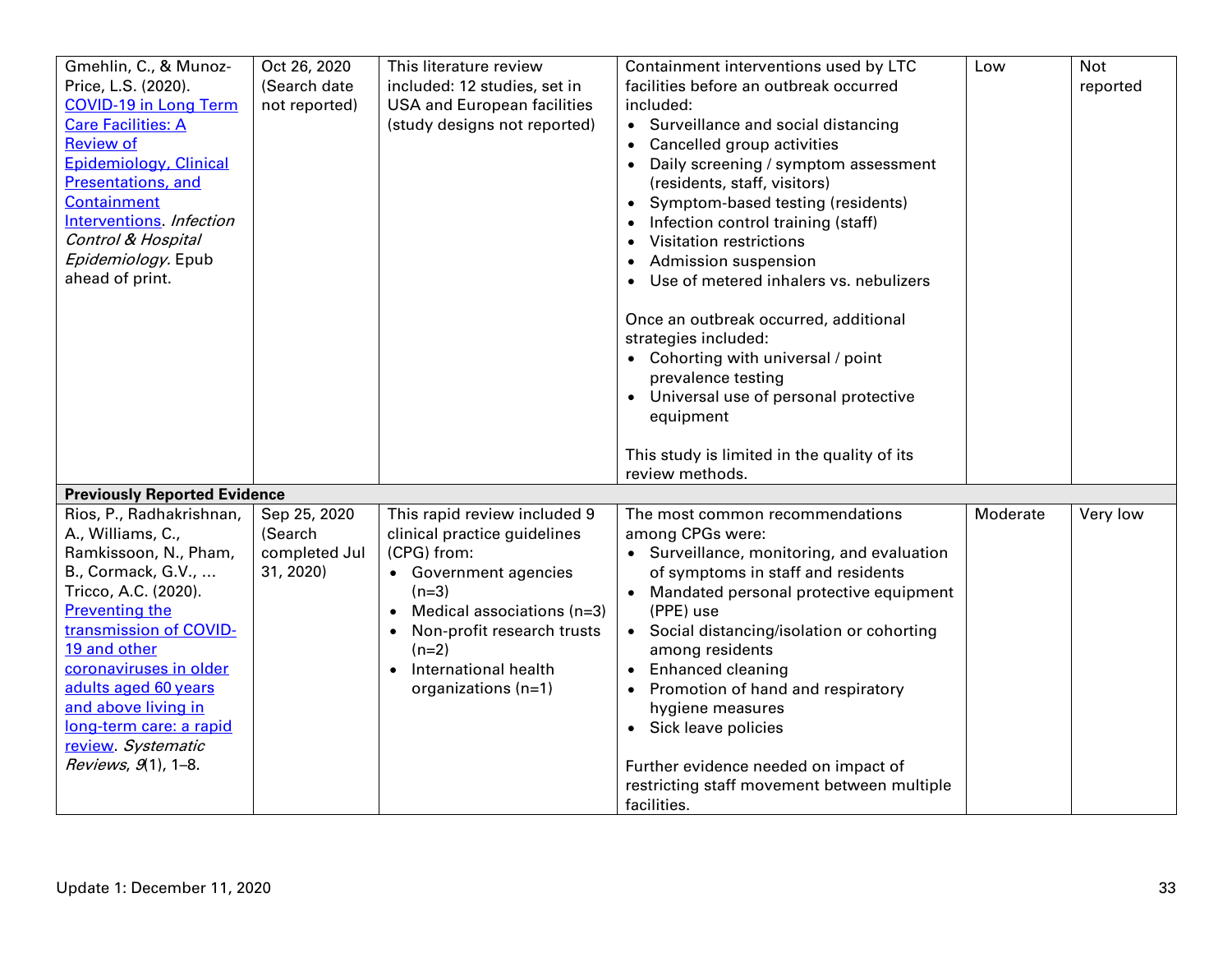| Koshkouei, M., Abel, L.,   | Apr 14, 2020, | This rapid review included:   | Measures such as hand hygiene, regular         | Low | Not      |
|----------------------------|---------------|-------------------------------|------------------------------------------------|-----|----------|
| & Pilbeam, C. (2020,       | (Search date  | 30 studies (study designs and | cleaning, and limiting staff movement          |     | reported |
| April 24). <i>How can</i>  | not reported) | countries not reported)       | between facilities may reduce infection        |     |          |
| <u>pandemic spreads be</u> |               |                               | spread.                                        |     |          |
| contained in care          |               |                               |                                                |     |          |
| homes?                     |               |                               | Further evidence is needed regarding           |     |          |
|                            |               |                               | restrictions on visitors and testing of staff. |     |          |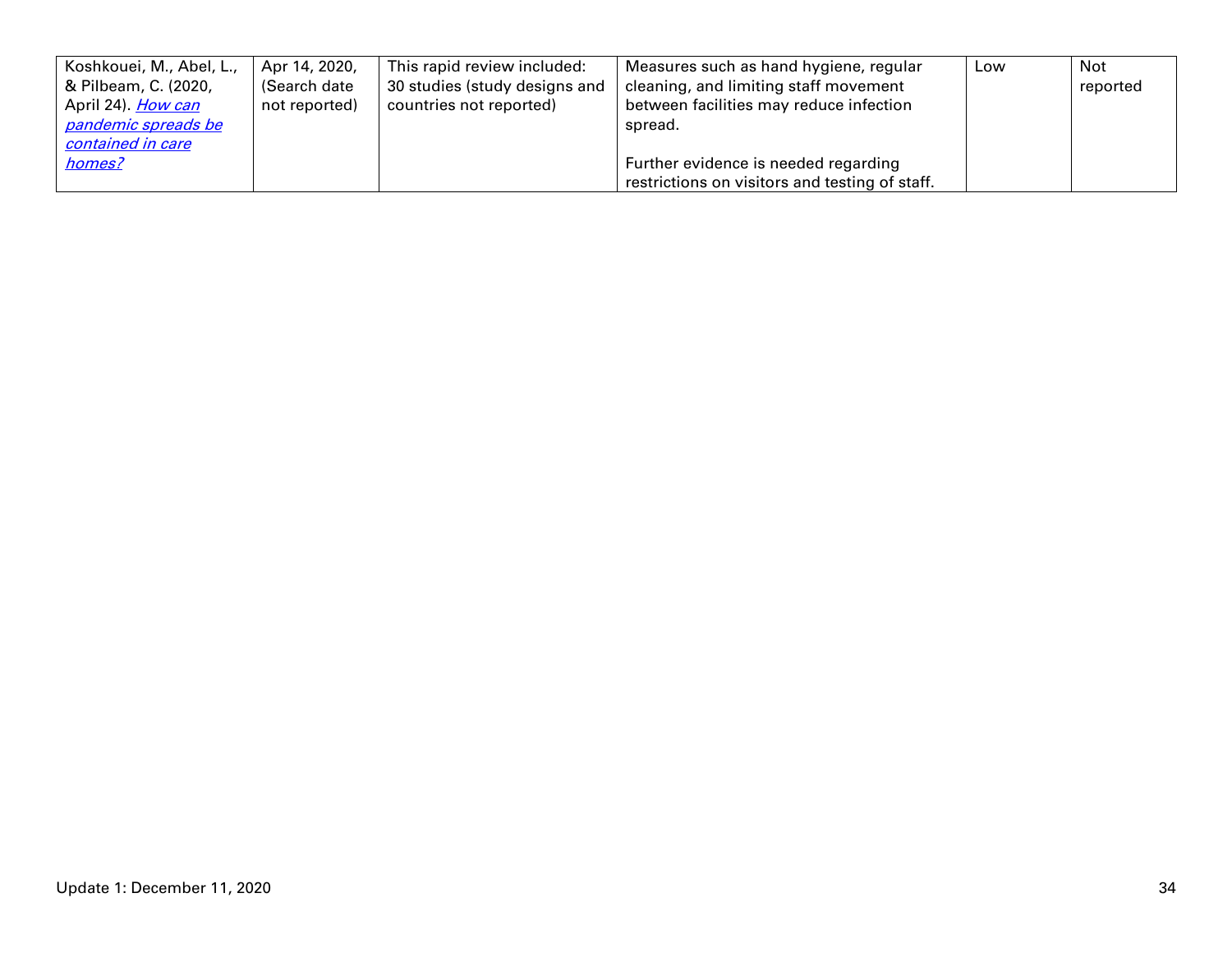# **Table 5: In-progress Syntheses**

| <b>Title</b>                                   | <b>Anticipated</b>  | <b>Setting</b>       | <b>Description of Document</b>                                                  |
|------------------------------------------------|---------------------|----------------------|---------------------------------------------------------------------------------|
|                                                | <b>Release Date</b> |                      |                                                                                 |
| <b>New Evidence Reported December 10, 2020</b> |                     |                      |                                                                                 |
| Cardot, T., Josseran, L., Herr,                | Dec 30, 2020        | <b>Nursing Homes</b> | This review will explore the COVID-19 control measures that were implemented in |
| M., & Delarocque-Astagneau,                    |                     | and long-term        | nursing homes and long-term care homes in Western Europe during the first       |
| E. (2020). Resilience of                       |                     | care facilities      | wave of the pandemic including room ventilation, hygiene management, access     |
| nursing homes in Europe                        |                     | for aged             | to and use of personal protective equipment, testing, physical restrictions on  |
| during the first wave of                       |                     | residents in         | movement, isolation and cohorting of staff.                                     |
| <b>COVID-19: a systematic review</b>           |                     | Western              |                                                                                 |
| of control measures                            |                     | Europe               |                                                                                 |
| implemented according to the                   |                     |                      |                                                                                 |
| magnitude of the outbreak                      |                     |                      |                                                                                 |
| and national guidelines                        |                     |                      |                                                                                 |
| PROSPERO, CRD42020223089.                      |                     |                      |                                                                                 |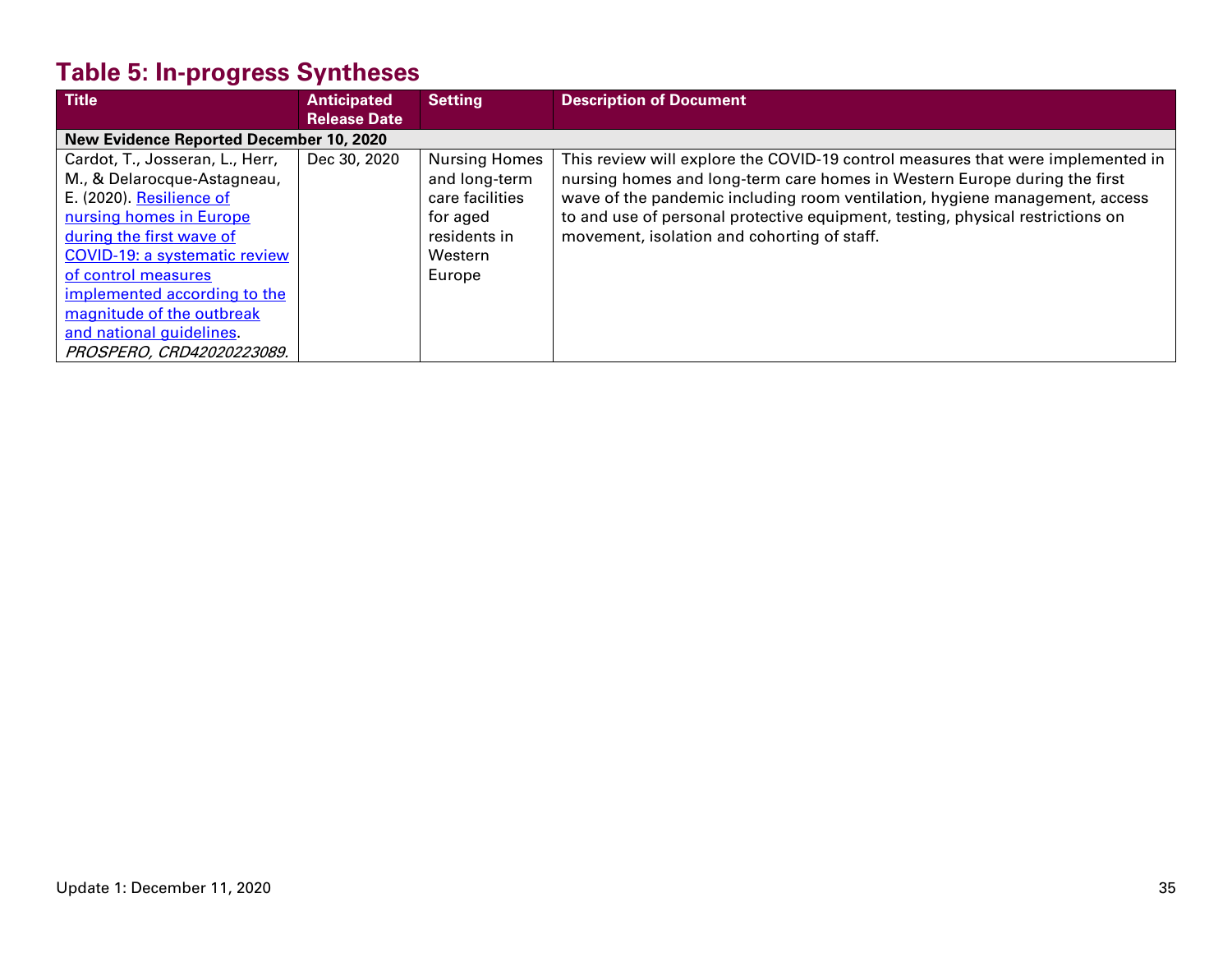# **Table 6: Single Studies**

| <b>Reference</b>                                                                                                                                                                                                                                           | <b>Date</b><br><b>Released</b> | <b>Study Design</b> | <b>Population</b>                                           | <b>Setting</b>              | <b>Summary of findings</b>                                                                                                                                                                                                                                                                                                                                                                                                                                                                                                                                                                                                                                                                                                                                                                 | <b>Quality</b><br><b>Rating:</b> |
|------------------------------------------------------------------------------------------------------------------------------------------------------------------------------------------------------------------------------------------------------------|--------------------------------|---------------------|-------------------------------------------------------------|-----------------------------|--------------------------------------------------------------------------------------------------------------------------------------------------------------------------------------------------------------------------------------------------------------------------------------------------------------------------------------------------------------------------------------------------------------------------------------------------------------------------------------------------------------------------------------------------------------------------------------------------------------------------------------------------------------------------------------------------------------------------------------------------------------------------------------------|----------------------------------|
| <b>New Evidence Reported December 10, 2020</b>                                                                                                                                                                                                             |                                |                     |                                                             |                             |                                                                                                                                                                                                                                                                                                                                                                                                                                                                                                                                                                                                                                                                                                                                                                                            |                                  |
| Shimotsu, S. T.,<br>Johnson, A. R. L., Berke,<br>E. M., & Griffin, D. O.<br>(2021). COVID-19<br><b>Infection Control</b><br><b>Measures in Long-Term</b><br><b>Care Facility</b> ,<br>Pennsylvania, USA.<br><b>Emerging Infectious</b><br>Diseases, 27(2). | Nov 20,<br>2020                | Case report         | Residents,<br>staff and<br>visitors of<br>a LTC<br>facility | Pennsylvania,<br><b>USA</b> | From Jun 23 to Oct 1, 2020, 5,625 nasal swabs<br>(collected twice per week) and daily symptom<br>checks were performed on residents, staff, and<br>visitors. In addition, the following control<br>measures were implemented:<br>PPE required for all staff and visitors including<br>masks anywhere in the facility, and N95<br>respirators in isolation and quarantine areas<br>Strict hygiene practices for the staff and twice-<br>daily cleaning.<br>Only full-time staff; no per-diem staff<br>New residents admitted were required to<br>quarantine for 14 days or until 2 negative tests<br>Family visits and group activities were not<br>allowed<br>Based on data obtained Sep 28-Oct 9, 2020, this<br>facility's case number was 17 times lower than<br>neighboring facilities. | Low                              |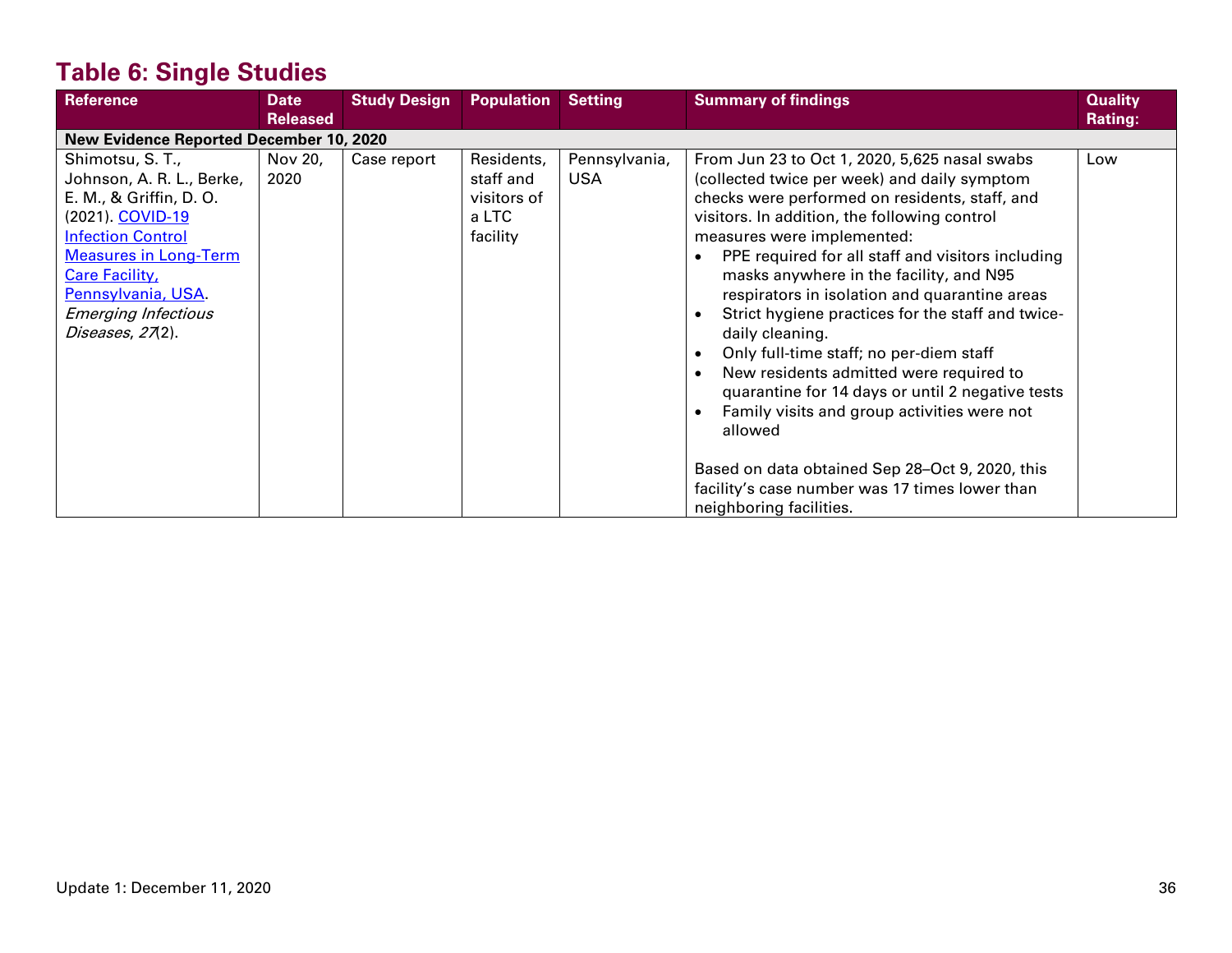| Psevdos, G.,<br>Papamanoli, A., Barrett,<br>N., Bailey, L., Thorne, M.,<br>Ford, F., & Lobo, Z.<br>(2020). Halting a SARS-<br>CoV-2 Outbreak in a U.S.<br><b>Veterans Affairs Nursing</b><br>Home. American Journal<br>of Infection Control.<br>Epub ahead of print.                                                                                                                                                             | Nov 2,<br>2020  | Case report | Residents<br>and Staff                  | Veterans<br><b>Affairs LTC</b><br>facility, New<br>York, USA           | An outbreak was declared from Mar 24 to Apr 18,<br>2020. After an initial case was in the facility a<br>variety of measures were implemented including:<br>Social distancing isolation practices<br>Resident activities were stopped<br>$\bullet$<br>Staff cohorting was introduced<br>New admissions were stopped<br>Hand hygiene was enforced<br>PPE use was also enforced, and stock quickly<br>became depleted. As such, Ebola PPE stockpile<br>was used including whole body suits, head and<br>neck coverings, booties/shoe coverings, and N95<br>respirators.<br>Additional measures including the creation of a<br>dedicated COVID unit, the use of rapid RT-PCR<br>test, and universal testing were implemented.<br>Infection control measures lead to a decline in | High |
|----------------------------------------------------------------------------------------------------------------------------------------------------------------------------------------------------------------------------------------------------------------------------------------------------------------------------------------------------------------------------------------------------------------------------------|-----------------|-------------|-----------------------------------------|------------------------------------------------------------------------|------------------------------------------------------------------------------------------------------------------------------------------------------------------------------------------------------------------------------------------------------------------------------------------------------------------------------------------------------------------------------------------------------------------------------------------------------------------------------------------------------------------------------------------------------------------------------------------------------------------------------------------------------------------------------------------------------------------------------------------------------------------------------|------|
| Sizoo, E. M., Monnier, A.<br>A., Bloemen, M.,<br>Hertogh, C. M. P. M., &<br>Smalbrugge, M. (2020).<br><b>Dilemmas with</b><br>restrictive visiting<br>policies in Dutch nursing<br>homes during the<br><b>COVID-19 pandemic: A</b><br>qualitative analysis of an<br>open-ended<br>guestionnaire with<br>elderly care physicians.<br>Journal of the American<br><b>Medical Directors</b><br>Association, 21(12),<br>1774-1781.E2. | Oct 23,<br>2020 | Qualitative | $n=76$<br>elderly<br>care<br>physicians | Long term<br>care facilities<br>and nursing<br>homes in<br>Netherlands | cases and full resolution of the outbreak by Apr 18,<br>2020.<br>This study explored the dilemmas experienced by<br>physicians because of the implementation of<br>COVID-19 visitor restrictions in long term care and<br>nursing homes in the Netherlands.<br>The visitor restriction policy contributed to limiting<br>the further spread of COVID-19. The need for<br>balancing safety for all through infection<br>prevention measures versus quality of life of the<br>individual residents and their loved ones is a core<br>dilemma in long term care and nursing homes.                                                                                                                                                                                              | High |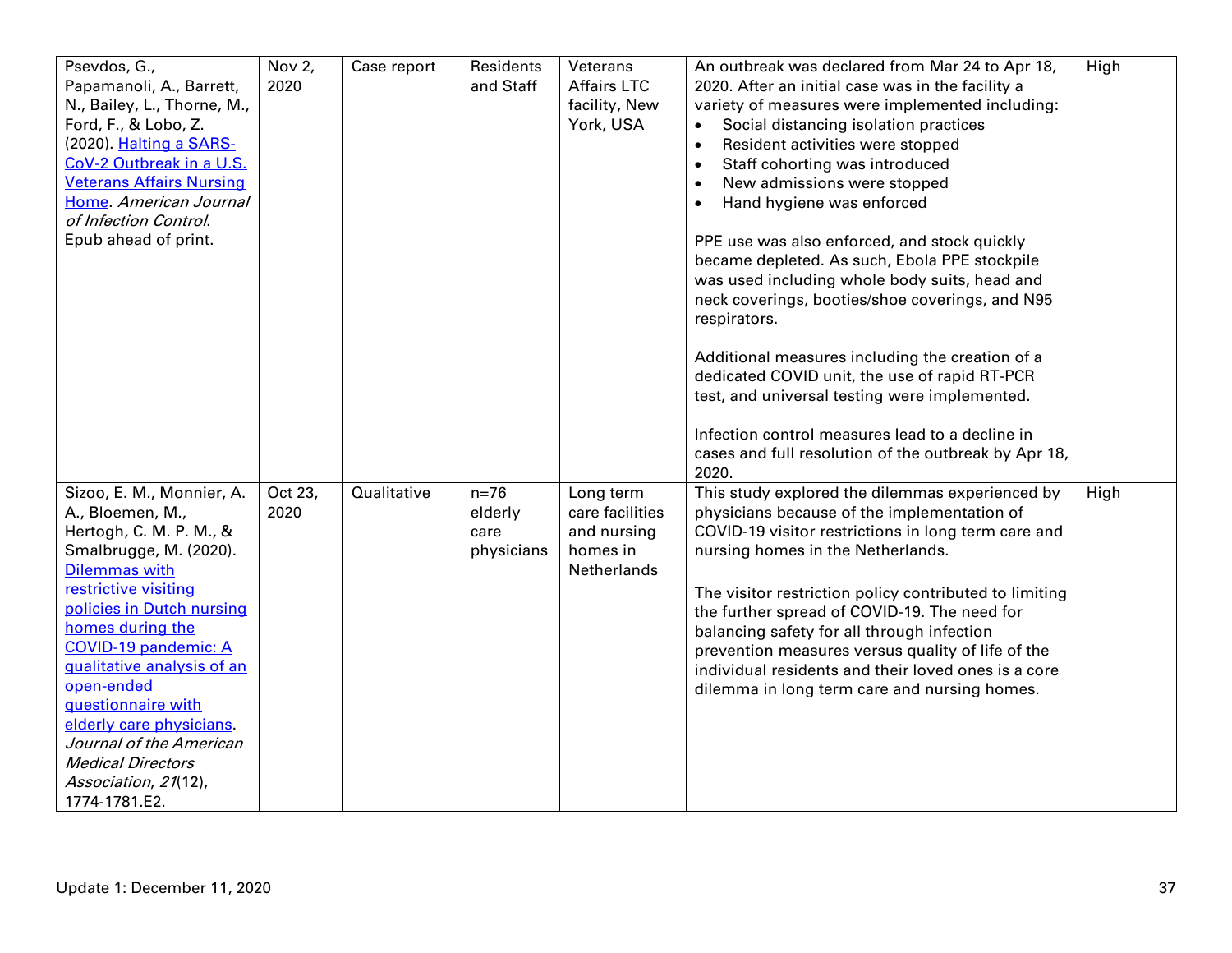| Annweiler, C., Hanotte,<br>B., de l'Eprevier, C. G.,<br>Sabatier, J.-M., Lafaie,<br>L., & Célarier, T. (2020).<br>Vitamin D and survival in<br><b>COVID-19 patients: A</b><br>quasi-experimental<br>study. The Journal of<br><b>Steroid Biochemistry</b><br>and Molecular Biology,<br>204, 105771.                             | Oct 13,<br>2020 | Quasi<br>experimental | $n=66$<br>residents    | 1 facility,<br>France                    | Residents who were administered oral vitamin D3<br>supplementation in the week prior or following a<br>COVID-19 diagnosis ( $n = 57$ ) were compared to<br>those who did not receive Vitamin D3 as part of<br>routine supplementation ( $n = 9$ ).<br>Vitamin D3 was associated with less severe<br>COVID-19 symptoms ( $\beta$ =-3.84, 95%CI: 6.07, -1.62, p<br>$= 0.001$ ) and lower mortality (HR: 0.11, 95%CI: 0.03,<br>$0.48$ , $p = 0.003$ ).<br>Limitations of this study include its small sample<br>size and quasi-experimental design. Reasons for<br>declining standard Vitamin D3 supplementation<br>were not reported.                                                                                                                                                                                                                                                                                                                      | Moderate |
|--------------------------------------------------------------------------------------------------------------------------------------------------------------------------------------------------------------------------------------------------------------------------------------------------------------------------------|-----------------|-----------------------|------------------------|------------------------------------------|----------------------------------------------------------------------------------------------------------------------------------------------------------------------------------------------------------------------------------------------------------------------------------------------------------------------------------------------------------------------------------------------------------------------------------------------------------------------------------------------------------------------------------------------------------------------------------------------------------------------------------------------------------------------------------------------------------------------------------------------------------------------------------------------------------------------------------------------------------------------------------------------------------------------------------------------------------|----------|
| Montoya, A., Jenq, G.,<br>Mills, J. P., Beal, J.,<br>Diviney Chun, E.,<br>Newton, D.,  Mody, L.<br>(2020). Partnering with<br><b>Local Hospitals and</b><br><b>Public Health to Manage</b><br><b>COVID-19 Outbreaks in</b><br><b>Nursing Homes</b> . Journal<br>of the American<br>Geriatrics Society. Epub<br>ahead of print. | Oct 9,<br>2020  | Case report           | $n = 215$<br>residents | 3 facilities,<br>Michigan,<br><b>USA</b> | Upon identification of an outbreak, a number of<br>measures were put in place:<br>Cohorting positive residents to a dedicated<br>COVID unit within 48 hours of initial testing<br>Providing in person, email, and phone<br>communication to residents and healthcare<br>workers, including testing results and potential<br>exposures<br>Re-educating staff on PPE use and monitoring<br>of use; gowns, gloves, eye protection and N95<br>respirators were used in COVID-19 areas<br>Allocating dedicated COVID unit staffing, with<br>incentive pay<br>Following patient care processes, including<br>residents remaining in assigned rooms, not<br>sharing equipment, and reducing staff<br>exposure<br>Point prevalence testing occurred three times,<br>with decreasing prevalence<br>A limitation of this study is that interventions were<br>only described; it was not possible to determine<br>which were actually effective, or more effective. | High     |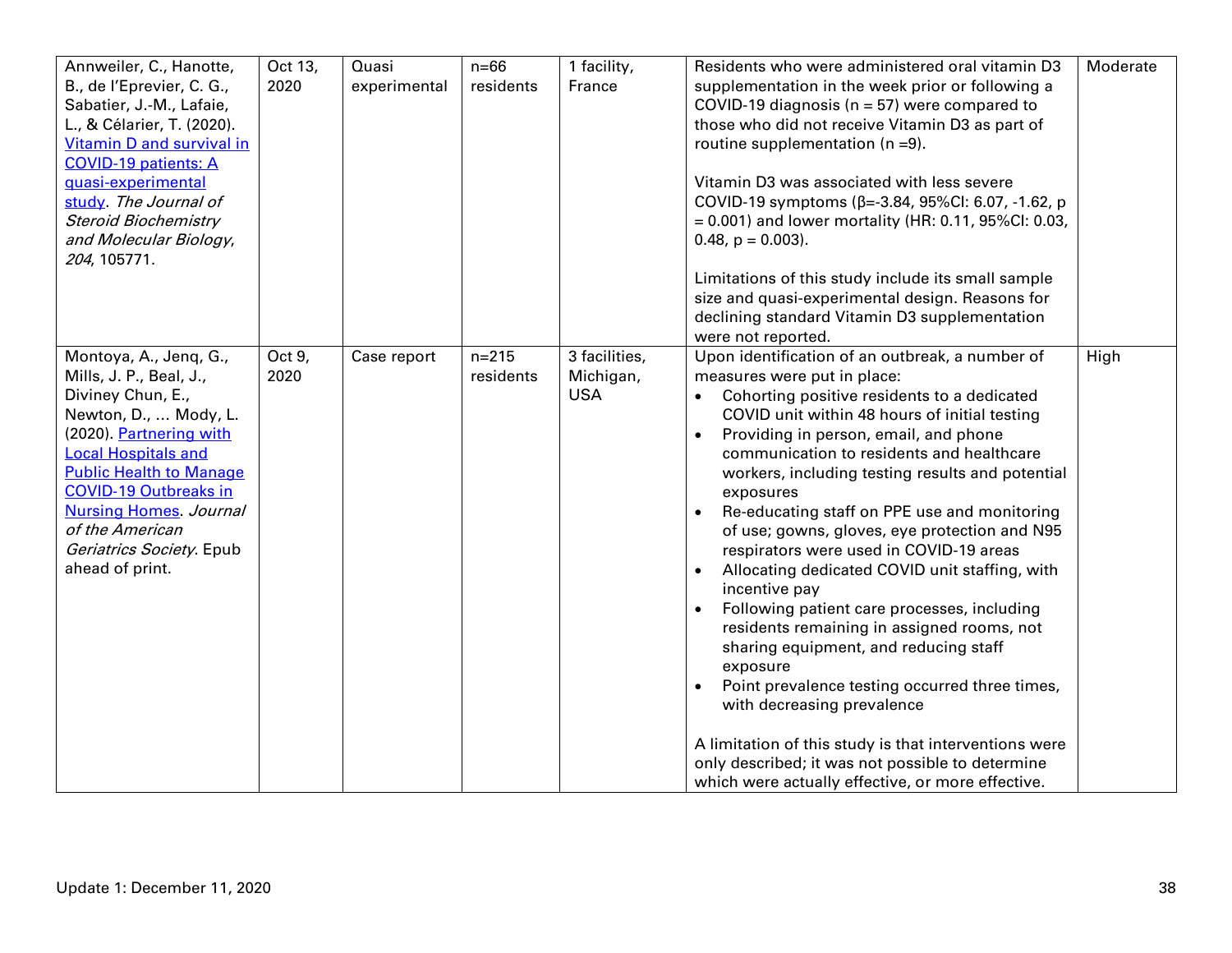| Escobar, D. J., Lanzi, M.,<br>Saberi, P., Love, R.,<br>Linkin, D. R., Kelly, J. J.,                                                                                                                                                                                                                                                                                             | Jul 20,<br>2020 | Case report | $n = 84$<br>residents              | 1 facility,<br>Pennsylvania,<br><b>USA</b> | This case study described an outbreak<br>investigation at one nursing home and the<br>strategies used to contain it.                                                                                                                                                                                                                                                                                                                                                                                                                                                                                                                                                                                                             | High |
|---------------------------------------------------------------------------------------------------------------------------------------------------------------------------------------------------------------------------------------------------------------------------------------------------------------------------------------------------------------------------------|-----------------|-------------|------------------------------------|--------------------------------------------|----------------------------------------------------------------------------------------------------------------------------------------------------------------------------------------------------------------------------------------------------------------------------------------------------------------------------------------------------------------------------------------------------------------------------------------------------------------------------------------------------------------------------------------------------------------------------------------------------------------------------------------------------------------------------------------------------------------------------------|------|
| Doyon, J. B. (2020).<br>Mitigation of a<br><b>Coronavirus Disease</b><br>2019 Outbreak in a<br><b>Nursing Home Through</b><br><b>Serial Testing of</b><br><b>Residents and Staff.</b><br><b>Clinical Infectious</b><br>Diseases. Epub ahead of<br>print.                                                                                                                        |                 |             |                                    |                                            | Interventions to control the outbreak included:<br>Serial rapid testing to identify, isolate, and<br>cohort asymptomatic infectious residents<br>every 3-5 days<br>Establishment of a COVID isolation ward<br>$\bullet$<br>Daily meeting of multidisciplinary team of<br>experts (infection prevention, quality<br>improvement, geriatrics)<br>Universal staff testing<br>Universal masking for residents and staff<br>Quality management staff as dedicated<br>$\bullet$<br>observers to prevent lapses in control practice<br>and re-educate on appropriate personal<br>protective equipment use                                                                                                                               |      |
|                                                                                                                                                                                                                                                                                                                                                                                 |                 |             |                                    |                                            | A limitation of this study is that interventions were<br>only described; it was not possible to determine<br>which were actually effective, or more effective.<br>No subsequent outbreaks occurred in the facility<br>as of Jul 1.                                                                                                                                                                                                                                                                                                                                                                                                                                                                                               |      |
| Dora, A.V., Winnett, A.,<br>Jatt L.P., Davar, K.,<br>Watanabe, M., Sohn, L.,<br>Goetz, M.B. (2020).<br><b>Universal and Serial</b><br><b>Laboratory Testing for</b><br>SARS-CoV-2 at a Long-<br><b>Term Care Skilled</b><br><b>Nursing Facility for</b><br>Veterans - Los Angeles,<br>California, 2020.<br><b>Morbidity and Mortality</b><br>Weekly Report, 69(21),<br>651-655. | May 29,<br>2020 | Case report | Residents<br>and staff<br>$(n=NR)$ | 120-bed<br>facility,<br>Florida, USA       | Published recommendations were put into place<br>including training with infection prevention and<br>control practitioners for hand hygiene, PPE use,<br>and HVAC optimization. Twice daily screening for<br>residents and staff, cessation of group activities,<br>visitor bans, reducing staff working in multiple<br>facilities and using telemedicine where possible.<br>Following a second resident testing positive,<br>routine universal testing occurred every 14 days<br>for 6 weeks, and exposed residents were cohorted<br>in a dedicated area and a universal masking policy<br>was applied for all staff and patients when outside<br>their room. Over 6 weeks, prevalence decreased<br>from 5.4% to 3.6% to 0.41%. | High |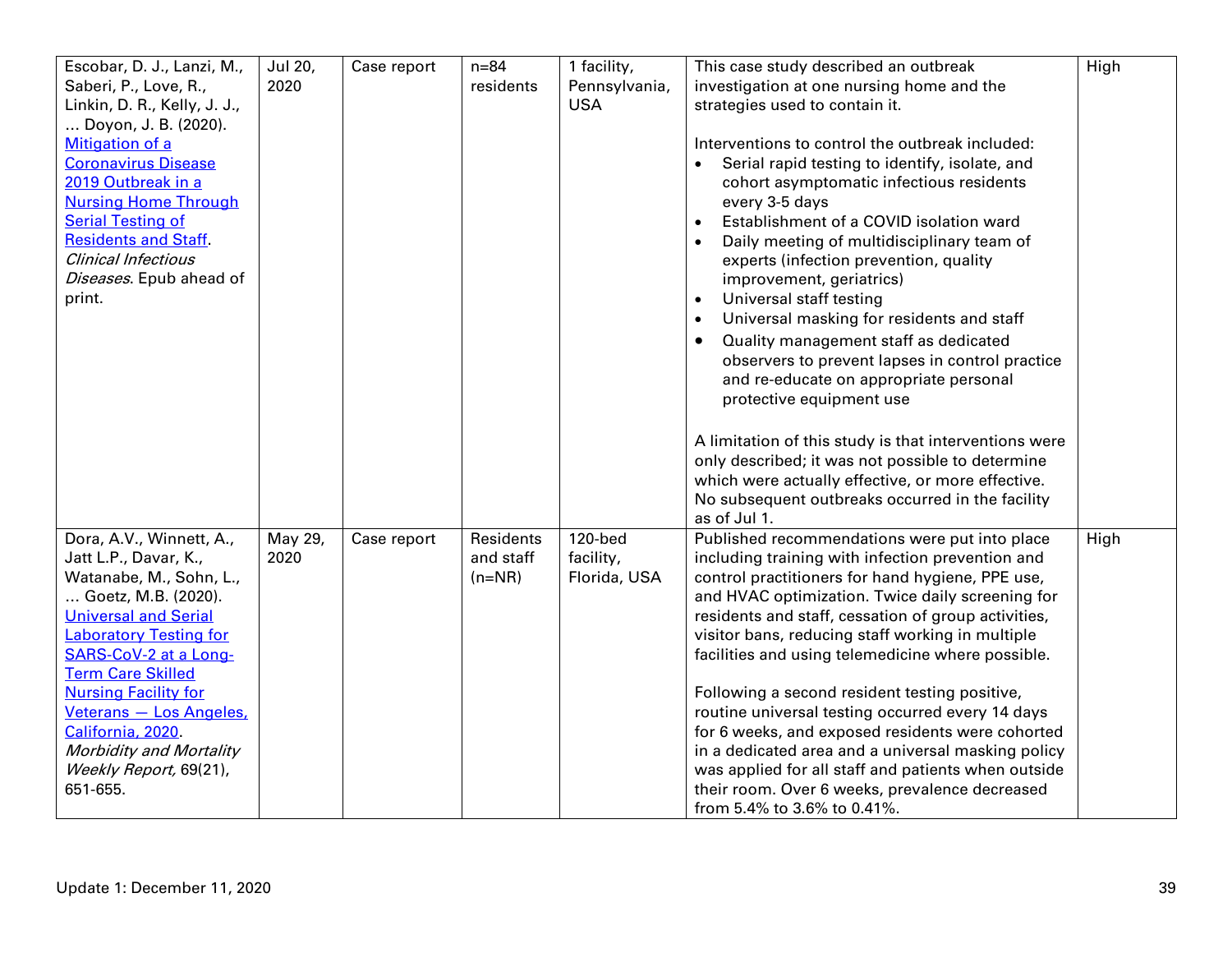| <b>Previously Reported Evidence</b> |         |              |            |              |                                                      |     |
|-------------------------------------|---------|--------------|------------|--------------|------------------------------------------------------|-----|
| Telford, C., Onwubiko,              | Sep 18, | Quasi        | 28         | Georgia, USA | Facility-wide COVID-19 testing for residents and     | Low |
| U., Holland, D., Turner,            | 2020    | experimental | facilities |              | staff was conducted:                                 |     |
| K., Prieto, J., Smith, S.,          |         |              |            |              | • As a response measure in 15 facilities after a     |     |
| Shah, S. (2020).                    |         |              |            |              | confirmed case was identified (testing based         |     |
| <b>Preventing COVID-19</b>          |         |              |            |              | on previous symptomatic screening)                   |     |
| <b>Outbreaks in Long-Term</b>       |         |              |            |              | • As a prevention measure in 13 facilities with      |     |
| <b>Care Facilities Through</b>      |         |              |            |              | no confirmed cases                                   |     |
| <b>Preemptive Testing of</b>        |         |              |            |              |                                                      |     |
| <b>Residents and Staff</b>          |         |              |            |              | Prevalence of cases was significantly higher         |     |
| Members - Fulton                    |         |              |            |              | among 'response' facilities (28.0% residents;        |     |
| County, Georgia, March-             |         |              |            |              | 7.4%; staff) compared to 'preventive' facilities     |     |
| May 2020. Morbidity and             |         |              |            |              | (0.5% residents; 1.0% staff).                        |     |
| <b>Mortality Weekly</b>             |         |              |            |              |                                                      |     |
| Report, 69(37), 1296-               |         |              |            |              | After 4 weeks of follow-up screening, overall        |     |
| 1299.                               |         |              |            |              | prevalence was significantly lower in the            |     |
|                                     |         |              |            |              | "preventive" facilities (1.5% residents; 1.7% staff) |     |
|                                     |         |              |            |              | compared to "response" facilities (42.4%             |     |
|                                     |         |              |            |              | residents; 11.8% and staff).                         |     |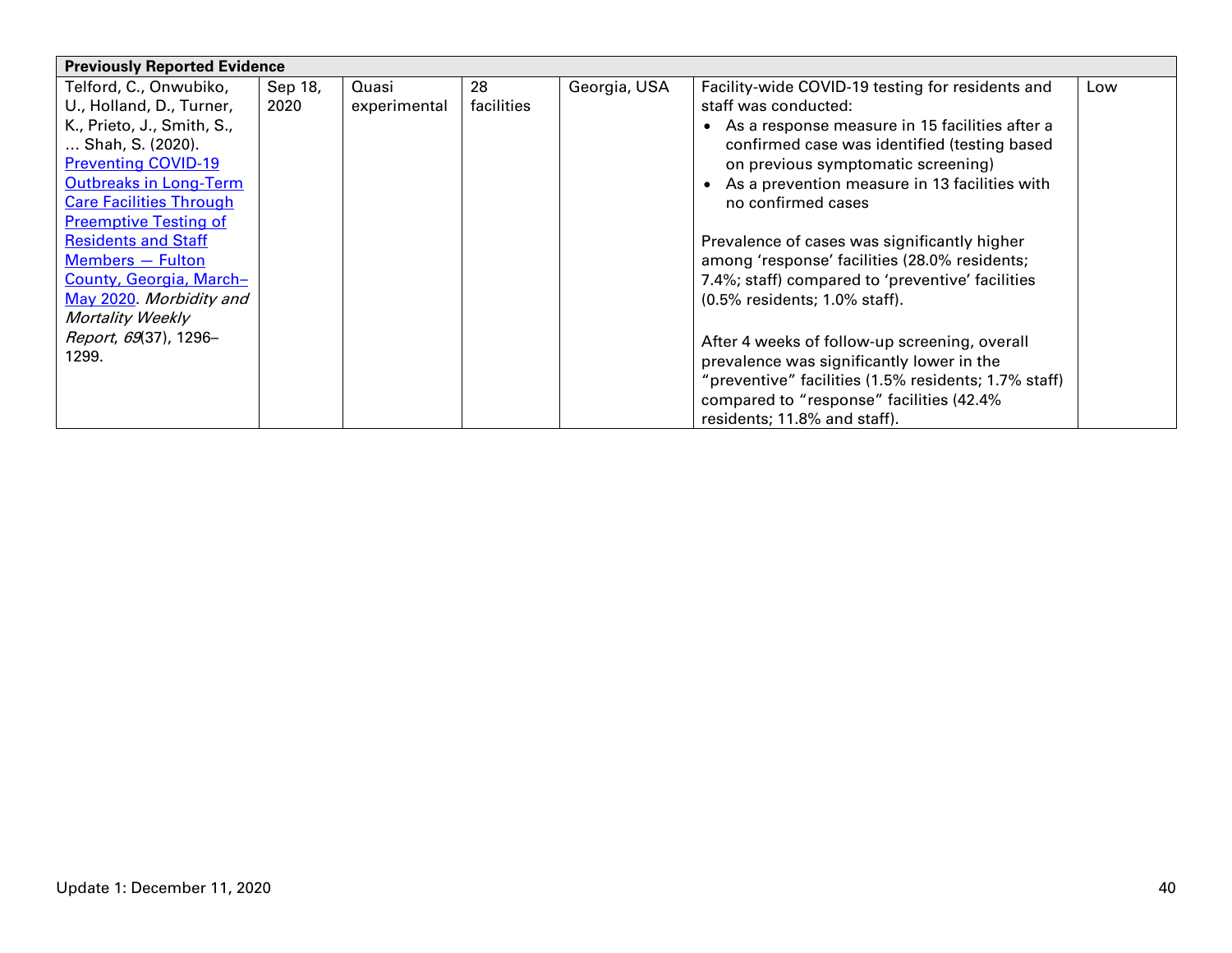| Lipsitz, L.A., Lujan, A.M.,<br>Dufour, A., Abrahams,<br>G., Magliozzi, H.,<br>Herndon, L., & Dar, M.                                                                                               | Sep 15,<br>2020 | Quasi-<br>experimental | 360<br>facilities                                           | Massachusetts,<br><b>USA</b> | All facilities completed an infection control<br>checklist at baseline. Payment incentives were<br>attached to passing unannounced monthly or<br>more infection control audits, COVID-19 testing of                                                                                                                                                                                                                     | Low                                                     |
|----------------------------------------------------------------------------------------------------------------------------------------------------------------------------------------------------|-----------------|------------------------|-------------------------------------------------------------|------------------------------|-------------------------------------------------------------------------------------------------------------------------------------------------------------------------------------------------------------------------------------------------------------------------------------------------------------------------------------------------------------------------------------------------------------------------|---------------------------------------------------------|
| (2020). Stemming the<br>Tide of COVID-19<br><b>Infections in</b><br><b>Massachusetts Nursing</b><br>Homes Journal of the                                                                           |                 |                        |                                                             |                              | >90% of residents and staff, provision of key data<br>and providing residents with technology for<br>virtual visits with family and friends.<br>Sites that had previous infection control                                                                                                                                                                                                                               |                                                         |
| <b>American Geriatrics</b><br>Society, 68(11), 2447-<br>2453.                                                                                                                                      |                 |                        |                                                             |                              | deficiencies or failed an initial audit received<br>additional support through onsite and virtual<br>infection control consultations. All sites had<br>access to weekly webinars and continuous Q&A<br>communication, as well as PPE, staffing and<br>testing resources.                                                                                                                                                |                                                         |
|                                                                                                                                                                                                    |                 |                        |                                                             |                              | For every 1-point increase in the infection control<br>checklist score, there was a decrease in weekly<br>infection rate (8%, $p = .0007$ ) and decrease in<br>weekly mortality rate (3%, p=0.179).                                                                                                                                                                                                                     |                                                         |
|                                                                                                                                                                                                    |                 |                        |                                                             |                              | Greater compliance with PPE and cohorting was<br>associated with large reductions in infections.                                                                                                                                                                                                                                                                                                                        |                                                         |
| Wilmink, G., Summer, I.,<br>Marsyla, D., Sukhu, S.,<br>Grote, J., Zobel, G.,  &<br>Movva, S. (2020). Real-<br><b>Time Digital Contact</b><br><b>Tracing: Development of</b><br>a System to Control | Aug 25,<br>2020 | Simulated<br>model     | $n = 120$<br>individuals<br>(80)<br>residents;<br>40 staff) | Simulated<br>model           | A simulation model was developed to compare<br>the effectiveness of a digital contact tracing<br>system to other transmission control approaches<br>(e.g., symptom mapping, manual contact tracing,<br>polymerase chain reaction testing) in long term<br>care facilities.                                                                                                                                              | <b>Not</b><br>appraised<br>Interpret<br>with<br>caution |
| <b>COVID-19 Outbreaks in</b><br><b>Nursing Homes and</b><br><b>Long-Term Care</b><br><b>Facilities. JMIR Public</b><br>Health and<br>Surveillance, 6(3),<br>e20828.                                |                 |                        |                                                             |                              | The digital contact tracing system was more<br>effective in reducing COVID-19 transmission, with<br>a lower number of new cases and lower mortality<br>rate, compared to other approaches, likely due to<br>its speed and efficiency in identifying cases.<br>Symptom-based screening alone was the least<br>effective method resulting in the highest number<br>of new cases and mortality in the simulation<br>model. |                                                         |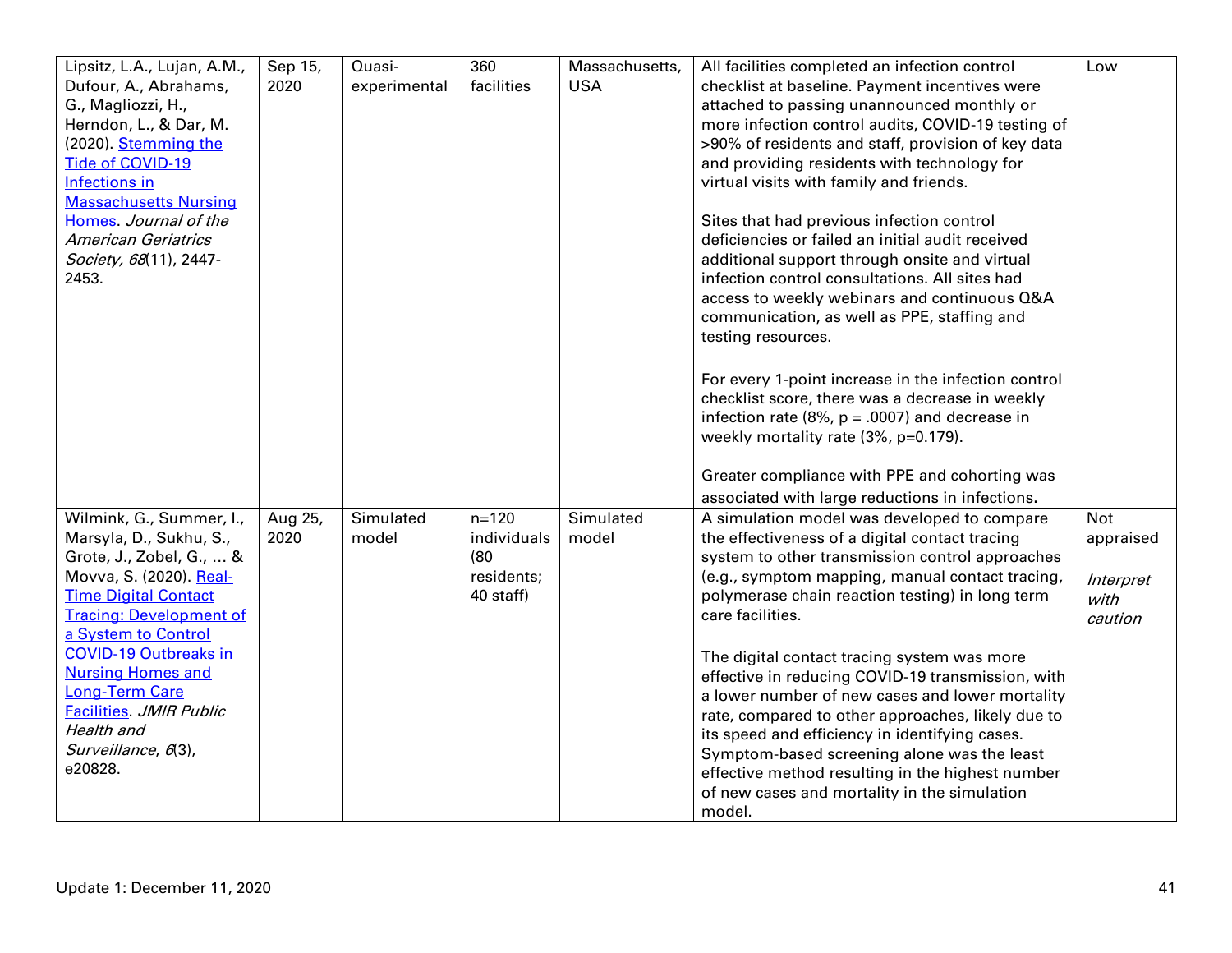| Telford, C.T., Bystrom,                                                                                   | Aug 15,<br>2020 | Cohort                | 23<br>facilities                               | Georgia, USA | Among 23 facilities that reported 1 or more                                                                                                                                      | Low             |
|-----------------------------------------------------------------------------------------------------------|-----------------|-----------------------|------------------------------------------------|--------------|----------------------------------------------------------------------------------------------------------------------------------------------------------------------------------|-----------------|
| C., Fox, T., Wiggins-<br>Benn, S., McCloud, M.,<br>Holland, D.P., & Shah, S.<br>(2020). Assessment of     |                 |                       |                                                |              | COVID-19 infections, implementation of infection<br>prevention control was greatest for screening<br>measures and lowest for disinfection.                                       | <b>PREPRINT</b> |
| <b>Infection Prevention and</b><br><b>Control Protocols,</b><br>Procedures, and                           |                 |                       |                                                |              | Facilities with lower prevalence of COVID-19<br>infections had greater implementation of social<br>distancing and PPE measures compared to                                       |                 |
| Implementation in<br><b>Response to the COVID-</b>                                                        |                 |                       |                                                |              | facilities with higher prevalence of infections.                                                                                                                                 |                 |
| 19 Pandemic in Twenty-<br>three Long-term Care                                                            |                 |                       |                                                |              | Lower prevalence facilities also had greater<br>implementation of:                                                                                                               |                 |
| <b>Facilities in Fulton</b><br>County, Georgia.<br>Preprint.                                              |                 |                       |                                                |              | • Enforcement of maximum occupancy in small,<br>enclosed areas                                                                                                                   |                 |
|                                                                                                           |                 |                       |                                                |              | Droplet/contact precaution signage in specific<br>areas<br>Frequent training and audits of proper mask<br>$\bullet$                                                              |                 |
|                                                                                                           |                 |                       |                                                |              | usage by staff<br>Proper use of masks by staff in COVID-19 and<br>$\bullet$                                                                                                      |                 |
|                                                                                                           |                 |                       |                                                |              | non-COVID-19 units<br>• Adequate supply of PPE                                                                                                                                   |                 |
| Belmin, J., Um-Din, N.,<br>Donadio, C., Magri, M.,<br>Nghiem, Q., Oquendo,<br>B., Pariel, S., & Lafuente- | Aug 13,<br>2020 | Quasi<br>experimental | 17<br>facilities<br>$(n = 1250)$<br>residents; | France       | Facilities that implemented voluntary staff self-<br>confinement with residents $(\geq 7$ days) were<br>compared to facilities which did not.                                    | Low             |
| Lafuente, C. (2020).<br><b>Coronavirus Disease</b><br>2019 Outcomes in                                    |                 |                       | $n = 94$<br>staff)                             |              | Only 1 (5.8%) facility in which self-confinement<br>occurred reported cases of COVID-19, compared<br>with 4,599 (48.3%) facilities with no self-                                 |                 |
| <b>French Nursing Homes</b><br><b>That Implemented Staff</b>                                              |                 |                       | 9513<br>facilities                             |              | confinement ( $p < 0.001$ ).                                                                                                                                                     |                 |
| <b>Confinement with</b><br>Residents. The Journal<br>of the American Medical                              |                 |                       | $(n =$<br>695,060<br>residents;                |              | Lower rates among residents were found in<br>facilities with staff self-confinement compared to<br>those without for:                                                            |                 |
| <b>Association Network</b><br>Open, 3(8), e2017533.                                                       |                 |                       | $n =$<br>385,290<br>staff)                     |              | • Confirmed cases $(0.4\% \text{ vs } 4.4\%)$<br>• Possible cases (0% vs 4.6%)<br>Mortality (0.4% vs 1.8%; OR: 0.22, 95%Cl 0.09)                                                 |                 |
|                                                                                                           |                 |                       |                                                |              | 0.53                                                                                                                                                                             |                 |
|                                                                                                           |                 |                       |                                                |              | A lower rate of confirmed or possible cases<br>among staff was also found in facilities with staff<br>self-confinement compared to those without<br>$(1.6\% \text{ vs } 7.6\%).$ |                 |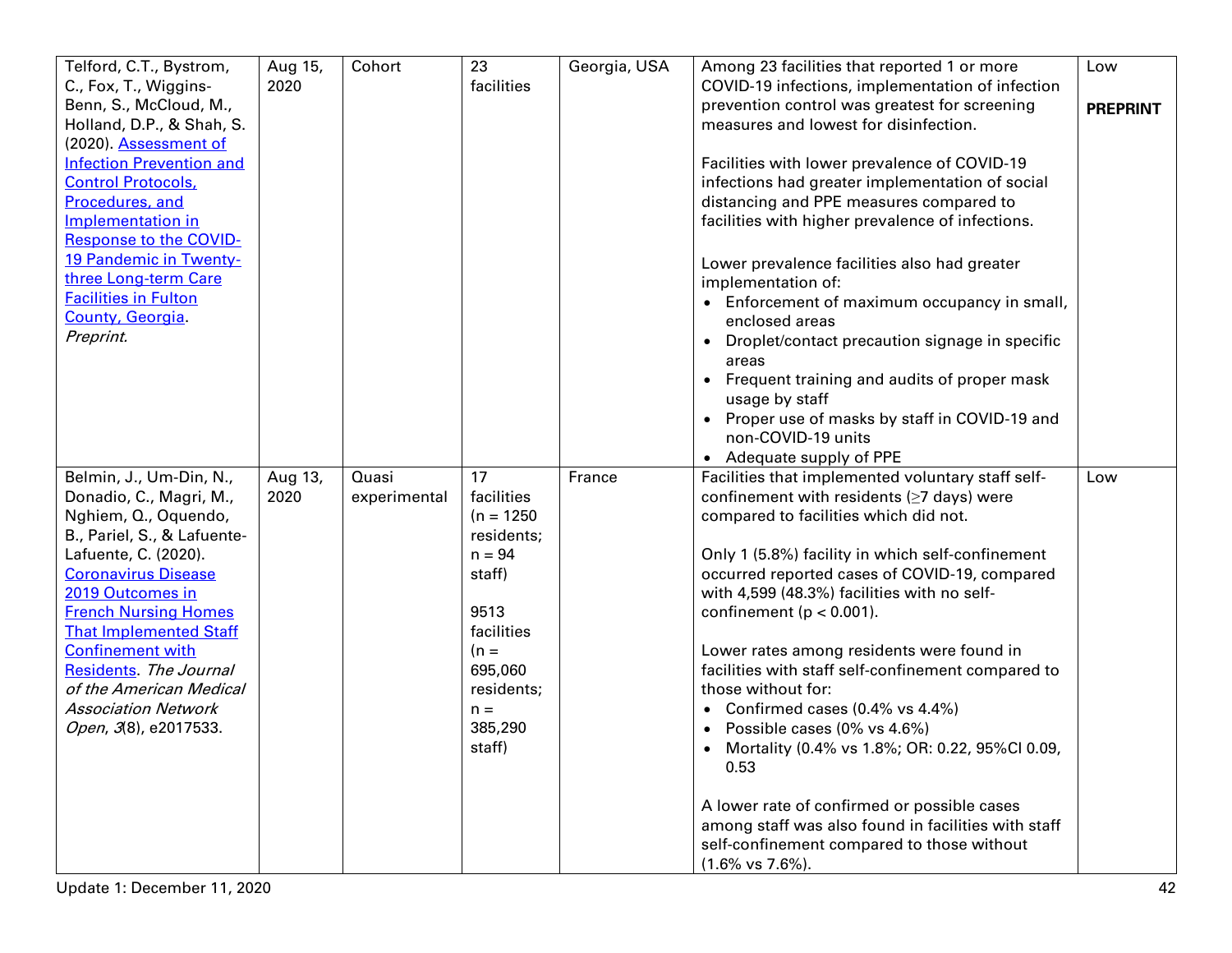| Echeverría, P., Mas             | Jul 17, | Quasi        | 196         | Catalonia,    | Care facilities collaborated with 64 primary care       | Moderate |
|---------------------------------|---------|--------------|-------------|---------------|---------------------------------------------------------|----------|
| Bergas, M., Puig, J.,           | 2020    | experimental | facilities  | Spain         | teams in the use of a COVID-19 App tool aimed at        |          |
| Isnard, M., Massot, M.,         |         |              | (169 long)  |               | monitoring residents' clinical symptoms for early       |          |
| Vedia, C.,  & Negredo,          |         |              | terms care  |               | detection of suspected cases, managing care, and        |          |
| E. (2020). COVIDApp as          |         |              | facilities  |               | monitoring potential transmission within                |          |
| an Innovative Strategy          |         |              | and 27      |               | facilities.                                             |          |
| for the Management and          |         |              | facilities  |               |                                                         |          |
| Follow-Up of COVID-19           |         |              | for people  |               | In the month following commencement of app              |          |
| <b>Cases in Long-Term Care</b>  |         |              | with a      |               | use, there was an increase in suspected cases in        |          |
| <b>Facilities in Catalonia:</b> |         |              | physical or |               | Week 1, but a decrease in weeks 3 and 4.                |          |
| Implementation                  |         |              | mental      |               | Confirmed cases increased up until the end of           |          |
| <b>Study</b> JMIR Public        |         |              | disability) |               | week 3, then remained stable. Total deaths and          |          |
| Health and                      |         |              |             |               | deaths among suspected/confirmed cases                  |          |
| Surveillance, 6(3),             |         |              |             |               | increased over the first half of the month, then        |          |
| e21163.                         |         |              |             |               | decreased.                                              |          |
|                                 |         |              |             |               |                                                         |          |
|                                 |         |              |             |               | There was also a decrease in the number of              |          |
|                                 |         |              |             |               | facilities classified as "high-risk" for COVID-19       |          |
|                                 |         |              |             |               | over the month.                                         |          |
| Caspi, G., Chen, J.,            | May 25, | Quasi        | <b>Not</b>  | <b>Israel</b> | Authors have developed a real-time heat                 | Low      |
| Liverant-Taub, S., Shina,       | 2020    | experimental | reported    |               | mapping website which captures data regarding           |          |
| A., & Caspi, O. (2020).         |         |              |             |               | the number of confirmed cases (residents and/or         |          |
| <b>Heat Maps for</b>            |         |              |             |               | staff) in facilities within a specified time period, as |          |
| <b>Surveillance and</b>         |         |              |             |               | well as the rate of growth in cases in a facility.      |          |
| <b>Prevention of COVID-19</b>   |         |              |             |               |                                                         |          |
| <b>Spread in Nursing</b>        |         |              |             |               | This tool could be used by officials to monitor         |          |
| <b>Homes and Assisted</b>       |         |              |             |               | trends in facility transmission and determine           |          |
| Living Facilities. The          |         |              |             |               | whether transmission may be occurring across            |          |
| Journal of Post-Acute           |         |              |             |               | facilities within a specific geographic area,           |          |
| and Long-Term Care              |         |              |             |               | allowing further investigation.                         |          |
| Medicine, 21(7), 986-988.       |         |              |             |               |                                                         |          |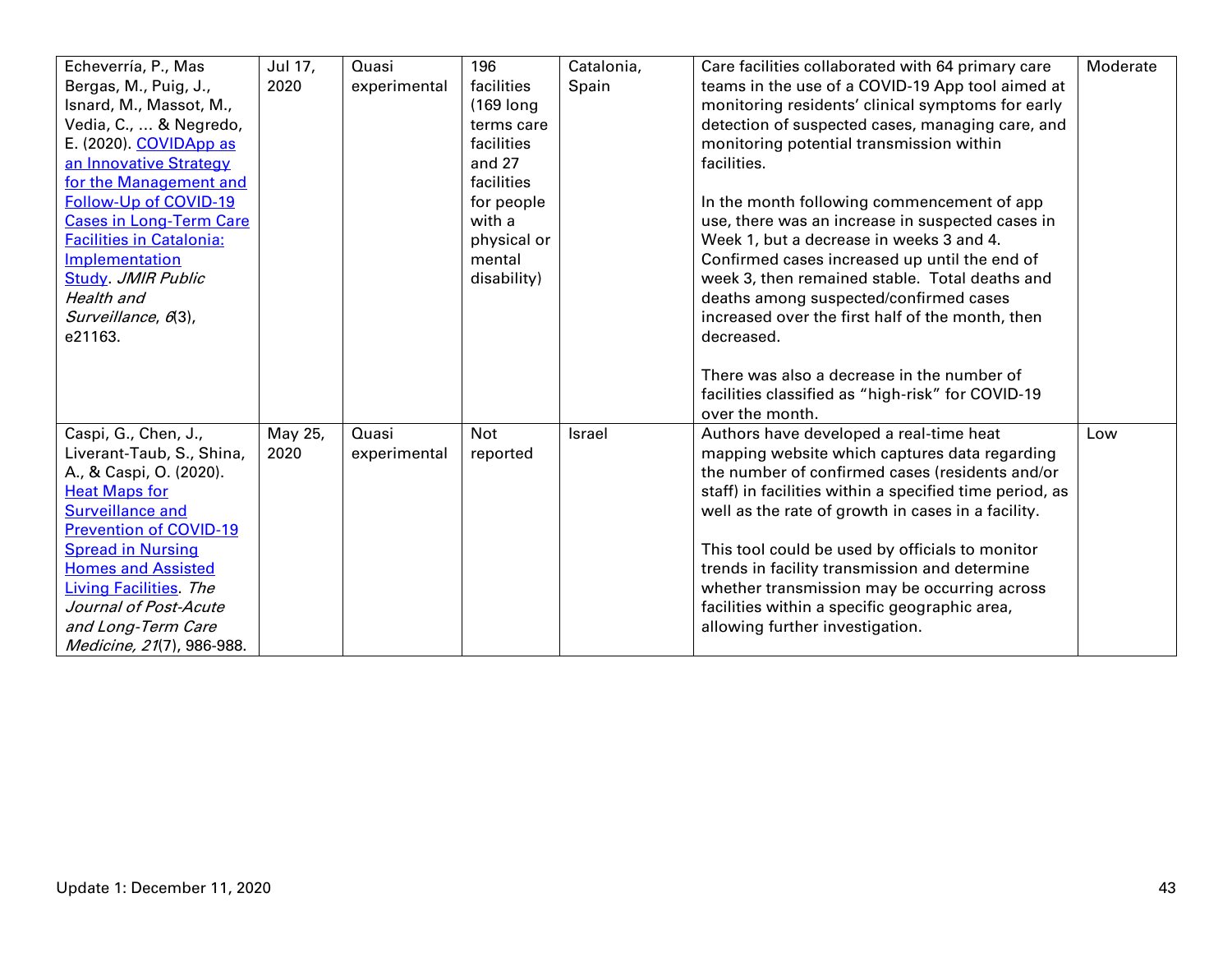### **References**

Abrams, H.R., Loomer, L., Gandhi, A., & Grabowski, D.C. (2020). [Characteristics of U.S. Nursing](https://onlinelibrary.wiley.com/doi/full/10.1111/jgs.16661)  [Homes with COVID](https://onlinelibrary.wiley.com/doi/full/10.1111/jgs.16661)-19 Cases. Journal of the American Geriatrics Society, 68(8), 1653-1656.

Annweiler, C., Hanotte, B., de l'Eprevier, C. G., Sabatier, J.-M., Lafaie, L., & Célarier, T. (2020). [Vitamin D and survival in COVID-19 patients: A quasi-experimental study.](https://www.sciencedirect.com/science/article/pii/S096007602030296X?via%3Dihub) The Journal of Steroid Biochemistry and Molecular Biology, 204, 105771.

Belmin, J., Um-Din, N., Donadio, C., Magri, M., Nghiem, Q., Oquendo, B., Pariel, S., & Lafuente-Lafuente, C. (2020). [Coronavirus Disease 2019 Outcomes in French Nursing Homes That](https://jamanetwork.com/journals/jamanetworkopen/fullarticle/2769241)  [Implemented Staff Confinement With Residents.](https://jamanetwork.com/journals/jamanetworkopen/fullarticle/2769241) The Journal of the American Medical Association Network Open, 3(8), e2017533.

Brainard, J.S., Rushton, S., Winters, T., & Hunter, P.R. (2020). Introduction to and spread of [COVID-19 in care homes in Norfolk, UK.](https://www.medrxiv.org/content/10.1101/2020.06.17.20133629v1) Preprint.

Braun, R. T., Yun, H., Casalino, L. P., Myslinski, Z., Kuwonza, F. M., Jung, H.-Y., & Unruh, M. A. (2020). [Comparative Performance of Private Equity-Owned US Nursing Homes During the](https://jamanetwork.com/journals/jamanetworkopen/fullarticle/2772306)  [COVID-19 Pandemic](https://jamanetwork.com/journals/jamanetworkopen/fullarticle/2772306). JAMA Network Open, 3(10), e2026702.

Bowblis, J., & Applebaum, R. (2020). Prevalence of COVID-[19 in Ohio Nursing Homes: What's](https://www.tandfonline.com/doi/full/10.1080/08959420.2020.1824542)  [Quality Got to Do with It?](https://www.tandfonline.com/doi/full/10.1080/08959420.2020.1824542) Journal of Aging & Social Policy. Epub ahead of print.

Brown, K. A., Jones, A., Daneman, N., Chan, A. K., Schwartz, K. L., Garber, G. E., … Stall, N. M. (2020). [Association between Nursing Home Crowding and COVID-19 Infection and Mortality in](https://pubmed.ncbi.nlm.nih.gov/33165560/)  [Ontario, Canada.](https://pubmed.ncbi.nlm.nih.gov/33165560/) JAMA Internal Medicine. Epub ahead of print.

Bui, D., See, I., Hesse, E., Varela, K., Harvey, R., August, E., ... Atkins, A. (2020). Association [Between CMS Quality Ratings and COVID-19 Outbreaks in Nursing Homes](https://www.cdc.gov/mmwr/volumes/69/wr/mm6937a5.htm?s_cid=mm6937a5_w) — West Virginia, March 17-[June 11, 2020.](https://www.cdc.gov/mmwr/volumes/69/wr/mm6937a5.htm?s_cid=mm6937a5_w) MMWR. Morbidity and Mortality Weekly Report, 69(37), 1300-1304.

Cardot, T., Josseran, L., Herr, M., & Delarocque-Astagneau, E. (2020). [Resilience of nursing](https://www.crd.york.ac.uk/prospero/display_record.php?RecordID=223089)  [homes in Europe during the first wave of COVID-19: a systematic review of control measures](https://www.crd.york.ac.uk/prospero/display_record.php?RecordID=223089)  implemented according to the magnitude of the outbreak and national quidelines. *PROSPERO*, CRD42020223089.

Caspi, G., Chen, J., Liverant-Taub, S., Shina, A., & Caspi, O. (2020). Heat Maps for Surveillance [and Prevention of COVID-19 Spread in Nursing Homes and Assisted Living Facilities.](https://www.jamda.com/article/S1525-8610(20)30451-5/fulltext) The Journal of Post-Acute and Long-Term Care Medicine, 21(7), 986-988.

Chatterjee, P., Kelly, S., Qi, M., & Werner, R.M. (2020). [Characteristics and Quality of US](https://jamanetwork.com/journals/jamanetworkopen/fullarticle/2768763)  [Nursing Homes Reporting Cases of Coronavirus Disease 2019 \(COVID-19\).](https://jamanetwork.com/journals/jamanetworkopen/fullarticle/2768763) The Journal of the American Medical Association Network Open, 3(7), e2016930.

Dean, A., Venkataramani, A., & Kimmel, S. (2020). Mortality Rates From COVID-19 Are Lower In [Unionized Nursing Homes.](https://www.healthaffairs.org/doi/10.1377/hlthaff.2020.01011) Health Affairs, 39(11), 1993-2001.

Update 1: December 11, 2020 44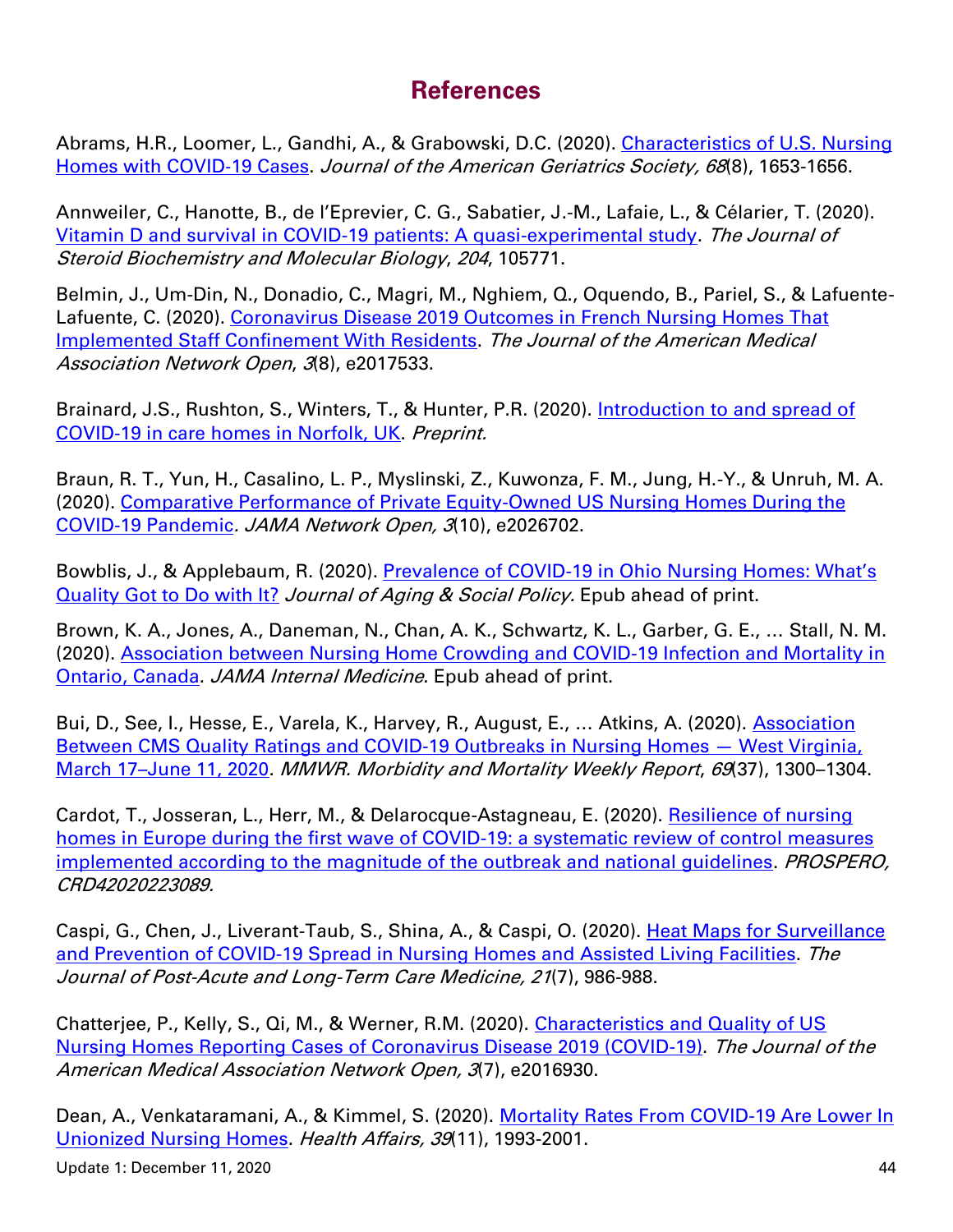Dora, A.V., Winnett, A., Jatt L.P., Davar, K., Watanabe, M., Sohn, L., … Goetz, M.B. (2020). [Universal and Serial Laboratory Testing for SARS-CoV-2 at a Long-Term Care Skilled Nursing](https://www.cdc.gov/mmwr/volumes/69/wr/mm6921e1.htm)  Facility for Veterans — [Los Angeles, California, 2020.](https://www.cdc.gov/mmwr/volumes/69/wr/mm6921e1.htm) Morbidity and Mortality Weekly Report, 69(21), 651-655.

Durao, C., Rafael Henriques, H., Costa, A., Sousa, D., Pinto, J., Faria, J., & Henriques, A. (2020). [Measures to minimize the risk of COVID-19 infection in nursing homes: a systematic review.](https://www.crd.york.ac.uk/prospero/display_record.php?RecordID=214566) PROSPERO, CRD42020214566.

Dutey-Magni, P.F., Williams, H., Jhass, A., Rait, G., Hemingway, H., Hayward, A.C., & Shallcross, L. (2020). [Covid-19 infection and attributable mortality in UK Long Term Care](https://www.medrxiv.org/content/10.1101/2020.07.14.20152629v1)  [Facilities: Cohort study using active surveillance and electronic records \(March-June 2020\).](https://www.medrxiv.org/content/10.1101/2020.07.14.20152629v1) Preprint.

Echeverría, P., Mas Bergas, M., Puig, J., Isnard, M., Massot, M., Vedia, C., … & Negredo, E. (2020). [COVIDApp as an Innovative Strategy for the Management and Follow-Up of COVID-19](https://publichealth.jmir.org/2020/3/e21163/)  [Cases in Long-Term Care Facilities in Catalonia: Implementation Study.](https://publichealth.jmir.org/2020/3/e21163/) JMIR Public Health and Surveillance, 6(3), e21163.

Emmerson, C., Adamson, J.P., Turner, D., Gravenor, M.B, Salmon, J., Cottrell, S., … Williams, C.J. (2020). [Risk factors for outbreaks of COVID-19 in care homes following hospital discharge:](https://www.medrxiv.org/content/10.1101/2020.08.24.20168955v1)  [a national cohort analysis.](https://www.medrxiv.org/content/10.1101/2020.08.24.20168955v1) Preprint.

Escobar, D. J., Lanzi, M., Saberi, P., Love, R., Linkin, D. R., Kelly, J. J., … Doyon, J. B. (2020). [Mitigation of a Coronavirus Disease 2019 Outbreak in a Nursing Home Through Serial Testing](https://academic.oup.com/cid/advance-article/doi/10.1093/cid/ciaa1021/5873784)  [of Residents and Staff.](https://academic.oup.com/cid/advance-article/doi/10.1093/cid/ciaa1021/5873784) Clinical Infectious Diseases. Epub ahead of print.

Figueroa, J.F., Wadhera, R.K., & Papanicolas, I., Riley, K., Zheng, J., Orav, E.J., & Jha, A.K. (2020). [Association of Nursing Home Ratings on Health Inspections, Quality of Care, and Nurse](https://jamanetwork.com/journals/jama/fullarticle/2769437)  [Staffing With COVID-19 Cases.](https://jamanetwork.com/journals/jama/fullarticle/2769437) The Journal of the American Medical Association Network, 324(11), 1103-1105.

Fisman, D.N., Bogoch, I., Lapointe-Shaw, L., McCready, J., & Tuite, A.R. (2020). [Risk Factors](https://jamanetwork.com/journals/jamanetworkopen/fullarticle/2768539)  [Associated With Mortality Among Residents With Coronavirus Disease 2019 \(COVID-19\) in](https://jamanetwork.com/journals/jamanetworkopen/fullarticle/2768539)  [Long-term Care Facilities in Ontario, Canada.](https://jamanetwork.com/journals/jamanetworkopen/fullarticle/2768539) The Journal of the American Medical Association Network Open, 3(7), e2015957.

Frazer, K., Lachlan, M., Stokes, D., Crowley, E., & Kelleher, C.C. (2020). A rapid systematic [review of measures to protect older people in long term care facilities from COVID-19.](https://www.medrxiv.org/content/10.1101/2020.10.29.20222182v1) Preprint.

Gmehlin, C., & Munoz-Price, L.S. (2020). [COVID-19 in Long Term Care Facilities: A Review of](https://www.cambridge.org/core/services/aop-cambridge-core/content/view/579A45D9A871F94897DB711F852CA7BA/S0899823X20012921a.pdf/covid19_in_long_term_care_facilities_a_review_of_epidemiology_clinical_presentations_and_containment_interventions.pdf)  [Epidemiology, Clinical Presentations, and Containment Interventions.](https://www.cambridge.org/core/services/aop-cambridge-core/content/view/579A45D9A871F94897DB711F852CA7BA/S0899823X20012921a.pdf/covid19_in_long_term_care_facilities_a_review_of_epidemiology_clinical_presentations_and_containment_interventions.pdf) Infection Control & Hospital Epidemiology. Epub ahead of print.

Gomes, Z., Aithal, S., Antonipillai, V., Kurmi, K., & Baumann, A. (2020). *Prognostic factors* [associated with morbidity and mortality due to COVID-19 infection in adults using long-term](https://www.crd.york.ac.uk/prospero/display_record.php?RecordID=198170)  [care facilities: a systematic review.](https://www.crd.york.ac.uk/prospero/display_record.php?RecordID=198170) PROSPERO, CRD42020198170.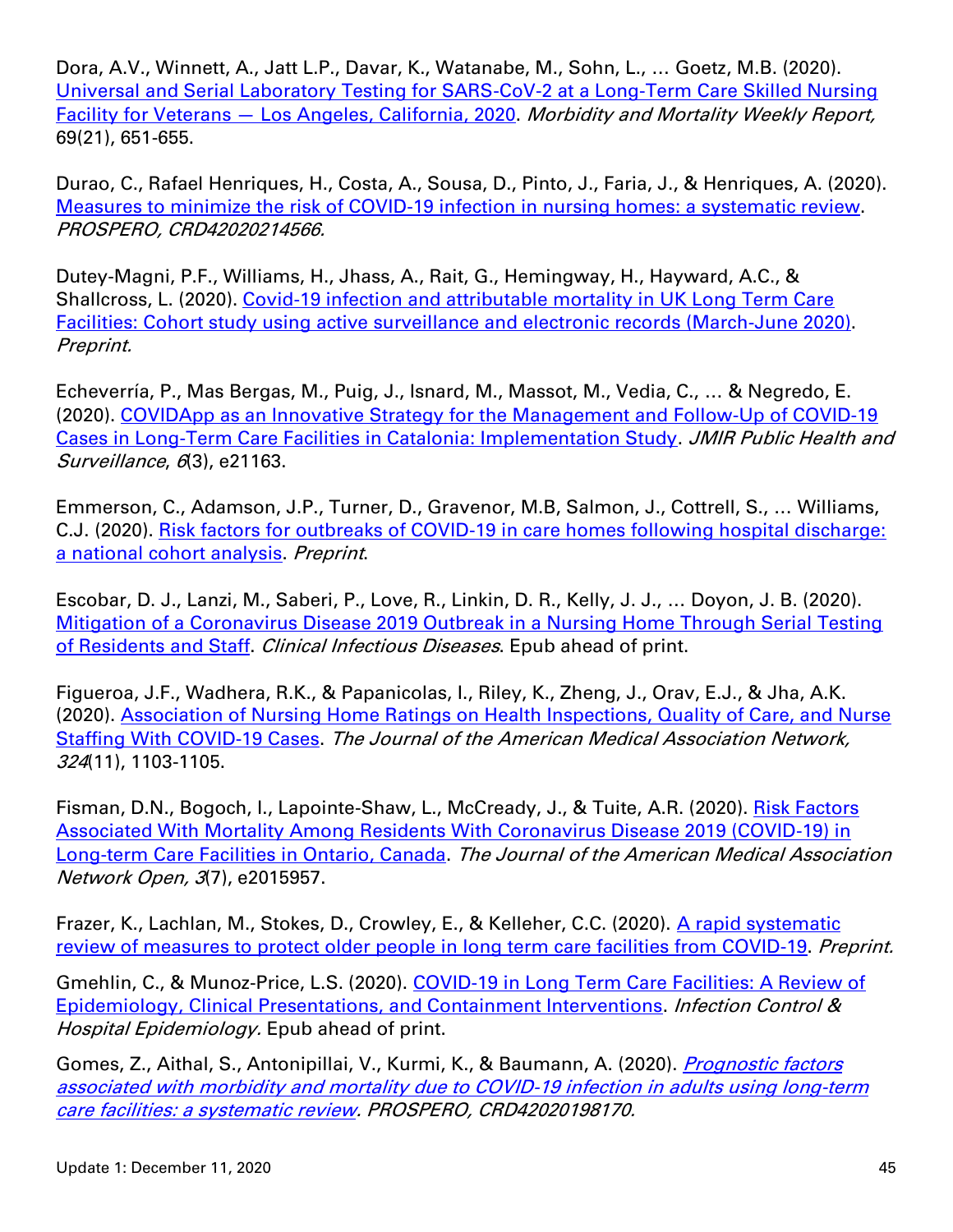Gorges, R.J., & Konetzka, R.T. (2020). Staffing Levels and COVID-19 Cases and Outbreaks in [U.S. Nursing Homes.](https://onlinelibrary.wiley.com/doi/full/10.1111/jgs.16787) Journal of the American Geriatrics Society, 68(11), 2462-2466.

Harrington, C., Ross, L., Chapman, S., Halifax, E., Spurlock, B., & Bakerjian, D. (2020). [Nurse](https://journals.sagepub.com/doi/10.1177/1527154420938707)  [Staffing and Coronavirus Infections in California Nursing Homes.](https://journals.sagepub.com/doi/10.1177/1527154420938707) Policy, Politics & Nursing Practice, 21(3), 174–186.

He, M., Li, Y., & Fang, F. (2020). Is There a Link between Nursing Home Reported Quality and [COVID-19 Cases? Evidence from California Skilled Nursing Facilities.](https://www.jamda.com/article/S1525-8610(20)30521-1/fulltext) The Journal of Post-Acute and Long-Term Care Medicine, 21(7), 905-908.

Heras, E., Garibaldi, P., Boix, M., Valero, O., Castillo, J., Curbelo, Y., … Piqué, J. M. (2020). [COVID-19 mortality risk factors in older people in a long-term care center.](https://link.springer.com/article/10.1007/s41999-020-00432-w#citeas) European Geriatric Medicine. Epub ahead of print.

Kirby, R.S., & Kirby, J.A. (2020). [Correlation of COVID-19 Mortality with Clinical Parameters in](https://www.medrxiv.org/content/10.1101/2020.10.15.20213629v1)  [an Urban and Suburban Nursing Home Population.](https://www.medrxiv.org/content/10.1101/2020.10.15.20213629v1) Preprint.

Koshkouei, M., Abel, L., & Pilbeam, C. (2020, April 24). How can pandemic spreads be [contained in care homes?](https://www.cebm.net/covid-19/how-can-pandemic-spreads-be-contained-in-care-homes/)

Li, Y., Temkin-Greener, H., Shan, G., Cai, X. (2020). COVID-19 Infections and Deaths among [Connecticut Nursing Home Residents: Facility Correlates.](https://onlinelibrary.wiley.com/doi/10.1111/jgs.16689) Journal of the American Geriatrics Society, 68(9), 1899-1906.

Lipsitz, L.A., Lujan, A.M., Dufour, A., Abrahams, G., Magliozzi, H., Herndon, L., & Dar, M. (2020). Stemming the Tide of COVID-[19 Infections in Massachusetts Nursing Homes.](https://onlinelibrary.wiley.com/doi/10.1111/jgs.16832) Journal of the American Geriatrics Society, 68(11), 2447-2453.

Ly, T. D. A., Zanini, D., Laforge, V., Arlotto, S., Gentile, S., Mendizabal, H., … Gautret, P. (2020). Pattern [of SARS-CoV-2 infection among dependant elderly residents living in long-term care](https://www.sciencedirect.com/science/article/pii/S0924857920304301?via%3Dihub)  [facilities in Marseille, France, March-June 2020.](https://www.sciencedirect.com/science/article/pii/S0924857920304301?via%3Dihub) International Journal of Antimicrobial Agents, 56(6), 106219.

Malikov, K., Huang, Q., Shi, S., Stall, N. M., Tuite, A. R., & Hillmer, M. P. (2020). [Temporal](https://www.medrxiv.org/content/10.1101/2020.11.17.20233312v1)  [Associations between Community Incidence of COVID-19 and Nursing Home Outbreaks in](https://www.medrxiv.org/content/10.1101/2020.11.17.20233312v1)  [Ontario, Canada.](https://www.medrxiv.org/content/10.1101/2020.11.17.20233312v1) Preprint.

Mas Romero, M., Avendaño Céspedes, A., Tabernero Sahuquillo, M. T., Cortés Zamora, E. B., Gómez Ballesteros, C., Sánchez-Flor Alfaro, V., ... Abizanda, P. (2020). COVID-19 outbreak in [long-term care facilities from Spain. Many lessons to learn.](https://journals.plos.org/plosone/article?id=10.1371/journal.pone.0241030) PLOS ONE, 15(10), e0241030.

Montoya, A., Jenq, G., Mills, J. P., Beal, J., Diviney Chun, E., Newton, D., … Mody, L. (2020). [Partnering with Local Hospitals and Public Health to Manage COVID](https://onlinelibrary.wiley.com/doi/10.1111/jgs.16869)‐19 Outbreaks in Nursing [Homes.](https://onlinelibrary.wiley.com/doi/10.1111/jgs.16869) Journal of the American Geriatrics Society. Epub ahead of print.

Morciano, M., Stokes, J., Kontopantelis, E., Hall, I., & Turner, A. J. (2020). [Excess mortality for](https://www.medrxiv.org/content/10.1101/2020.11.11.20229815v1)  [care home residents during the first 23 weeks of the COVID-19 pandemic in England: a national](https://www.medrxiv.org/content/10.1101/2020.11.11.20229815v1)  [cohort study.](https://www.medrxiv.org/content/10.1101/2020.11.11.20229815v1) Preprint.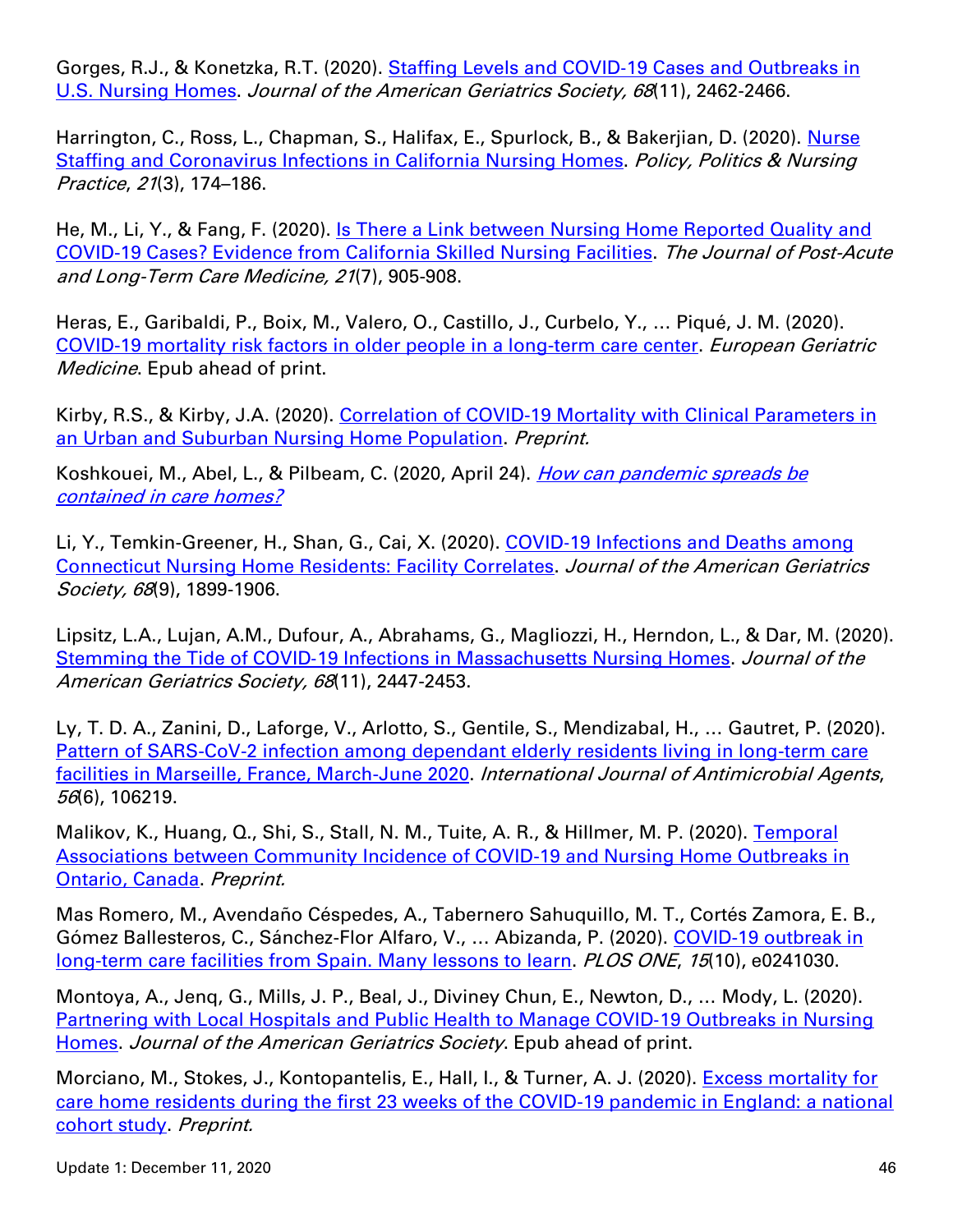Psevdos, G., Papamanoli, A., Barrett, N., Bailey, L., Thorne, M., Ford, F., & Lobo, Z. (2020). [Halting a SARS-CoV-2 Outbreak in a U.S. Veterans Affairs Nursing Home.](https://www.ajicjournal.org/article/S0196-6553(20)30964-0/fulltext) American Journal of Infection Control. Epub ahead of print.

Public Health England (2020). Factors associated with COVID-19 in care homes and domiciliary [care, and effectiveness of interventions: A](https://phe.koha-ptfs.co.uk/cgi-bin/koha/opac-retrieve-file.pl?id=1bc5eb8d6e5ef9a43c248ef08549ee53) rapid review.

Rashidul Hashan, M., Smoll, N., King, C., Ockenden-Muldoon, H., Walker, J., Booy, R., & Khandaker, G. (2020). *Epidemiology and clinical features of COVID-19 outbreaks in aged care* [facilities: a systematic review and meta-analysis.](https://www.crd.york.ac.uk/prospero/display_record.php?RecordID=211424) PROSPERO, CRD42020211424.

Rios, P., Radhakrishnan, A., Williams, C., Ramkissoon, N., Pham, B., Cormack, G.V., … Tricco, A.C. (2020). [Preventing the transmission of COVID-19 and other coronaviruses in older adults](https://pubmed.ncbi.nlm.nih.gov/32977848/)  aged 60 [years and above living in long-term care: a rapid review.](https://pubmed.ncbi.nlm.nih.gov/32977848/) Systematic Reviews, 9(1), 1– 8.

Rolland, Y., Lacoste, M., De Mauleon, A., Ghisolfi, A., De Souto Barreto, P., Blain, H., & Villars, H. (n.d.). [Guidance for the Prevention of the COVID-19 Epidemic in Long-Term Care Facilities: A](https://link.springer.com/article/10.1007%2Fs12603-020-1440-2)  [Short-Term Prospective Study.](https://link.springer.com/article/10.1007%2Fs12603-020-1440-2) The Journal of Nutrition, Health & Aging, 24, 812-816.

Rutten, J.J.S., van Loon, A.M., van Kooten, J., van Buul, L.W., Joling, K.J., Smalbrugge, M., & Hertogh, C.M.P.M. (2020). [Clinical Suspicion of COVID-19 in Nursing Home Residents:](https://www.jamda.com/article/S1525-8610(20)30926-9/fulltext)  [Symptoms and Mortality Risk Factors.](https://www.jamda.com/article/S1525-8610(20)30926-9/fulltext) Journal of the American Medical Directors Association, 21(12), 1791-1979.

Schünemann, H., Brożek, J., Guyatt, G., & Oxman, A. (2013). *Handbook for grading the quality* [of evidence and the strength of recommendations using the GRADE approach](https://gdt.gradepro.org/app/handbook/handbook.html).

Shallcross, L., Burke, D., Abbott, O., Donaldson, A., Hallatt, G., Hayward, A., … Thorne, S. (2020). [Risk factors associated with SARS-CoV-2 infection and outbreaks in Long Term Care](https://www.medrxiv.org/content/10.1101/2020.10.02.20205591v1)  [Facilities in England: a national survey.](https://www.medrxiv.org/content/10.1101/2020.10.02.20205591v1) Preprint.

Shen, K. (2020). Relationship between nursing home COVID-19 outbreaks and staff [neighborhood characteristics.](https://www.medrxiv.org/content/10.1101/2020.09.10.20192203v1) Preprint.

Shi, S.M., Bakaev, I., Chen, H., Travison, T.G, & Berry, S.D. (2020). Risk Factors, Presentation, [and Course of Coronavirus Disease 2019 in a Large, Academic Long-Term Care Facility.](https://www.jamda.com/article/S1525-8610(20)30733-7/fulltext) The Journal of Post-Acute and Long-Term Care Medicine, 21(10), 1378-1383.

Shimotsu, S. T., Johnson, A. R. L., Berke, E. M., & Griffin, D. O. (2021). COVID-19 Infection [Control Measures in Long-Term Care Facility, Pennsylvania, USA.](https://wwwnc.cdc.gov/eid/article/27/2/20-4265_article#suggestedcitation) Emerging Infectious Diseases, 27(2).

Update 1: December 11, 2020 47 Sizoo, E. M., Monnier, A. A., Bloemen, M., Hertogh, C. M. P. M., & Smalbrugge, M. (2020). [Dilemmas with restrictive visiting policies in Dutch nursing](https://www.jamda.com/article/S1525-8610(20)30899-9/fulltext) homes during the COVID-19 pandemic: A [qualitative analysis of an open-ended questionnaire with elderly care physicians.](https://www.jamda.com/article/S1525-8610(20)30899-9/fulltext) Journal of the American Medical Directors Association, 21(12), 1774-1781.E2.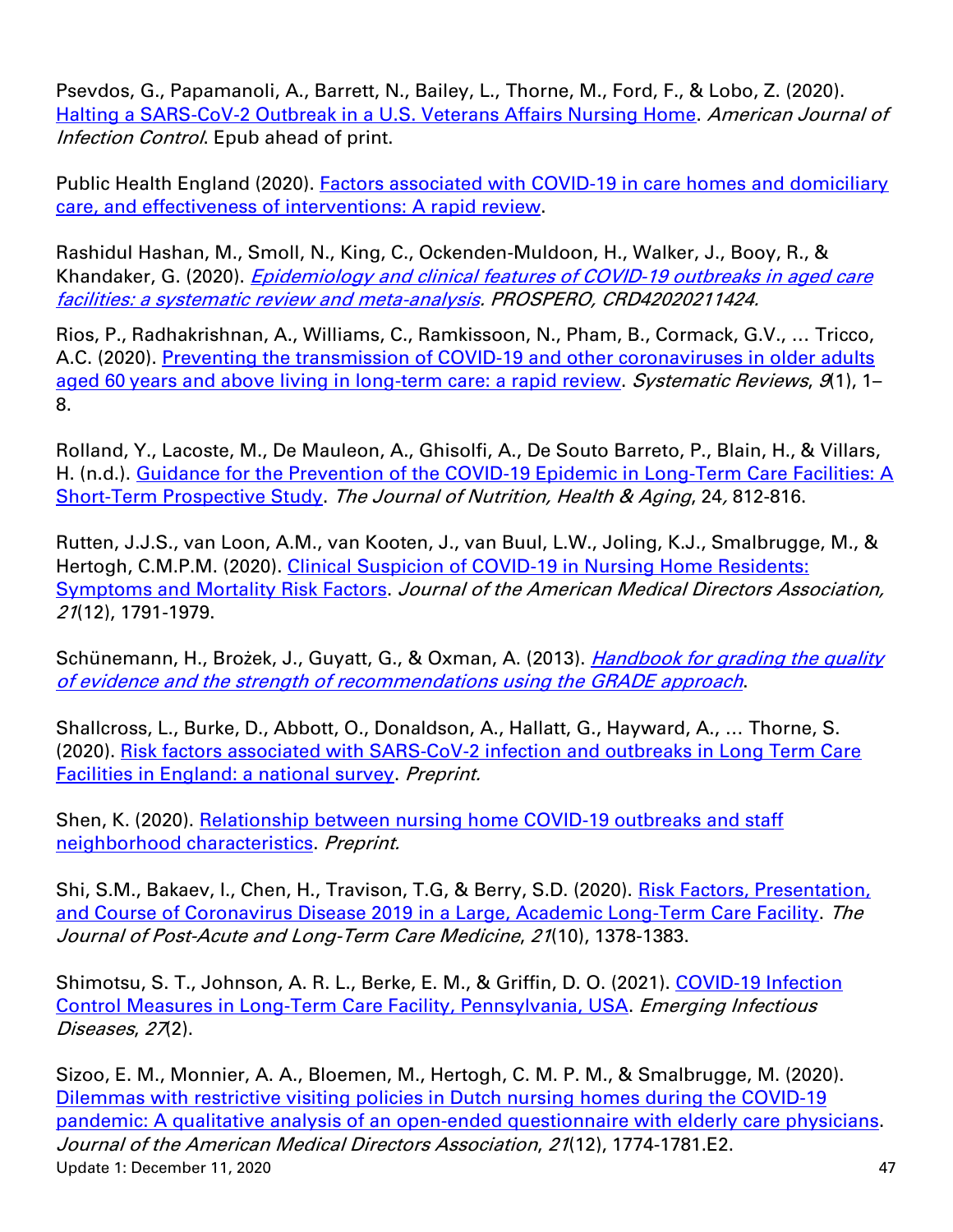Stall, N., Jones, A., Brown, K., Rochon, P., & Costa, A. (2020). For-profit long-term care homes [and the risk of COVID-19 outbreaks and resident deaths.](https://www.cmaj.ca/content/192/33/E946) Canadian Medical Association Journal, 192(33), E946-E955.

Sugg, M., Spaulding, T., Lane, S., Runkle, J., Harden, S., Hege, A., & Iyer, L. (2020). Mapping [community-level determinants of COVID-19 transmission in nursing homes: A multi-scale](https://www.sciencedirect.com/science/article/pii/S0048969720354759?via%3Dihub)  [approach.](https://www.sciencedirect.com/science/article/pii/S0048969720354759?via%3Dihub) The Science of the Total Environment, 752, 141946.

Sun, C. L. F., Zuccarelli, E., Zerhouni, E. G. A., Lee, J., Muller, J., Scott, K. M., … Levi, R. (2020). [Predicting Coronavirus Disease 2019 Infection Risk and Related Risk Drivers in Nursing Homes:](https://www.ncbi.nlm.nih.gov/research/coronavirus/publication/33032935)  [A Machine Learning Approach.](https://www.ncbi.nlm.nih.gov/research/coronavirus/publication/33032935) Journal of the American Medical Directors Association, 21(11), 1533-1538.

Suñer, C., Ouchi, D., Àngel Mas, M., Lopez Alarcon, R., Massot Mesquida, M., Negredo, E., … Mitjà, O. (2020). [Risk factors for mortality of residents in nursing homes with Covid-19: a](https://www.medrxiv.org/content/10.1101/2020.11.09.20228171v1)  [retrospective cohort study.](https://www.medrxiv.org/content/10.1101/2020.11.09.20228171v1) Preprint.

Telford, C., Onwubiko, U., Holland, D., Turner, K., Prieto, J., Smith, S., … Shah, S. (2020). [Preventing COVID-19 Outbreaks in Long-Term Care Facilities Through Preemptive Testing of](https://www.cdc.gov/mmwr/volumes/69/wr/mm6937a4.htm?s_cid=mm6937a4_w)  Residents and Staff Members — [Fulton County, Georgia, March](https://www.cdc.gov/mmwr/volumes/69/wr/mm6937a4.htm?s_cid=mm6937a4_w)–May 2020. Morbidity and Mortality Weekly Report, 69(37), 1296–1299.

Telford, C.T., Bystrom, C., Fox, T., Wiggins-Benn, S., McCloud, M., Holland, D.P., & Shah, S. (2020). [Assessment of Infection Prevention and Control Protocols, Procedures, and](https://www.medrxiv.org/content/10.1101/2020.08.13.20174466v1)  [Implementation in Response to the COVID-19 Pandemic in Twenty-three Long-term Care](https://www.medrxiv.org/content/10.1101/2020.08.13.20174466v1)  [Facilities in Fulton County, Georgia.](https://www.medrxiv.org/content/10.1101/2020.08.13.20174466v1) Preprint.

Temkin-Greener, H., Guo, W., Mao, Y., Cai, X., & Li, Y. (2020). COVID-19 Pandemic in Assisted [Living Communities: Results from Seven States.](https://onlinelibrary.wiley.com/doi/10.1111/jgs.16850) Journal of the American Geriatrics Society. Epub ahead of print.

Tramarin, A., Gennaro, N., Dal Grande, G., Bragagnolo, L., Carta, M.R., Giavarina, D., … Stopazzolo, G. (2020). The impact of COVID-19 on Long Term Care Facilities (LTCFs) of an [Italian Province: a cohort study and a retrospective analysis of observed vs. expected mortality.](https://www.medrxiv.org/content/10.1101/2020.10.21.20216705v1) Preprint.

Unruh, M.A., Yun, H., Zhang, Y., Braun, R.T., & Jung, H.Y. (2020). Nursing Home Characteristics [Associated With COVID-19 Deaths in Connecticut, New Jersey, and New York.](https://www.ncbi.nlm.nih.gov/pmc/articles/PMC7294277/) The Journal of Post-Acute and Long-Term Care Medicine, 21(7), 1001-1003.

White, E., Kosar, C., Feifer, R., Blackman, C., Gravenstein, S., Ouslander, J., & Mor, V. (2020). Variation in SARS‐CoV ‐[2 Prevalence in U.S. Skilled Nursing Facilities.](https://onlinelibrary.wiley.com/doi/full/10.1111/jgs.16752) Journal of the American Geriatrics Society, 68(10), 2167-2173.

Wilmink, G., Summer, I., Marsyla, D., Sukhu, S., Grote, J., Zobel, G., … & Movva, S. (2020). [Real-Time Digital Contact Tracing: Development of a System to Control COVID-19 Outbreaks in](https://publichealth.jmir.org/2020/3/e20828/)